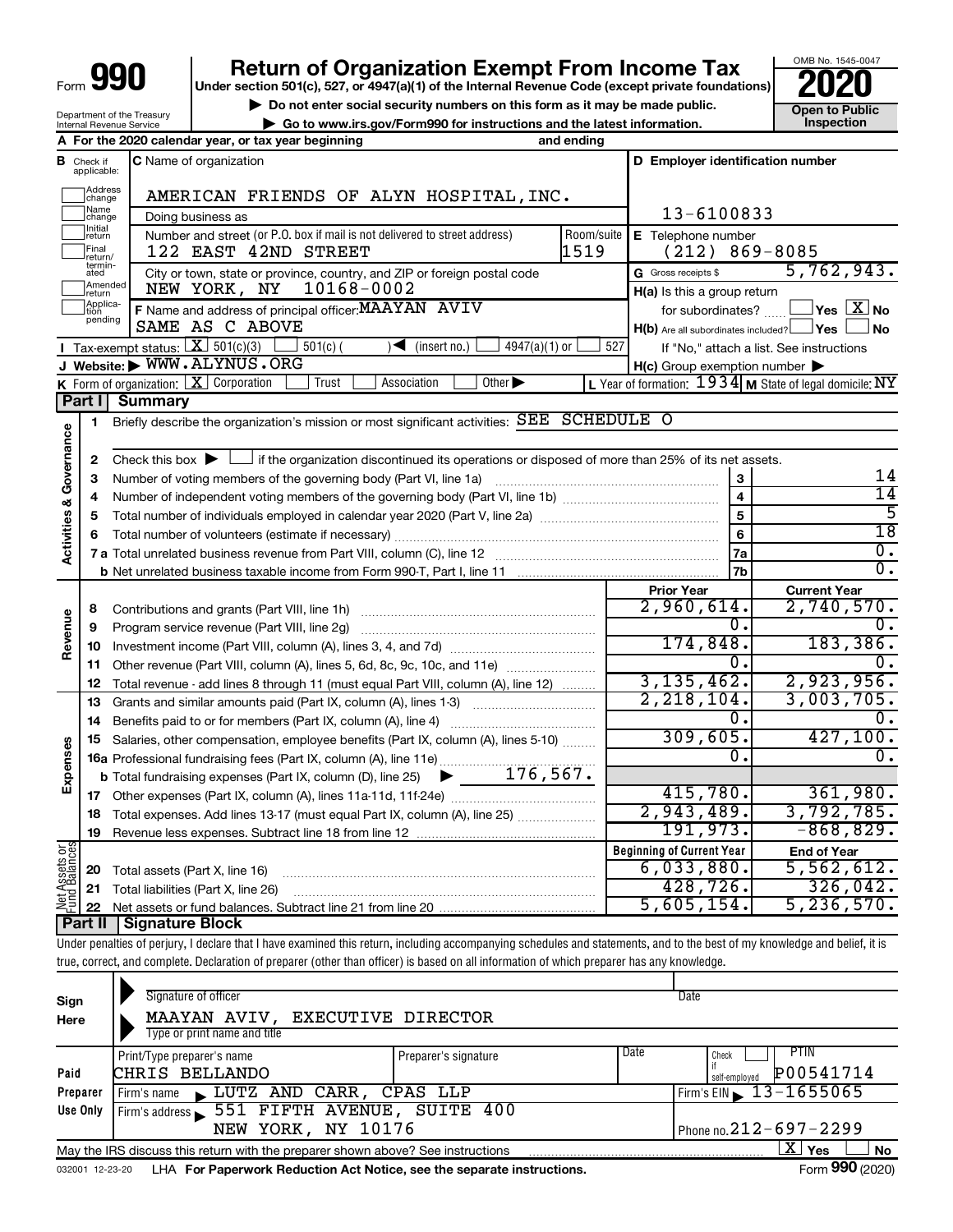|    | 13-6100833<br>AMERICAN FRIENDS OF ALYN HOSPITAL, INC.<br>Page 2<br>Form 990 (2020)<br>Part III   Statement of Program Service Accomplishments                                                                                               |
|----|---------------------------------------------------------------------------------------------------------------------------------------------------------------------------------------------------------------------------------------------|
|    |                                                                                                                                                                                                                                             |
| 1  | Briefly describe the organization's mission:<br>TO EDUCATE IN THE U.S. ABOUT THE ALYN-WOLDENBERG FAMILY<br>HOSPITAL/PEDIATRIC AND ADOLESCENT REHAB CENTER IN JERUSALEM,<br>ISRAEL,                                                          |
|    | AND RAISE FUNDS TO SUPPORT THEIR WORK.                                                                                                                                                                                                      |
| 2  | Did the organization undertake any significant program services during the year which were not listed on the                                                                                                                                |
|    | $\exists$ Yes $\boxed{\text{X}}$ No<br>prior Form 990 or 990-EZ?<br>If "Yes," describe these new services on Schedule O.                                                                                                                    |
| 3  | $\exists$ Yes $\boxed{\text{X}}$ No<br>Did the organization cease conducting, or make significant changes in how it conducts, any program services?                                                                                         |
| 4  | If "Yes," describe these changes on Schedule O.<br>Describe the organization's program service accomplishments for each of its three largest program services, as measured by expenses.                                                     |
|    | Section 501(c)(3) and 501(c)(4) organizations are required to report the amount of grants and allocations to others, the total expenses, and<br>revenue, if any, for each program service reported.                                         |
| 4a | including grants of \$ $3,003,705$ . $($ Revenue \$<br>3,221,345.<br>(Code:<br>) (Expenses \$<br>DISTRIBUTION OF GRANTS TO THE ALYN-WOLDENBERG FAMILY HOSPITAL/PEDIATRIC<br>AND ADOLESCENT REHABILITATION CENTER IN JERUSALAM, ISRAEL, FROM |
|    | AMERICAN FRIENDS OF ALYN HOSPITAL.                                                                                                                                                                                                          |
|    |                                                                                                                                                                                                                                             |
|    |                                                                                                                                                                                                                                             |
|    |                                                                                                                                                                                                                                             |
|    |                                                                                                                                                                                                                                             |
|    |                                                                                                                                                                                                                                             |
|    |                                                                                                                                                                                                                                             |
|    |                                                                                                                                                                                                                                             |
| 4b | (Expenses \$<br>including grants of \$<br>(Revenue \$<br>(Code:                                                                                                                                                                             |
|    |                                                                                                                                                                                                                                             |
|    |                                                                                                                                                                                                                                             |
|    |                                                                                                                                                                                                                                             |
|    |                                                                                                                                                                                                                                             |
|    |                                                                                                                                                                                                                                             |
|    |                                                                                                                                                                                                                                             |
|    |                                                                                                                                                                                                                                             |
|    |                                                                                                                                                                                                                                             |
|    |                                                                                                                                                                                                                                             |
|    |                                                                                                                                                                                                                                             |
|    |                                                                                                                                                                                                                                             |
| 4с | (Code:<br>(Expenses \$<br>including grants of \$<br>(Revenue \$                                                                                                                                                                             |
|    |                                                                                                                                                                                                                                             |
|    |                                                                                                                                                                                                                                             |
|    |                                                                                                                                                                                                                                             |
|    |                                                                                                                                                                                                                                             |
|    |                                                                                                                                                                                                                                             |
|    |                                                                                                                                                                                                                                             |
|    |                                                                                                                                                                                                                                             |
|    |                                                                                                                                                                                                                                             |
|    |                                                                                                                                                                                                                                             |
|    |                                                                                                                                                                                                                                             |
|    | Other program services (Describe on Schedule O.)                                                                                                                                                                                            |
| 4d | (Expenses \$<br>(Revenue \$                                                                                                                                                                                                                 |
| 4е | including grants of \$<br>3, 221, 345.<br>Total program service expenses<br>Form 990 (2020)                                                                                                                                                 |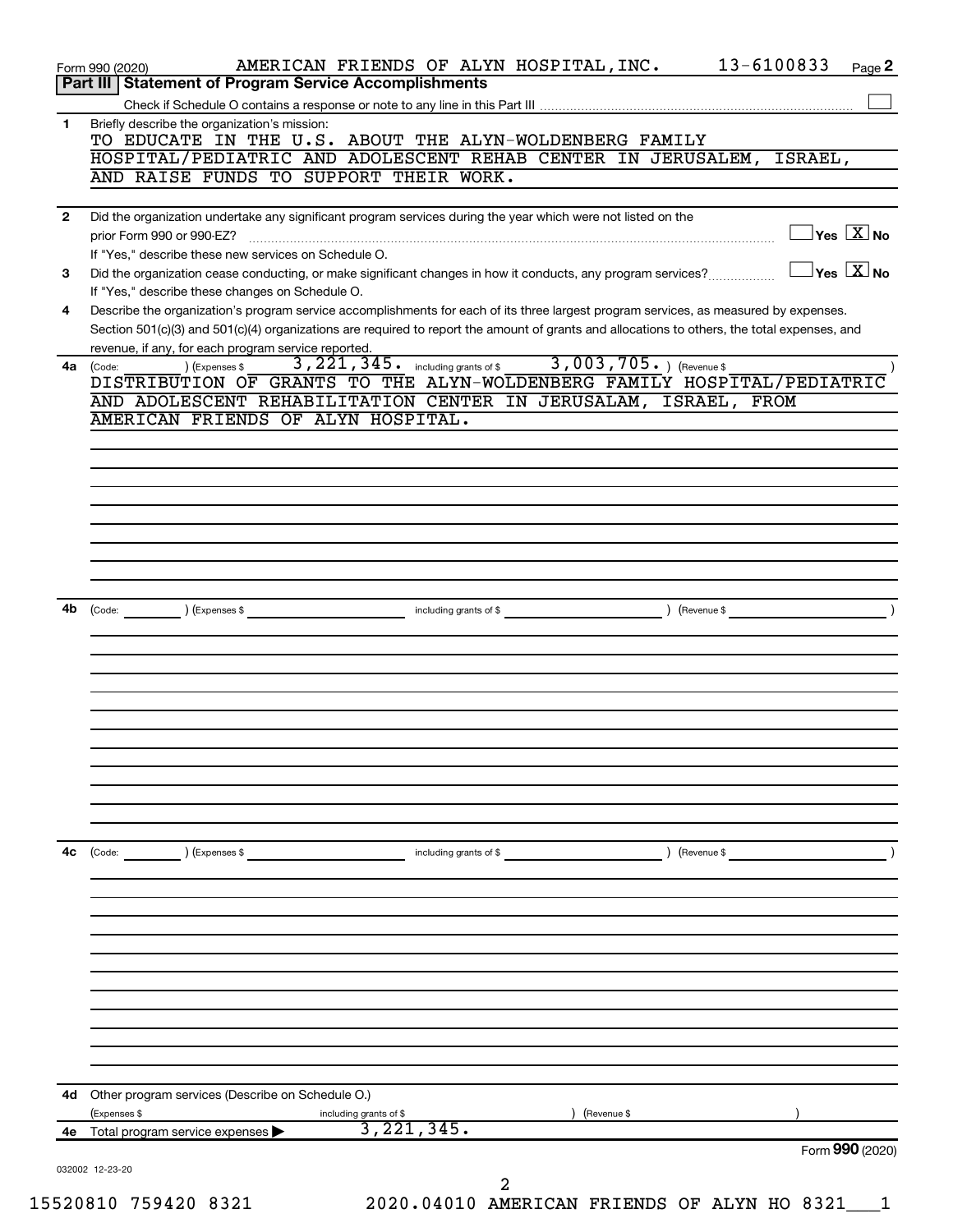|  | Form 990 (2020) |
|--|-----------------|
|  |                 |

**Part IV Checklist of Required Schedules**

|     |                                                                                                                                                                                                                                                            |                 | Yes                   | No                      |
|-----|------------------------------------------------------------------------------------------------------------------------------------------------------------------------------------------------------------------------------------------------------------|-----------------|-----------------------|-------------------------|
| 1   | Is the organization described in section $501(c)(3)$ or $4947(a)(1)$ (other than a private foundation)?                                                                                                                                                    |                 |                       |                         |
|     | If "Yes," complete Schedule A                                                                                                                                                                                                                              | 1               | x                     |                         |
| 2   |                                                                                                                                                                                                                                                            | $\overline{2}$  | $\overline{\text{x}}$ |                         |
| 3   | Did the organization engage in direct or indirect political campaign activities on behalf of or in opposition to candidates for                                                                                                                            |                 |                       |                         |
|     | public office? If "Yes," complete Schedule C, Part I                                                                                                                                                                                                       | З               |                       | X.                      |
| 4   | Section 501(c)(3) organizations. Did the organization engage in lobbying activities, or have a section 501(h) election in effect                                                                                                                           |                 |                       |                         |
|     |                                                                                                                                                                                                                                                            | 4               |                       | x                       |
| 5   | Is the organization a section 501(c)(4), 501(c)(5), or 501(c)(6) organization that receives membership dues, assessments, or                                                                                                                               | 5               |                       | x                       |
| 6   | Did the organization maintain any donor advised funds or any similar funds or accounts for which donors have the right to                                                                                                                                  |                 |                       |                         |
|     | provide advice on the distribution or investment of amounts in such funds or accounts? If "Yes," complete Schedule D, Part I                                                                                                                               | 6               |                       | x                       |
| 7   | Did the organization receive or hold a conservation easement, including easements to preserve open space,                                                                                                                                                  | $\overline{7}$  |                       | x                       |
| 8   | Did the organization maintain collections of works of art, historical treasures, or other similar assets? If "Yes," complete                                                                                                                               |                 |                       |                         |
|     | Schedule D, Part III <b>Marting Communities</b> and the contract of the contract of the contract of the contract of the contract of the contract of the contract of the contract of the contract of the contract of the contract of                        | 8               |                       | x                       |
| 9   | Did the organization report an amount in Part X, line 21, for escrow or custodial account liability, serve as a custodian for<br>amounts not listed in Part X; or provide credit counseling, debt management, credit repair, or debt negotiation services? |                 |                       | x                       |
|     |                                                                                                                                                                                                                                                            | 9               |                       |                         |
| 10  | Did the organization, directly or through a related organization, hold assets in donor-restricted endowments                                                                                                                                               | 10              | x                     |                         |
| 11  | If the organization's answer to any of the following questions is "Yes," then complete Schedule D, Parts VI, VII, VIII, IX, or X                                                                                                                           |                 |                       |                         |
|     | as applicable.                                                                                                                                                                                                                                             |                 |                       |                         |
|     | a Did the organization report an amount for land, buildings, and equipment in Part X, line 10? If "Yes," complete Schedule D,                                                                                                                              |                 |                       |                         |
|     |                                                                                                                                                                                                                                                            | 11a             | х                     |                         |
|     | <b>b</b> Did the organization report an amount for investments - other securities in Part X, line 12, that is 5% or more of its total                                                                                                                      |                 |                       |                         |
|     | assets reported in Part X, line 16? If "Yes," complete Schedule D, Part VII [11] [11] [12] [12] [12] [12] [12] [                                                                                                                                           | 11 <sub>b</sub> |                       | x                       |
|     | c Did the organization report an amount for investments - program related in Part X, line 13, that is 5% or more of its total                                                                                                                              |                 |                       |                         |
|     |                                                                                                                                                                                                                                                            | 11c             |                       | X.                      |
|     | d Did the organization report an amount for other assets in Part X, line 15, that is 5% or more of its total assets reported in                                                                                                                            |                 |                       |                         |
|     |                                                                                                                                                                                                                                                            | 11d             | x                     | $\overline{\mathbf{X}}$ |
|     |                                                                                                                                                                                                                                                            | 11e             |                       |                         |
| f.  | Did the organization's separate or consolidated financial statements for the tax year include a footnote that addresses<br>the organization's liability for uncertain tax positions under FIN 48 (ASC 740)? If "Yes," complete Schedule D, Part X          | 11f             |                       | x                       |
|     | 12a Did the organization obtain separate, independent audited financial statements for the tax year? If "Yes," complete                                                                                                                                    |                 |                       |                         |
|     | Schedule D, Parts XI and XII                                                                                                                                                                                                                               | 12a             | x                     |                         |
|     | <b>b</b> Was the organization included in consolidated, independent audited financial statements for the tax year?                                                                                                                                         |                 |                       |                         |
|     | If "Yes," and if the organization answered "No" to line 12a, then completing Schedule D, Parts XI and XII is optional                                                                                                                                      | 12 <sub>b</sub> |                       | х                       |
| 13  | Is the organization a school described in section $170(b)(1)(A)(ii)?$ If "Yes," complete Schedule E                                                                                                                                                        | 13              |                       | $\overline{\textbf{x}}$ |
| 14a |                                                                                                                                                                                                                                                            | 14a             |                       | x                       |
| b   | Did the organization have aggregate revenues or expenses of more than \$10,000 from grantmaking, fundraising, business,                                                                                                                                    |                 |                       |                         |
|     | investment, and program service activities outside the United States, or aggregate foreign investments valued at \$100,000                                                                                                                                 |                 |                       |                         |
|     |                                                                                                                                                                                                                                                            | 14b             | x                     |                         |
| 15  | Did the organization report on Part IX, column (A), line 3, more than \$5,000 of grants or other assistance to or for any                                                                                                                                  | 15              | x                     |                         |
| 16  | Did the organization report on Part IX, column (A), line 3, more than \$5,000 of aggregate grants or other assistance to                                                                                                                                   |                 |                       |                         |
|     |                                                                                                                                                                                                                                                            | 16              |                       | x                       |
| 17  | Did the organization report a total of more than \$15,000 of expenses for professional fundraising services on Part IX,                                                                                                                                    |                 |                       |                         |
|     |                                                                                                                                                                                                                                                            | 17              |                       | x                       |
| 18  | Did the organization report more than \$15,000 total of fundraising event gross income and contributions on Part VIII, lines                                                                                                                               | 18              |                       | х                       |
| 19  | Did the organization report more than \$15,000 of gross income from gaming activities on Part VIII, line 9a? If "Yes,"                                                                                                                                     |                 |                       |                         |
|     |                                                                                                                                                                                                                                                            | 19              |                       | х                       |
| 20a |                                                                                                                                                                                                                                                            | <b>20a</b>      |                       | $\overline{\text{X}}$   |
| b   |                                                                                                                                                                                                                                                            | 20 <sub>b</sub> |                       |                         |
| 21  | Did the organization report more than \$5,000 of grants or other assistance to any domestic organization or                                                                                                                                                |                 |                       |                         |
|     |                                                                                                                                                                                                                                                            | 21              |                       | x                       |
|     | 032003 12-23-20                                                                                                                                                                                                                                            |                 |                       | Form 990 (2020)         |

Form (2020) **990**

| ٠<br><br>×<br>$\sim$ | ٠ |
|----------------------|---|
|                      |   |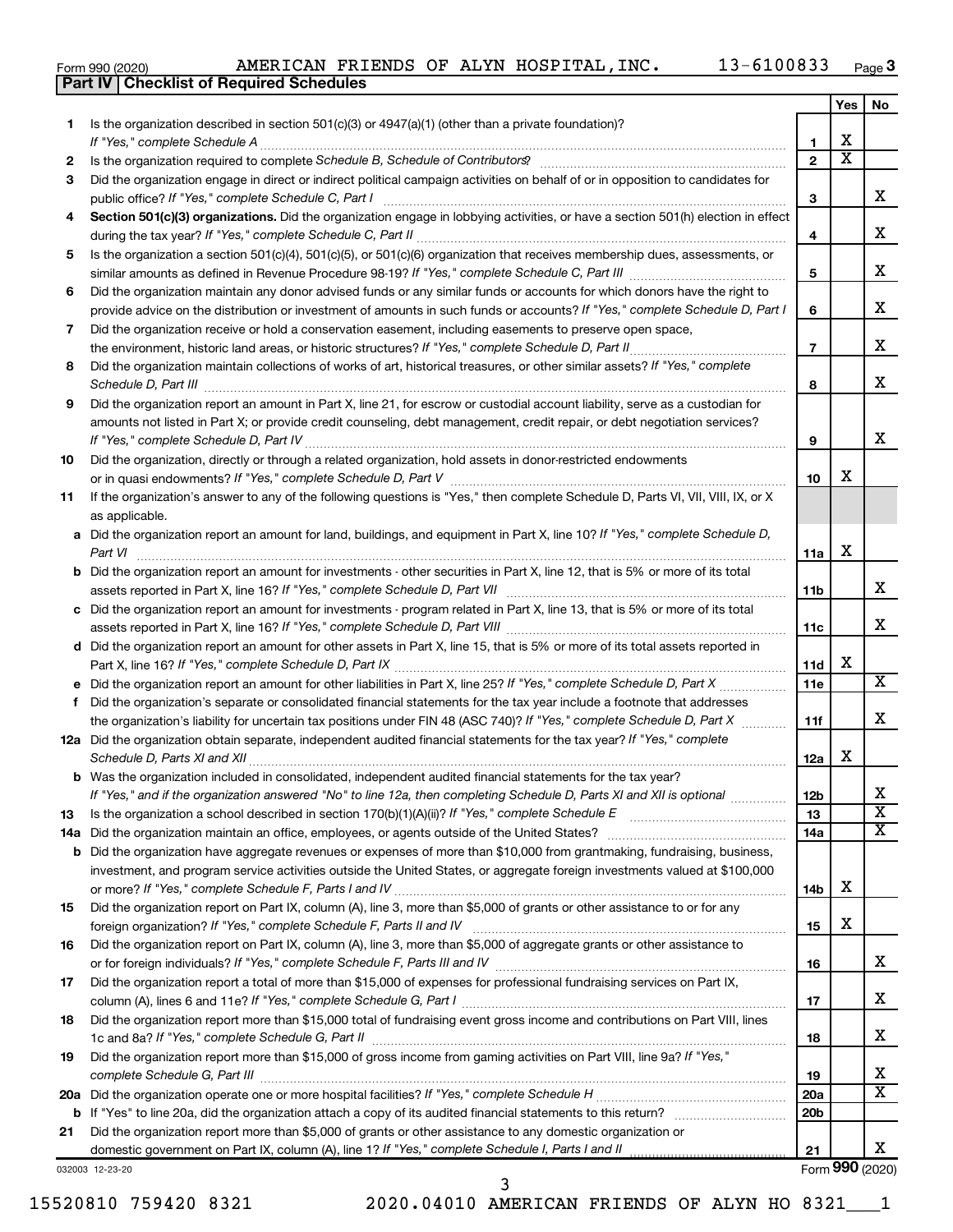|  | Form 990 (2020) |
|--|-----------------|
|  |                 |

*(continued)* **Part IV Checklist of Required Schedules**

| 22 |                                                                                                                                                                                                                                                                                                                                                         |                 | <b>Yes</b>      | No                           |
|----|---------------------------------------------------------------------------------------------------------------------------------------------------------------------------------------------------------------------------------------------------------------------------------------------------------------------------------------------------------|-----------------|-----------------|------------------------------|
|    | Did the organization report more than \$5,000 of grants or other assistance to or for domestic individuals on                                                                                                                                                                                                                                           | 22              |                 | x                            |
| 23 | Did the organization answer "Yes" to Part VII, Section A, line 3, 4, or 5 about compensation of the organization's current                                                                                                                                                                                                                              |                 |                 |                              |
|    | and former officers, directors, trustees, key employees, and highest compensated employees? If "Yes," complete                                                                                                                                                                                                                                          | 23              | X               |                              |
|    | Schedule J <b>Execute Schedule J Execute Schedule J</b><br>24a Did the organization have a tax-exempt bond issue with an outstanding principal amount of more than \$100,000 as of the                                                                                                                                                                  |                 |                 |                              |
|    | last day of the year, that was issued after December 31, 2002? If "Yes," answer lines 24b through 24d and complete                                                                                                                                                                                                                                      | 24a             |                 | X                            |
|    |                                                                                                                                                                                                                                                                                                                                                         | 24 <sub>b</sub> |                 |                              |
|    | c Did the organization maintain an escrow account other than a refunding escrow at any time during the year to defease                                                                                                                                                                                                                                  |                 |                 |                              |
|    |                                                                                                                                                                                                                                                                                                                                                         | 24c             |                 |                              |
|    |                                                                                                                                                                                                                                                                                                                                                         | 24d             |                 |                              |
|    | 25a Section 501(c)(3), 501(c)(4), and 501(c)(29) organizations. Did the organization engage in an excess benefit                                                                                                                                                                                                                                        |                 |                 |                              |
|    |                                                                                                                                                                                                                                                                                                                                                         | 25a             |                 | x                            |
|    |                                                                                                                                                                                                                                                                                                                                                         |                 |                 |                              |
|    | <b>b</b> Is the organization aware that it engaged in an excess benefit transaction with a disqualified person in a prior year, and<br>that the transaction has not been reported on any of the organization's prior Forms 990 or 990-EZ? If "Yes," complete<br>Schedule L, Part I                                                                      | 25b             |                 | x                            |
| 26 | Did the organization report any amount on Part X, line 5 or 22, for receivables from or payables to any current                                                                                                                                                                                                                                         |                 |                 |                              |
|    | or former officer, director, trustee, key employee, creator or founder, substantial contributor, or 35%                                                                                                                                                                                                                                                 |                 |                 |                              |
|    |                                                                                                                                                                                                                                                                                                                                                         | 26              |                 | X                            |
| 27 | Did the organization provide a grant or other assistance to any current or former officer, director, trustee, key employee,                                                                                                                                                                                                                             |                 |                 |                              |
|    | creator or founder, substantial contributor or employee thereof, a grant selection committee member, or to a 35% controlled                                                                                                                                                                                                                             |                 |                 |                              |
|    | entity (including an employee thereof) or family member of any of these persons? If "Yes," complete Schedule L, Part III                                                                                                                                                                                                                                | 27              |                 | X                            |
| 28 | Was the organization a party to a business transaction with one of the following parties (see Schedule L, Part IV                                                                                                                                                                                                                                       |                 |                 |                              |
|    | instructions, for applicable filing thresholds, conditions, and exceptions):                                                                                                                                                                                                                                                                            |                 |                 |                              |
|    | a A current or former officer, director, trustee, key employee, creator or founder, or substantial contributor? If                                                                                                                                                                                                                                      | 28a             |                 | х                            |
|    |                                                                                                                                                                                                                                                                                                                                                         | 28b             |                 | $\overline{\mathtt{x}}$      |
|    | c A 35% controlled entity of one or more individuals and/or organizations described in lines 28a or 28b?/f                                                                                                                                                                                                                                              | 28c             |                 | х                            |
| 29 |                                                                                                                                                                                                                                                                                                                                                         | 29              |                 | $\overline{\mathtt{x}}$      |
| 30 | Did the organization receive contributions of art, historical treasures, or other similar assets, or qualified conservation                                                                                                                                                                                                                             | 30              |                 | х                            |
| 31 |                                                                                                                                                                                                                                                                                                                                                         | 31              |                 | $\overline{\mathtt{x}}$      |
| 32 | Did the organization sell, exchange, dispose of, or transfer more than 25% of its net assets? If "Yes," complete<br>Schedule N, Part II <b>Marken Communist Construction</b> Construction Construction Construction Construction Construction Construction Construction Construction Construction Construction Construction Construction Construction C | 32              |                 | X                            |
| 33 | Did the organization own 100% of an entity disregarded as separate from the organization under Regulations                                                                                                                                                                                                                                              |                 |                 |                              |
|    | sections 301.7701-2 and 301.7701-3? If "Yes," complete Schedule R, Part I [1] [1] [1] [1] [1] [1] sections 301.7701-2 and 301.7701-3? If "Yes," complete Schedule R, Part I                                                                                                                                                                             | 33              |                 | X                            |
| 34 | Was the organization related to any tax-exempt or taxable entity? If "Yes," complete Schedule R, Part II, III, or IV, and                                                                                                                                                                                                                               |                 |                 |                              |
|    | Part V, line 1                                                                                                                                                                                                                                                                                                                                          | 34              |                 | х<br>$\overline{\mathtt{x}}$ |
|    |                                                                                                                                                                                                                                                                                                                                                         | 35a             |                 |                              |
|    | <b>b</b> If "Yes" to line 35a, did the organization receive any payment from or engage in any transaction with a controlled entity                                                                                                                                                                                                                      |                 |                 |                              |
|    |                                                                                                                                                                                                                                                                                                                                                         | 35b             |                 |                              |
| 36 | Section 501(c)(3) organizations. Did the organization make any transfers to an exempt non-charitable related organization?                                                                                                                                                                                                                              | 36              |                 | X                            |
| 37 | Did the organization conduct more than 5% of its activities through an entity that is not a related organization                                                                                                                                                                                                                                        |                 |                 |                              |
|    |                                                                                                                                                                                                                                                                                                                                                         | 37              |                 | X                            |
| 38 | Did the organization complete Schedule O and provide explanations in Schedule O for Part VI, lines 11b and 19?                                                                                                                                                                                                                                          |                 |                 |                              |
|    |                                                                                                                                                                                                                                                                                                                                                         | 38              | X               |                              |
|    | <b>Part V</b>                                                                                                                                                                                                                                                                                                                                           |                 |                 |                              |
|    |                                                                                                                                                                                                                                                                                                                                                         |                 |                 |                              |
|    |                                                                                                                                                                                                                                                                                                                                                         |                 | Yes             | No.                          |
|    | 1a                                                                                                                                                                                                                                                                                                                                                      |                 |                 |                              |
|    |                                                                                                                                                                                                                                                                                                                                                         |                 |                 |                              |
|    | 1b                                                                                                                                                                                                                                                                                                                                                      |                 |                 |                              |
|    | c Did the organization comply with backup withholding rules for reportable payments to vendors and reportable gaming                                                                                                                                                                                                                                    |                 |                 |                              |
|    |                                                                                                                                                                                                                                                                                                                                                         | 1c              | X               |                              |
|    | 032004 12-23-20                                                                                                                                                                                                                                                                                                                                         |                 | Form 990 (2020) |                              |
|    | 15520810 759420 8321                                                                                                                                                                                                                                                                                                                                    |                 |                 |                              |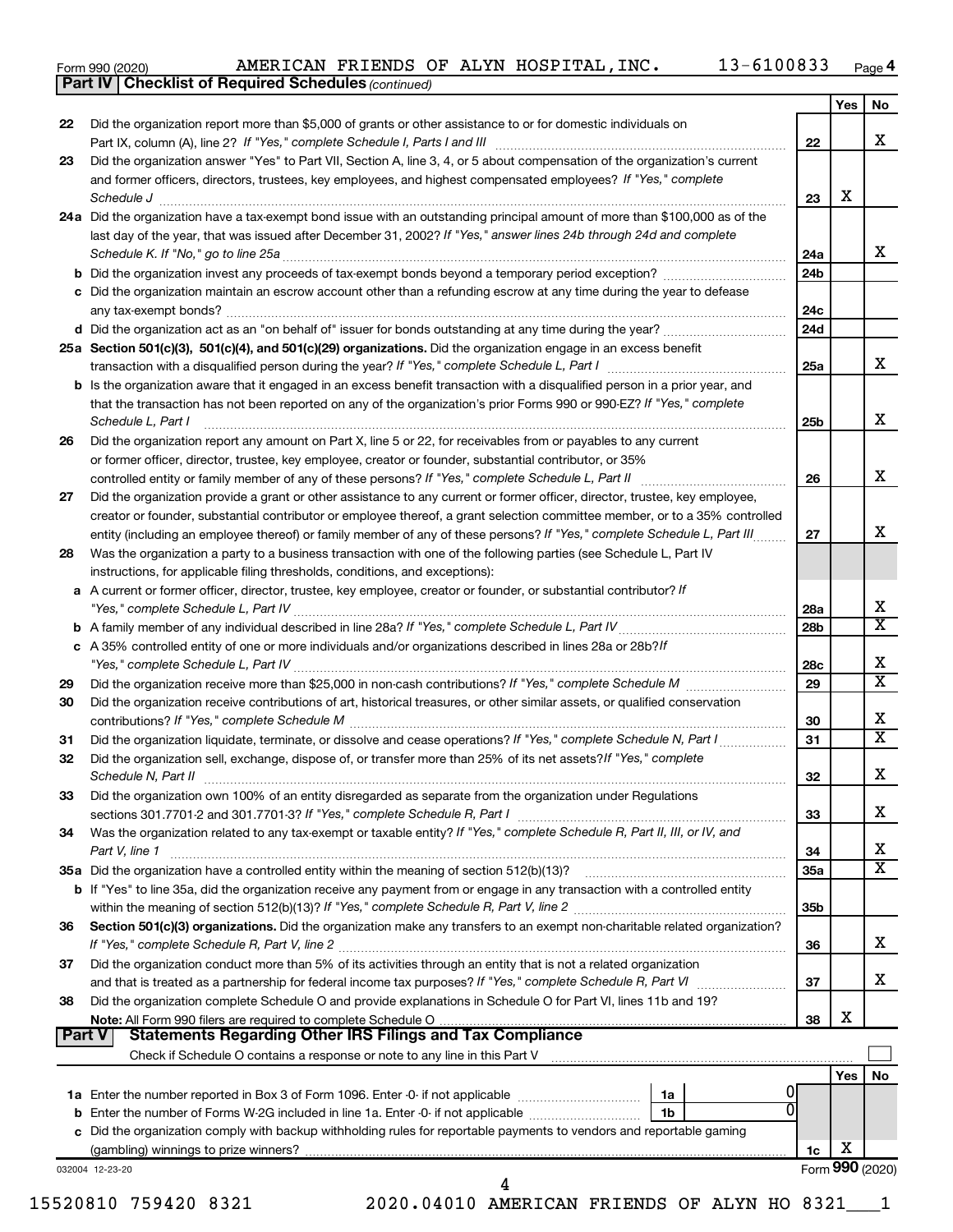| Form 990 (2020) |  |  | AMERICAN FRIENDS OF ALYN HOSPITAL, INC.                                             | $13 - 6100833$ | Page ${\bf 5}$ |
|-----------------|--|--|-------------------------------------------------------------------------------------|----------------|----------------|
|                 |  |  | <b>Part V</b> Statements Regarding Other IRS Filings and Tax Compliance (continued) |                |                |

|         |                                                                                                                                                                                                      |                      | Yes | No                      |  |  |  |  |
|---------|------------------------------------------------------------------------------------------------------------------------------------------------------------------------------------------------------|----------------------|-----|-------------------------|--|--|--|--|
|         | 2a Enter the number of employees reported on Form W-3, Transmittal of Wage and Tax Statements,                                                                                                       |                      |     |                         |  |  |  |  |
|         | 5<br>filed for the calendar year ending with or within the year covered by this return<br>2a                                                                                                         |                      |     |                         |  |  |  |  |
|         | b If at least one is reported on line 2a, did the organization file all required federal employment tax returns?                                                                                     | 2 <sub>b</sub>       | X   |                         |  |  |  |  |
|         |                                                                                                                                                                                                      |                      |     |                         |  |  |  |  |
|         | 3a Did the organization have unrelated business gross income of \$1,000 or more during the year?                                                                                                     | 3a                   |     | x                       |  |  |  |  |
|         |                                                                                                                                                                                                      | 3 <sub>b</sub>       |     |                         |  |  |  |  |
|         | 4a At any time during the calendar year, did the organization have an interest in, or a signature or other authority over, a                                                                         |                      |     |                         |  |  |  |  |
|         | financial account in a foreign country (such as a bank account, securities account, or other financial account)?                                                                                     | 4a                   |     | х                       |  |  |  |  |
|         | <b>b</b> If "Yes," enter the name of the foreign country $\blacktriangleright$                                                                                                                       |                      |     |                         |  |  |  |  |
|         | See instructions for filing requirements for FinCEN Form 114, Report of Foreign Bank and Financial Accounts (FBAR).                                                                                  |                      |     | х                       |  |  |  |  |
|         |                                                                                                                                                                                                      | 5a<br>5 <sub>b</sub> |     | $\overline{\textbf{X}}$ |  |  |  |  |
| b       |                                                                                                                                                                                                      | 5 <sub>c</sub>       |     |                         |  |  |  |  |
|         | 6a Does the organization have annual gross receipts that are normally greater than \$100,000, and did the organization solicit                                                                       |                      |     |                         |  |  |  |  |
|         | any contributions that were not tax deductible as charitable contributions?                                                                                                                          | 6a                   |     | x                       |  |  |  |  |
|         | b If "Yes," did the organization include with every solicitation an express statement that such contributions or gifts                                                                               |                      |     |                         |  |  |  |  |
|         | were not tax deductible?                                                                                                                                                                             | 6b                   |     |                         |  |  |  |  |
| 7       | Organizations that may receive deductible contributions under section 170(c).                                                                                                                        |                      |     |                         |  |  |  |  |
|         | Did the organization receive a payment in excess of \$75 made partly as a contribution and partly for goods and services provided to the payor?                                                      | 7a                   |     | x                       |  |  |  |  |
|         |                                                                                                                                                                                                      | 7b                   |     |                         |  |  |  |  |
| c       | Did the organization sell, exchange, or otherwise dispose of tangible personal property for which it was required                                                                                    |                      |     |                         |  |  |  |  |
|         | to file Form 8282?                                                                                                                                                                                   | 7c                   |     | х                       |  |  |  |  |
| d       | 7d<br>If "Yes," indicate the number of Forms 8282 filed during the year [11] Meson manuscription of the way in the water of Forms 8282 filed during the year                                         |                      |     |                         |  |  |  |  |
|         | Did the organization receive any funds, directly or indirectly, to pay premiums on a personal benefit contract?                                                                                      | 7e                   |     | х                       |  |  |  |  |
|         | Did the organization, during the year, pay premiums, directly or indirectly, on a personal benefit contract?                                                                                         | 7f                   |     | $\overline{\textbf{X}}$ |  |  |  |  |
| g       | If the organization received a contribution of qualified intellectual property, did the organization file Form 8899 as required?                                                                     | 7g                   |     |                         |  |  |  |  |
| h       | If the organization received a contribution of cars, boats, airplanes, or other vehicles, did the organization file a Form 1098-C?                                                                   | 7h                   |     |                         |  |  |  |  |
| 8       | Sponsoring organizations maintaining donor advised funds. Did a donor advised fund maintained by the                                                                                                 |                      |     |                         |  |  |  |  |
|         | sponsoring organization have excess business holdings at any time during the year?<br>and a complete the contract of the complete the complete the complete the complete the complete the complete t | 8                    |     |                         |  |  |  |  |
| 9       | Sponsoring organizations maintaining donor advised funds.                                                                                                                                            |                      |     |                         |  |  |  |  |
| а       | Did the sponsoring organization make any taxable distributions under section 4966?                                                                                                                   | <b>9a</b>            |     |                         |  |  |  |  |
| b       |                                                                                                                                                                                                      | 9 <sub>b</sub>       |     |                         |  |  |  |  |
| 10      | Section 501(c)(7) organizations. Enter:                                                                                                                                                              |                      |     |                         |  |  |  |  |
| а       | 10a<br>10 <sub>b</sub>                                                                                                                                                                               |                      |     |                         |  |  |  |  |
| b<br>11 | Gross receipts, included on Form 990, Part VIII, line 12, for public use of club facilities<br>Section 501(c)(12) organizations. Enter:                                                              |                      |     |                         |  |  |  |  |
|         | 11a                                                                                                                                                                                                  |                      |     |                         |  |  |  |  |
|         | b Gross income from other sources (Do not net amounts due or paid to other sources against                                                                                                           |                      |     |                         |  |  |  |  |
|         | amounts due or received from them.)<br>11b                                                                                                                                                           |                      |     |                         |  |  |  |  |
|         | 12a Section 4947(a)(1) non-exempt charitable trusts. Is the organization filing Form 990 in lieu of Form 1041?                                                                                       | 12a                  |     |                         |  |  |  |  |
|         | 12 <sub>b</sub><br><b>b</b> If "Yes," enter the amount of tax-exempt interest received or accrued during the year                                                                                    |                      |     |                         |  |  |  |  |
| 13      | Section 501(c)(29) qualified nonprofit health insurance issuers.                                                                                                                                     |                      |     |                         |  |  |  |  |
|         |                                                                                                                                                                                                      | 13a                  |     |                         |  |  |  |  |
|         | Note: See the instructions for additional information the organization must report on Schedule O.                                                                                                    |                      |     |                         |  |  |  |  |
|         | <b>b</b> Enter the amount of reserves the organization is required to maintain by the states in which the                                                                                            |                      |     |                         |  |  |  |  |
|         | 13b                                                                                                                                                                                                  |                      |     |                         |  |  |  |  |
|         | 13 <sub>c</sub>                                                                                                                                                                                      |                      |     |                         |  |  |  |  |
|         | 14a Did the organization receive any payments for indoor tanning services during the tax year?                                                                                                       | 14a                  |     | X                       |  |  |  |  |
|         | b If "Yes," has it filed a Form 720 to report these payments? If "No," provide an explanation on Schedule O                                                                                          | 14b                  |     |                         |  |  |  |  |
| 15      | Is the organization subject to the section 4960 tax on payment(s) of more than \$1,000,000 in remuneration or                                                                                        |                      |     |                         |  |  |  |  |
|         |                                                                                                                                                                                                      | 15                   |     | x                       |  |  |  |  |
|         | If "Yes," see instructions and file Form 4720, Schedule N.                                                                                                                                           |                      |     | х                       |  |  |  |  |
| 16      | Is the organization an educational institution subject to the section 4968 excise tax on net investment income?                                                                                      | 16                   |     |                         |  |  |  |  |
|         | If "Yes," complete Form 4720, Schedule O.                                                                                                                                                            |                      |     |                         |  |  |  |  |

Form (2020) **990**

032005 12-23-20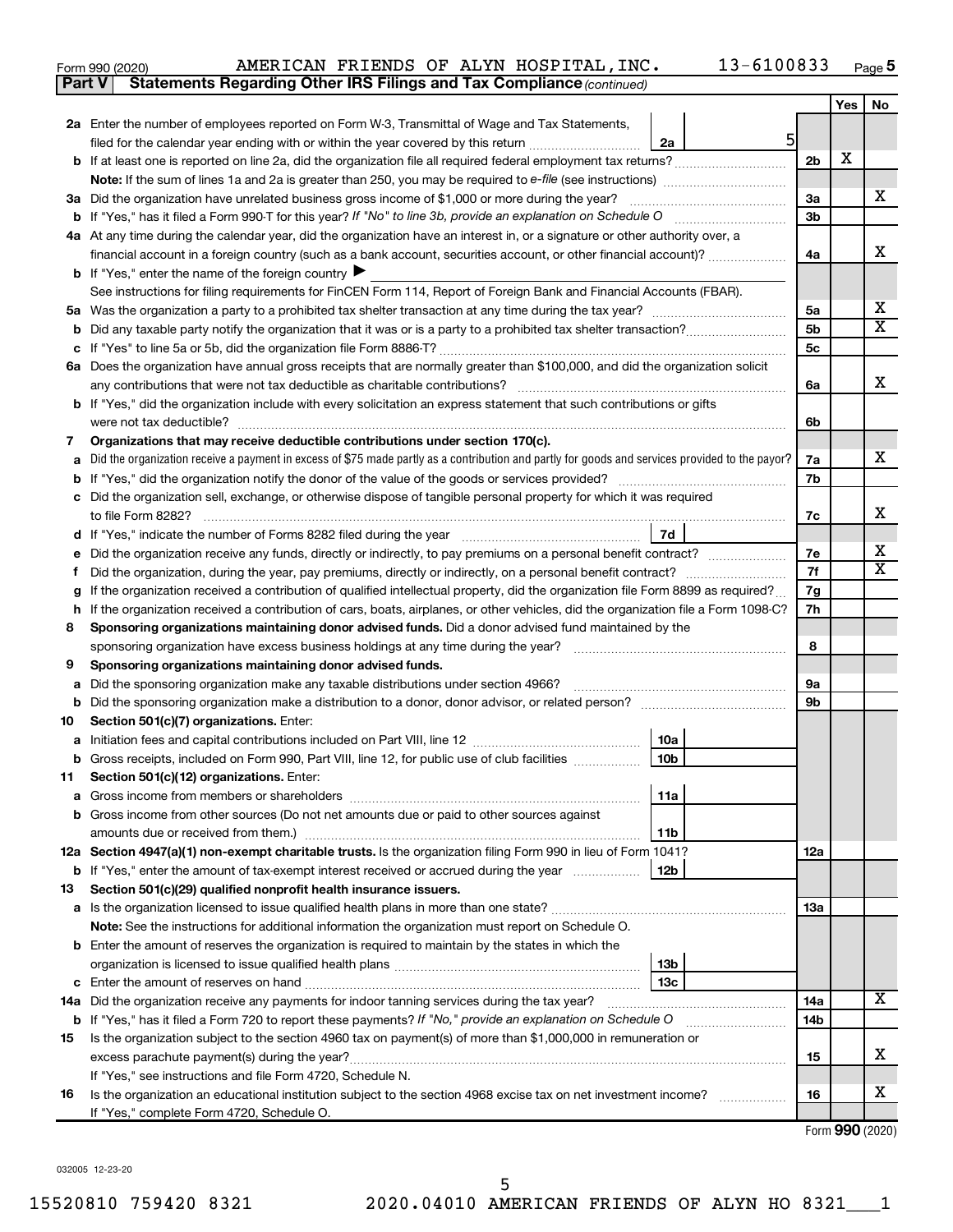| Form 990 (2020) |  |
|-----------------|--|
|-----------------|--|

# Form 990 (2020) Page AMERICAN FRIENDS OF ALYN HOSPITAL,INC. 13-6100833

**Part VI** Governance, Management, and Disclosure For each "Yes" response to lines 2 through 7b below, and for a "No" response *to line 8a, 8b, or 10b below, describe the circumstances, processes, or changes on Schedule O. See instructions.*

|    | Check if Schedule O contains a response or note to any line in this Part VI [1] [1] [1] [1] [1] [1] [1] [1] [1<br><b>Section A. Governing Body and Management</b> |            |                 |                         |    |
|----|-------------------------------------------------------------------------------------------------------------------------------------------------------------------|------------|-----------------|-------------------------|----|
|    |                                                                                                                                                                   |            |                 | Yes                     | No |
|    | 1a Enter the number of voting members of the governing body at the end of the tax year                                                                            | 1a         | 14              |                         |    |
|    | If there are material differences in voting rights among members of the governing body, or if the governing                                                       |            |                 |                         |    |
|    |                                                                                                                                                                   |            |                 |                         |    |
|    | body delegated broad authority to an executive committee or similar committee, explain on Schedule O.                                                             |            | 14              |                         |    |
|    | <b>b</b> Enter the number of voting members included on line 1a, above, who are independent                                                                       | 1b         |                 |                         |    |
| 2  | Did any officer, director, trustee, or key employee have a family relationship or a business relationship with any other                                          |            |                 |                         |    |
|    |                                                                                                                                                                   |            | 2               |                         |    |
| 3  | Did the organization delegate control over management duties customarily performed by or under the direct supervision                                             |            |                 |                         |    |
|    |                                                                                                                                                                   |            | 3               |                         |    |
| 4  | Did the organization make any significant changes to its governing documents since the prior Form 990 was filed?                                                  |            | 4               |                         |    |
| 5  |                                                                                                                                                                   |            | 5               |                         |    |
| 6  |                                                                                                                                                                   |            | 6               |                         |    |
| 7a | Did the organization have members, stockholders, or other persons who had the power to elect or appoint one or                                                    |            |                 |                         |    |
|    |                                                                                                                                                                   |            |                 |                         |    |
|    |                                                                                                                                                                   |            | 7a              |                         |    |
|    | <b>b</b> Are any governance decisions of the organization reserved to (or subject to approval by) members, stockholders, or                                       |            |                 |                         |    |
|    |                                                                                                                                                                   |            | 7b              |                         |    |
| 8  | Did the organization contemporaneously document the meetings held or written actions undertaken during the year by the following:                                 |            |                 |                         |    |
|    |                                                                                                                                                                   |            | 8а              | х                       |    |
|    |                                                                                                                                                                   |            | 8b              | $\overline{\mathbf{x}}$ |    |
| 9  | Is there any officer, director, trustee, or key employee listed in Part VII, Section A, who cannot be reached at the                                              |            |                 |                         |    |
|    |                                                                                                                                                                   |            | 9               |                         |    |
|    | Section B. Policies (This Section B requests information about policies not required by the Internal Revenue Code.)                                               |            |                 |                         |    |
|    |                                                                                                                                                                   |            |                 | Yes                     |    |
|    |                                                                                                                                                                   |            | 10a             |                         |    |
|    |                                                                                                                                                                   |            |                 |                         |    |
|    | b If "Yes," did the organization have written policies and procedures governing the activities of such chapters, affiliates,                                      |            |                 |                         |    |
|    |                                                                                                                                                                   |            | 10b             |                         |    |
|    | 11a Has the organization provided a complete copy of this Form 990 to all members of its governing body before filing the form?                                   |            | 11a             | X                       |    |
|    | <b>b</b> Describe in Schedule O the process, if any, used by the organization to review this Form 990.                                                            |            |                 |                         |    |
|    |                                                                                                                                                                   |            | 12a             | х                       |    |
|    | <b>b</b> Were officers, directors, or trustees, and key employees required to disclose annually interests that could give rise to conflicts?                      |            | 12 <sub>b</sub> | х                       |    |
|    | c Did the organization regularly and consistently monitor and enforce compliance with the policy? If "Yes," describe                                              |            |                 |                         |    |
|    | in Schedule O how this was done <i>manufacture contract to the set of the set of the set of the set of the set of t</i>                                           |            | 12c             | X                       |    |
| 13 |                                                                                                                                                                   |            | 13              | $\overline{\textbf{x}}$ |    |
| 14 |                                                                                                                                                                   |            | 14              | $\overline{\mathbf{X}}$ |    |
|    |                                                                                                                                                                   |            |                 |                         |    |
| 15 | Did the process for determining compensation of the following persons include a review and approval by independent                                                |            |                 |                         |    |
|    | persons, comparability data, and contemporaneous substantiation of the deliberation and decision?                                                                 |            |                 |                         |    |
|    |                                                                                                                                                                   |            | 15a             | х                       |    |
|    |                                                                                                                                                                   |            | 15 <sub>b</sub> | $\overline{\textbf{x}}$ |    |
|    | If "Yes" to line 15a or 15b, describe the process in Schedule O (see instructions).                                                                               |            |                 |                         |    |
|    | 16a Did the organization invest in, contribute assets to, or participate in a joint venture or similar arrangement with a                                         |            |                 |                         |    |
|    | taxable entity during the year?                                                                                                                                   |            | 16a             |                         |    |
|    | <b>b</b> If "Yes," did the organization follow a written policy or procedure requiring the organization to evaluate its participation                             |            |                 |                         |    |
|    | in joint venture arrangements under applicable federal tax law, and take steps to safeguard the organization's                                                    |            |                 |                         |    |
|    | exempt status with respect to such arrangements?                                                                                                                  |            | 16b             |                         |    |
|    | <b>Section C. Disclosure</b>                                                                                                                                      |            |                 |                         |    |
|    |                                                                                                                                                                   |            |                 |                         |    |
| 17 | List the states with which a copy of this Form 990 is required to be filed $\blacktriangleright\text{NY}$                                                         |            |                 |                         |    |
| 18 | Section 6104 requires an organization to make its Forms 1023 (1024 or 1024-A, if applicable), 990, and 990-T (Section 501(c)(3)s only) available                  |            |                 |                         |    |
|    | for public inspection. Indicate how you made these available. Check all that apply.                                                                               |            |                 |                         |    |
|    |                                                                                                                                                                   |            |                 |                         |    |
|    | $\lfloor x \rfloor$ Upon request<br><b>X</b> Own website<br>Another's website<br>Other (explain on Schedule O)                                                    |            |                 |                         |    |
| 19 | Describe on Schedule O whether (and if so, how) the organization made its governing documents, conflict of interest policy, and financial                         |            |                 |                         |    |
|    | statements available to the public during the tax year.                                                                                                           |            |                 |                         |    |
| 20 |                                                                                                                                                                   |            |                 |                         |    |
|    | State the name, address, and telephone number of the person who possesses the organization's books and records                                                    |            |                 |                         |    |
|    | MAAYAN AVIV - (212) 869-8085                                                                                                                                      |            |                 |                         |    |
|    | 122 EAST 42ND STREET, NO. 1519, NEW YORK, NY<br>032006 12-23-20                                                                                                   | 10168-0002 |                 | Form 990 (2020)         |    |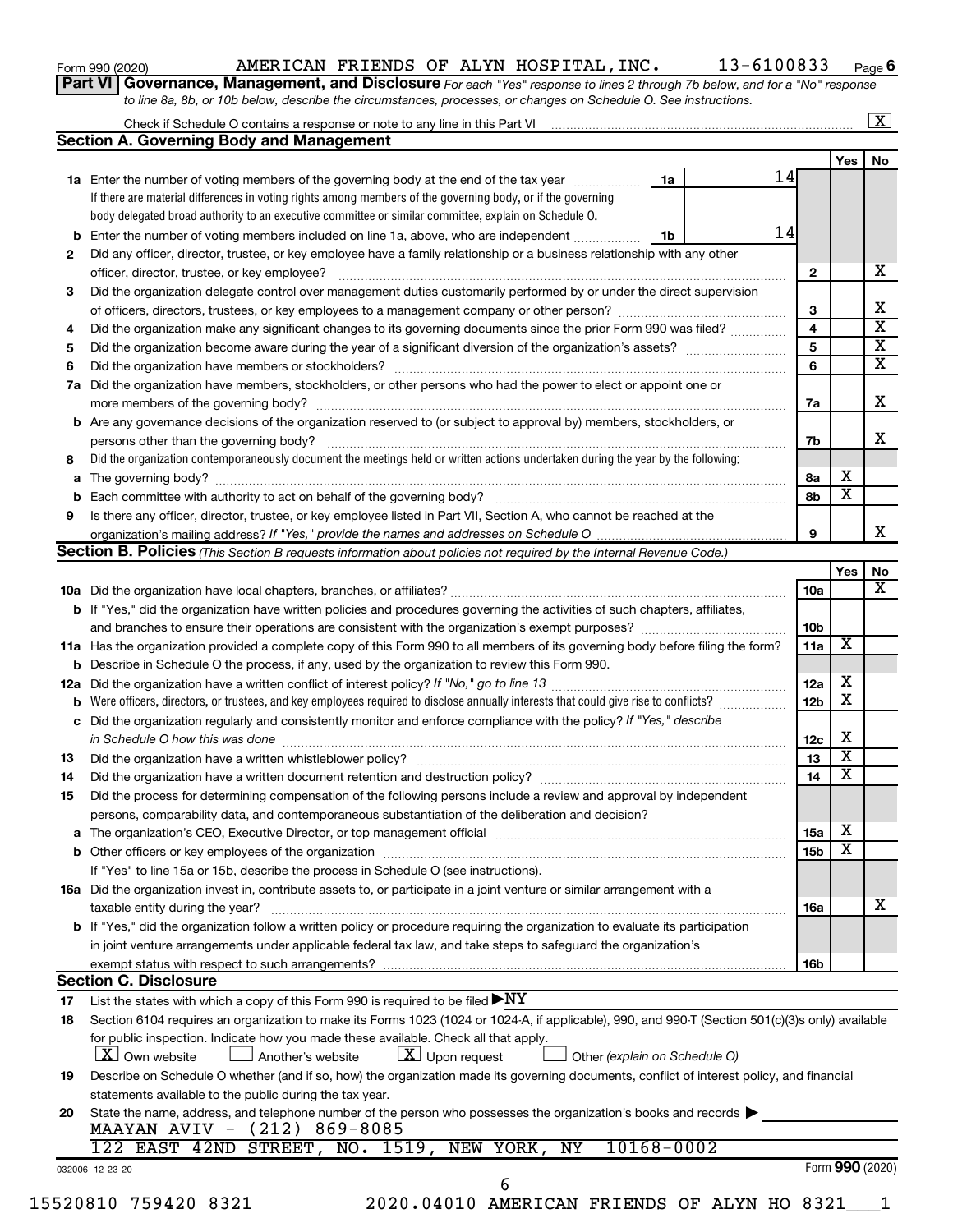$\Box$ 

| Part VII Compensation of Officers, Directors, Trustees, Key Employees, Highest Compensated |  |  |  |  |
|--------------------------------------------------------------------------------------------|--|--|--|--|
| <b>Employees, and Independent Contractors</b>                                              |  |  |  |  |

Check if Schedule O contains a response or note to any line in this Part VII

**Section A. Officers, Directors, Trustees, Key Employees, and Highest Compensated Employees**

**1a**  Complete this table for all persons required to be listed. Report compensation for the calendar year ending with or within the organization's tax year.  $\bullet$  List all of the organization's current officers, directors, trustees (whether individuals or organizations), regardless of amount of compensation.

Enter -0- in columns (D), (E), and (F) if no compensation was paid.

**•** List all of the organization's current key employees, if any. See instructions for definition of "key employee."

• List the organization's five *current* highest compensated employees (other than an officer, director, trustee, or key employee) who received reportable compensation (Box 5 of Form W-2 and/or Box 7 of Form 1099-MISC) of more than \$100,000 from the organization and any related organizations.

 $\bullet$  List all of the organization's former officers, key employees, and highest compensated employees who received more than \$100,000 of reportable compensation from the organization and any related organizations.

**•** List all of the organization's former directors or trustees that received, in the capacity as a former director or trustee of the organization, more than \$10,000 of reportable compensation from the organization and any related organizations.

See instructions for the order in which to list the persons above.

Check this box if neither the organization nor any related organization compensated any current officer, director, or trustee.  $\Box$ 

| (A)                       | (B)                    |                                |                                                                  | (C)         |              |                                   |        | (D)                 | (E)                              | (F)                      |
|---------------------------|------------------------|--------------------------------|------------------------------------------------------------------|-------------|--------------|-----------------------------------|--------|---------------------|----------------------------------|--------------------------|
| Name and title            | Average                |                                | (do not check more than one                                      |             | Position     |                                   |        | Reportable          | Reportable                       | Estimated                |
|                           | hours per              |                                | box, unless person is both an<br>officer and a director/trustee) |             |              |                                   |        | compensation        | compensation                     | amount of                |
|                           | week                   |                                |                                                                  |             |              |                                   |        | from                | from related                     | other                    |
|                           | (list any<br>hours for | Individual trustee or director |                                                                  |             |              |                                   |        | the<br>organization | organizations<br>(W-2/1099-MISC) | compensation<br>from the |
|                           | related                |                                |                                                                  |             |              |                                   |        | (W-2/1099-MISC)     |                                  | organization             |
|                           | organizations          |                                | nstitutional trustee                                             |             |              |                                   |        |                     |                                  | and related              |
|                           | below                  |                                |                                                                  |             | Key employee |                                   |        |                     |                                  | organizations            |
|                           | line)                  |                                |                                                                  | Officer     |              | Highest compensated<br>  employee | Former |                     |                                  |                          |
| MINETTE BROWN<br>(1)      | 1.00                   |                                |                                                                  |             |              |                                   |        |                     |                                  |                          |
| <b>CHAIR</b>              |                        | $\mathbf X$                    |                                                                  | $\mathbf X$ |              |                                   |        | 0.                  | $\mathbf 0$ .                    | $\mathbf 0$ .            |
| <b>JOANNE BLYE</b><br>(2) | 1.00                   |                                |                                                                  |             |              |                                   |        |                     |                                  |                          |
| PRESIDENT                 |                        | $\mathbf X$                    |                                                                  | $\mathbf X$ |              |                                   |        | $\mathbf 0$ .       | $\mathbf 0$ .                    | $\mathbf 0$ .            |
| ED JOYCE<br>(3)           | 1.00                   |                                |                                                                  |             |              |                                   |        |                     |                                  |                          |
| VICE PRESIDENT            |                        | X                              |                                                                  | X           |              |                                   |        | $\mathbf 0$ .       | 0.                               | 0.                       |
| DANIEL BLUMENTHAL<br>(4)  | 1.00                   |                                |                                                                  |             |              |                                   |        |                     |                                  |                          |
| <b>SECRETARY</b>          |                        | $\mathbf X$                    |                                                                  | X           |              |                                   |        | $\mathbf 0$ .       | $\mathbf 0$ .                    | $\mathbf 0$ .            |
| (5)<br>BRYAN GARTENBERG   | 1.00                   |                                |                                                                  |             |              |                                   |        |                     |                                  |                          |
| TREASURER                 |                        | $\mathbf X$                    |                                                                  | X           |              |                                   |        | $\mathbf 0$ .       | $\mathbf 0$ .                    | $\mathbf 0$ .            |
| CHARLES DIMSTON<br>(6)    | 1.00                   |                                |                                                                  |             |              |                                   |        |                     |                                  |                          |
| <b>BOARD MEMBER</b>       |                        | X                              |                                                                  |             |              |                                   |        | $\mathbf 0$ .       | $\mathbf 0$ .                    | $\mathbf 0$ .            |
| PAULA GLAZIER<br>(7)      | 1.00                   |                                |                                                                  |             |              |                                   |        |                     |                                  |                          |
| <b>BOARD MEMBER</b>       |                        | X                              |                                                                  |             |              |                                   |        | $\mathbf 0$ .       | $\mathbf 0$                      | $\mathbf 0$ .            |
| VICTOR GOLDSMITH<br>(8)   | 1.00                   |                                |                                                                  |             |              |                                   |        |                     |                                  |                          |
| <b>BOARD MEMBER</b>       |                        | X                              |                                                                  |             |              |                                   |        | $\mathbf 0$ .       | $\mathbf 0$ .                    | $\mathbf 0$ .            |
| HARVEY GRAD<br>(9)        | 1.00                   |                                |                                                                  |             |              |                                   |        |                     |                                  |                          |
| <b>BOARD MEMBER</b>       |                        | $\mathbf X$                    |                                                                  |             |              |                                   |        | $\mathbf 0$ .       | $\mathbf 0$ .                    | $\mathbf 0$ .            |
| (10) MADELEINE GROBLER    | 1.00                   |                                |                                                                  |             |              |                                   |        |                     |                                  |                          |
| <b>BOARD MEMBER</b>       |                        | $\mathbf X$                    |                                                                  |             |              |                                   |        | 0.                  | $\mathbf 0$ .                    | 0.                       |
| (11) HARMAN GROSSMAN      | 1.00                   |                                |                                                                  |             |              |                                   |        |                     |                                  |                          |
| <b>BOARD MEMBER</b>       |                        | X                              |                                                                  |             |              |                                   |        | $\mathbf 0$ .       | $\mathbf 0$ .                    | $\mathbf 0$ .            |
| (12) WALLACE LEHMAN, M.D. | 1.00                   |                                |                                                                  |             |              |                                   |        |                     |                                  |                          |
| <b>BOARD MEMBER</b>       |                        | $\mathbf X$                    |                                                                  |             |              |                                   |        | $\mathbf 0$ .       | $\mathbf 0$ .                    | $\mathbf 0$ .            |
| (13) PAMELA LIPPIT        | 1.00                   |                                |                                                                  |             |              |                                   |        |                     |                                  |                          |
| <b>BOARD MEMBER</b>       |                        | $\mathbf X$                    |                                                                  |             |              |                                   |        | $\mathbf 0$ .       | $\mathbf 0$                      | $\mathbf 0$ .            |
| (14) DAVID MERON          | 1.00                   |                                |                                                                  |             |              |                                   |        |                     |                                  |                          |
| <b>BOARD MEMBER</b>       |                        | $\overline{\mathbf{X}}$        |                                                                  |             |              |                                   |        | 0.                  | О.                               | $\mathbf 0$ .            |
| (15) ALAN ROSENZWEIG      | 1.00                   |                                |                                                                  |             |              |                                   |        |                     |                                  |                          |
| <b>BOARD MEMBER</b>       |                        | X                              |                                                                  |             |              |                                   |        | $\mathbf 0$         | $\mathbf 0$                      | $\mathbf 0$ .            |
| (16) STEWART SENTER       | 1.00                   |                                |                                                                  |             |              |                                   |        |                     |                                  |                          |
| <b>BOARD MEMBER</b>       |                        | $\mathbf X$                    |                                                                  |             |              |                                   |        | $\mathbf 0$ .       | $\mathbf 0$ .                    | 0.                       |
| (17) ISAAC SUTTON         | 1.00                   |                                |                                                                  |             |              |                                   |        |                     |                                  |                          |
| <b>BOARD MEMBER</b>       |                        | $\mathbf X$                    |                                                                  |             |              |                                   |        | 0.                  | $\mathbf 0$ .                    | $0$ .                    |
| 032007 12-23-20           |                        |                                |                                                                  |             |              |                                   |        |                     |                                  | Form 990 (2020)          |

7

032007 12-23-20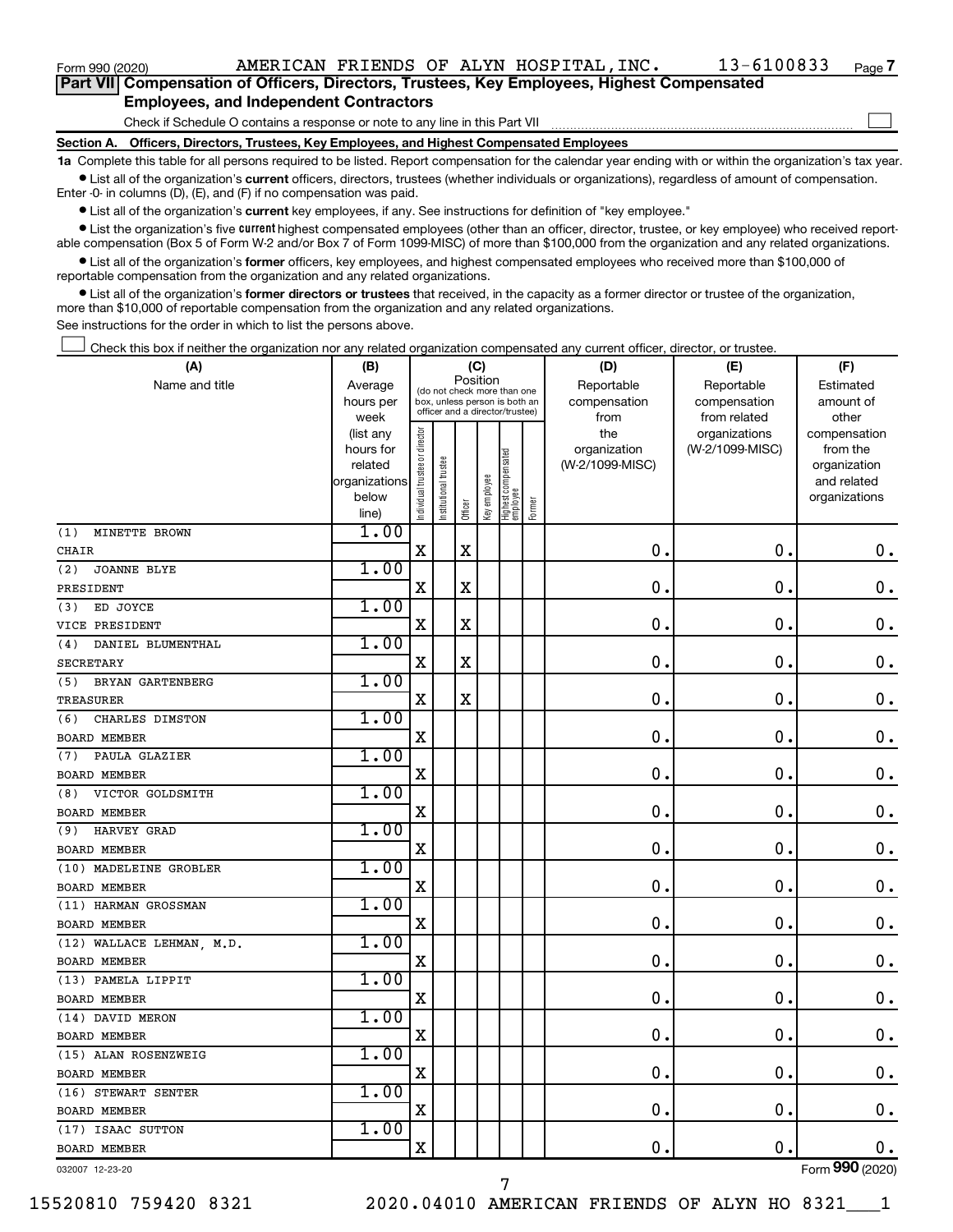| Form 990 (2020)                                                                                                                           |                        |                                |                       |          |              |                                                              |        | AMERICAN FRIENDS OF ALYN HOSPITAL, INC. | 13-6100833      |                                      |                     |             | Page 8           |
|-------------------------------------------------------------------------------------------------------------------------------------------|------------------------|--------------------------------|-----------------------|----------|--------------|--------------------------------------------------------------|--------|-----------------------------------------|-----------------|--------------------------------------|---------------------|-------------|------------------|
| <b>Part VII</b><br>Section A. Officers, Directors, Trustees, Key Employees, and Highest Compensated Employees (continued)                 |                        |                                |                       |          |              |                                                              |        |                                         |                 |                                      |                     |             |                  |
| (A)                                                                                                                                       | (B)                    |                                |                       | (C)      |              |                                                              |        | (D)                                     | (E)             |                                      |                     | (F)         |                  |
| Name and title                                                                                                                            | Average                |                                |                       | Position |              |                                                              |        | Reportable                              | Reportable      |                                      |                     | Estimated   |                  |
|                                                                                                                                           | hours per              |                                |                       |          |              | (do not check more than one<br>box, unless person is both an |        | compensation                            | compensation    | amount of                            |                     |             |                  |
|                                                                                                                                           | week                   |                                |                       |          |              | officer and a director/trustee)                              |        | from                                    | from related    |                                      |                     | other       |                  |
|                                                                                                                                           | (list any              |                                |                       |          |              |                                                              |        | the                                     | organizations   |                                      | compensation        |             |                  |
|                                                                                                                                           | hours for              |                                |                       |          |              |                                                              |        | organization                            | (W-2/1099-MISC) |                                      |                     | from the    |                  |
|                                                                                                                                           | related                |                                |                       |          |              |                                                              |        | (W-2/1099-MISC)                         |                 |                                      | organization        |             |                  |
|                                                                                                                                           | organizations<br>below |                                |                       |          |              |                                                              |        |                                         |                 |                                      |                     | and related |                  |
|                                                                                                                                           | line)                  | Individual trustee or director | Institutional trustee | Officer  | Key employee | Highest compensated<br>  employee                            | Former |                                         |                 |                                      | organizations       |             |                  |
|                                                                                                                                           | 1.00                   |                                |                       |          |              |                                                              |        |                                         |                 |                                      |                     |             |                  |
| (18) HOWARD WEBER                                                                                                                         |                        | x                              |                       |          |              |                                                              |        | 0.                                      |                 | 0.                                   |                     |             | 0.               |
| <b>BOARD MEMBER</b>                                                                                                                       | 40.00                  |                                |                       |          |              |                                                              |        |                                         |                 |                                      |                     |             |                  |
| (19) MAAYAN AVIV                                                                                                                          |                        |                                |                       | Χ        |              |                                                              |        | 156,972.                                |                 | 0.                                   |                     |             | 27,388.          |
| EXECUTIVE DIRECTOR                                                                                                                        | 0.00                   |                                |                       |          |              |                                                              |        |                                         |                 |                                      |                     |             |                  |
| (20) CATHY LANYARD                                                                                                                        |                        |                                |                       |          |              |                                                              |        |                                         |                 | 0.                                   |                     |             |                  |
| FORMER EXECUTIVE DIRECTOR                                                                                                                 |                        |                                |                       |          |              |                                                              | х      | 207,692.                                |                 |                                      |                     |             | 0.               |
|                                                                                                                                           |                        |                                |                       |          |              |                                                              |        |                                         |                 |                                      |                     |             |                  |
|                                                                                                                                           |                        |                                |                       |          |              |                                                              |        |                                         |                 |                                      |                     |             |                  |
|                                                                                                                                           |                        |                                |                       |          |              |                                                              |        |                                         |                 |                                      |                     |             |                  |
|                                                                                                                                           |                        |                                |                       |          |              |                                                              |        |                                         |                 |                                      |                     |             |                  |
|                                                                                                                                           |                        |                                |                       |          |              |                                                              |        |                                         |                 |                                      |                     |             |                  |
|                                                                                                                                           |                        |                                |                       |          |              |                                                              |        |                                         |                 |                                      |                     |             |                  |
|                                                                                                                                           |                        |                                |                       |          |              |                                                              |        |                                         |                 |                                      |                     |             |                  |
|                                                                                                                                           |                        |                                |                       |          |              |                                                              |        |                                         |                 |                                      |                     |             |                  |
|                                                                                                                                           |                        |                                |                       |          |              |                                                              |        |                                         |                 |                                      |                     |             |                  |
|                                                                                                                                           |                        |                                |                       |          |              |                                                              |        |                                         |                 |                                      |                     |             |                  |
|                                                                                                                                           |                        |                                |                       |          |              |                                                              |        |                                         |                 |                                      |                     |             |                  |
|                                                                                                                                           |                        |                                |                       |          |              |                                                              |        |                                         |                 |                                      |                     |             |                  |
|                                                                                                                                           |                        |                                |                       |          |              |                                                              |        | 364,664.<br>σ.                          |                 | $\overline{0}$ .<br>$\overline{0}$ . |                     |             | 27,388.          |
| c Total from continuation sheets to Part VII, Section A manus and the set of the Section A                                                |                        |                                |                       |          |              |                                                              |        |                                         |                 |                                      |                     |             | $\overline{0}$ . |
|                                                                                                                                           |                        |                                |                       |          |              |                                                              |        | 364,664.                                |                 | $\overline{0}$ .                     |                     |             | 27,388.          |
| Total number of individuals (including but not limited to those listed above) who received more than \$100,000 of reportable<br>2         |                        |                                |                       |          |              |                                                              |        |                                         |                 |                                      |                     |             |                  |
| compensation from the organization $\blacktriangleright$                                                                                  |                        |                                |                       |          |              |                                                              |        |                                         |                 |                                      |                     |             |                  |
|                                                                                                                                           |                        |                                |                       |          |              |                                                              |        |                                         |                 |                                      |                     | Yes         | No               |
| 3<br>Did the organization list any former officer, director, trustee, key employee, or highest compensated employee on                    |                        |                                |                       |          |              |                                                              |        |                                         |                 |                                      |                     |             |                  |
|                                                                                                                                           |                        |                                |                       |          |              |                                                              |        |                                         |                 |                                      | 3                   | х           |                  |
| For any individual listed on line 1a, is the sum of reportable compensation and other compensation from the organization                  |                        |                                |                       |          |              |                                                              |        |                                         |                 |                                      |                     |             |                  |
| and related organizations greater than \$150,000? If "Yes," complete Schedule J for such individual                                       |                        |                                |                       |          |              |                                                              |        |                                         |                 |                                      | 4                   | х           |                  |
| Did any person listed on line 1a receive or accrue compensation from any unrelated organization or individual for services<br>5           |                        |                                |                       |          |              |                                                              |        |                                         |                 |                                      |                     |             |                  |
|                                                                                                                                           |                        |                                |                       |          |              |                                                              |        |                                         |                 |                                      | 5                   |             | x                |
| <b>Section B. Independent Contractors</b>                                                                                                 |                        |                                |                       |          |              |                                                              |        |                                         |                 |                                      |                     |             |                  |
| Complete this table for your five highest compensated independent contractors that received more than \$100,000 of compensation from<br>1 |                        |                                |                       |          |              |                                                              |        |                                         |                 |                                      |                     |             |                  |
| the organization. Report compensation for the calendar year ending with or within the organization's tax year.                            |                        |                                |                       |          |              |                                                              |        |                                         |                 |                                      |                     |             |                  |
| (A)<br>Name and business address                                                                                                          |                        |                                |                       |          |              |                                                              |        | (B)<br>Description of services          |                 |                                      | (C)<br>Compensation |             |                  |
|                                                                                                                                           |                        |                                | <b>NONE</b>           |          |              |                                                              |        |                                         |                 |                                      |                     |             |                  |
|                                                                                                                                           |                        |                                |                       |          |              |                                                              |        |                                         |                 |                                      |                     |             |                  |
|                                                                                                                                           |                        |                                |                       |          |              |                                                              |        |                                         |                 |                                      |                     |             |                  |
|                                                                                                                                           |                        |                                |                       |          |              |                                                              |        |                                         |                 |                                      |                     |             |                  |
|                                                                                                                                           |                        |                                |                       |          |              |                                                              |        |                                         |                 |                                      |                     |             |                  |
|                                                                                                                                           |                        |                                |                       |          |              |                                                              |        |                                         |                 |                                      |                     |             |                  |
|                                                                                                                                           |                        |                                |                       |          |              |                                                              |        |                                         |                 |                                      |                     |             |                  |
|                                                                                                                                           |                        |                                |                       |          |              |                                                              |        |                                         |                 |                                      |                     |             |                  |
|                                                                                                                                           |                        |                                |                       |          |              |                                                              |        |                                         |                 |                                      |                     |             |                  |
|                                                                                                                                           |                        |                                |                       |          |              |                                                              |        |                                         |                 |                                      |                     |             |                  |
|                                                                                                                                           |                        |                                |                       |          |              |                                                              |        |                                         |                 |                                      |                     |             |                  |
| Total number of independent contractors (including but not limited to those listed above) who received more than<br>2                     |                        |                                |                       |          |              |                                                              |        |                                         |                 |                                      |                     |             |                  |
| \$100,000 of compensation from the organization                                                                                           |                        |                                |                       |          |              | 0                                                            |        |                                         |                 |                                      |                     |             |                  |
|                                                                                                                                           |                        |                                |                       |          |              |                                                              |        |                                         |                 |                                      | Form 990 (2020)     |             |                  |

032008 12-23-20

Form 990 (2020) **990**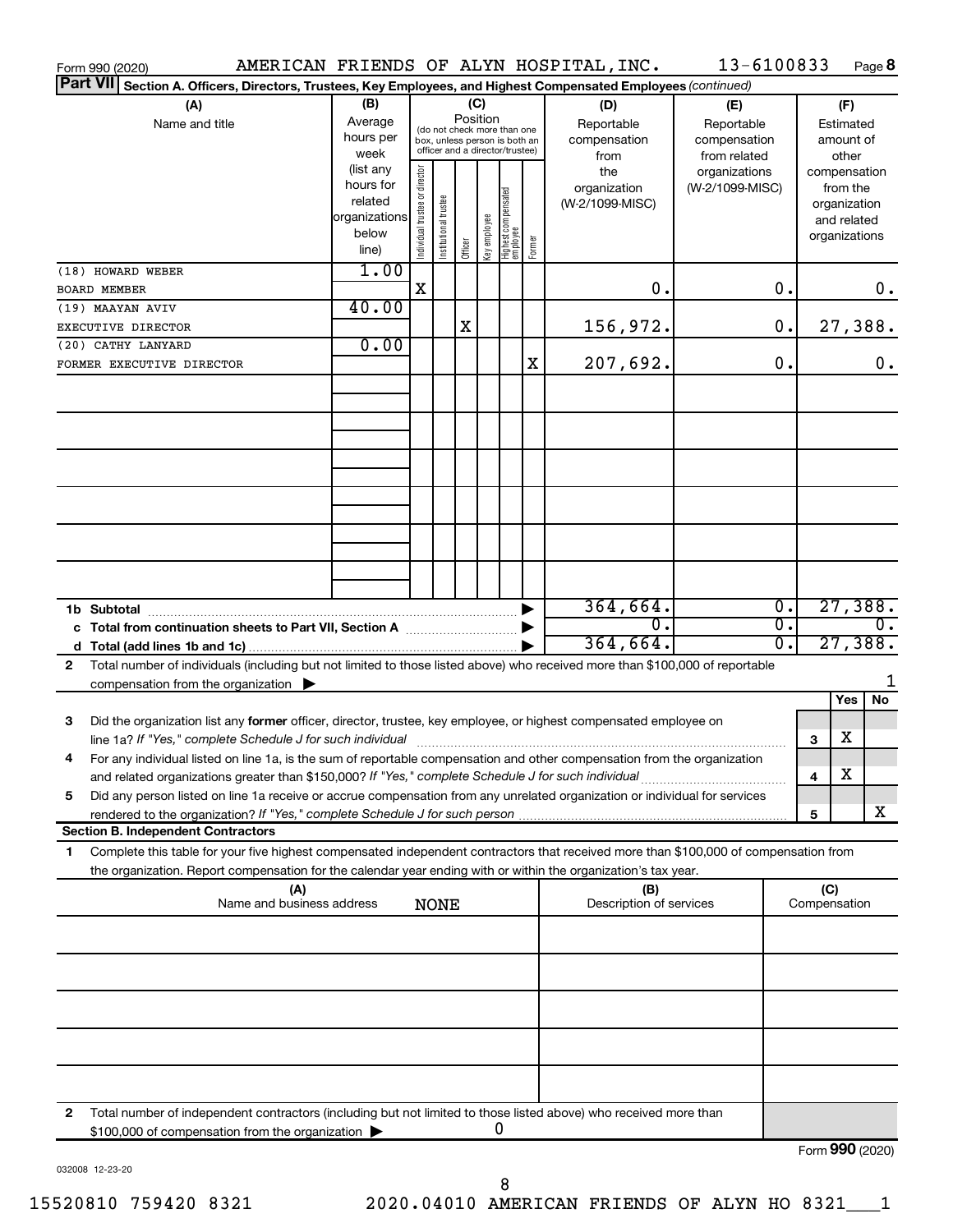|                                                           |      |        | Form 990 (2020)                                                            |                |                       |            |                      | AMERICAN FRIENDS OF ALYN HOSPITAL, INC. |                                                               | 13-6100833       | Page 9                                                          |
|-----------------------------------------------------------|------|--------|----------------------------------------------------------------------------|----------------|-----------------------|------------|----------------------|-----------------------------------------|---------------------------------------------------------------|------------------|-----------------------------------------------------------------|
| <b>Part VIII</b>                                          |      |        | <b>Statement of Revenue</b>                                                |                |                       |            |                      |                                         |                                                               |                  |                                                                 |
|                                                           |      |        |                                                                            |                |                       |            |                      |                                         |                                                               |                  |                                                                 |
|                                                           |      |        |                                                                            |                |                       |            |                      | (A)<br>Total revenue                    | (B)<br>Related or exempt<br>function revenue business revenue | (C)<br>Unrelated | (D)<br>Revenue excluded<br>from tax under<br>sections 512 - 514 |
|                                                           |      |        | 1 a Federated campaigns                                                    |                | 1a                    |            |                      |                                         |                                                               |                  |                                                                 |
| Contributions, Gifts, Grants<br>and Other Similar Amounts |      |        | <b>b</b> Membership dues                                                   |                | 1 <sub>b</sub>        |            |                      |                                         |                                                               |                  |                                                                 |
|                                                           |      |        | c Fundraising events                                                       |                | 1 <sub>c</sub>        |            |                      |                                         |                                                               |                  |                                                                 |
|                                                           |      |        | d Related organizations                                                    |                | 1 <sub>d</sub>        |            |                      |                                         |                                                               |                  |                                                                 |
|                                                           |      |        | e Government grants (contributions)                                        |                | 1e                    |            |                      |                                         |                                                               |                  |                                                                 |
|                                                           |      |        | f All other contributions, gifts, grants, and                              |                |                       |            |                      |                                         |                                                               |                  |                                                                 |
|                                                           |      |        | similar amounts not included above                                         |                | 1f                    |            | 2,740,570.           |                                         |                                                               |                  |                                                                 |
|                                                           |      |        | g Noncash contributions included in lines 1a-1f                            |                | 1g                    |            |                      |                                         |                                                               |                  |                                                                 |
|                                                           |      |        |                                                                            |                |                       |            |                      | 2,740,570.                              |                                                               |                  |                                                                 |
|                                                           |      |        |                                                                            |                |                       |            | <b>Business Code</b> |                                         |                                                               |                  |                                                                 |
|                                                           |      | 2a     | the control of the control of the control of the control of the control of |                |                       |            |                      |                                         |                                                               |                  |                                                                 |
|                                                           |      | b      | <u> 1989 - Andrea Andrew Maria (h. 1989).</u>                              |                |                       |            |                      |                                         |                                                               |                  |                                                                 |
|                                                           |      | c      | <u> 1989 - Johann Barbara, martxa alemaniar arg</u>                        |                |                       |            |                      |                                         |                                                               |                  |                                                                 |
| Program Service<br>Revenue                                |      | d      | the control of the control of the control of the control of the control of |                |                       |            |                      |                                         |                                                               |                  |                                                                 |
|                                                           |      | е      |                                                                            |                |                       |            |                      |                                         |                                                               |                  |                                                                 |
|                                                           |      | f<br>g |                                                                            |                |                       |            |                      |                                         |                                                               |                  |                                                                 |
|                                                           | 3    |        | Investment income (including dividends, interest, and                      |                |                       |            |                      |                                         |                                                               |                  |                                                                 |
|                                                           |      |        |                                                                            |                |                       |            | ▶                    | 144,791.                                |                                                               |                  | 144,791.                                                        |
|                                                           | 4    |        | Income from investment of tax-exempt bond proceeds                         |                |                       |            |                      |                                         |                                                               |                  |                                                                 |
|                                                           | 5    |        |                                                                            |                |                       |            |                      |                                         |                                                               |                  |                                                                 |
|                                                           |      |        |                                                                            |                | (i) Real              |            | (ii) Personal        |                                         |                                                               |                  |                                                                 |
|                                                           |      |        | 6 a Gross rents                                                            | 6a             |                       |            |                      |                                         |                                                               |                  |                                                                 |
|                                                           |      |        | <b>b</b> Less: rental expenses $\ldots$                                    | 6 <sub>b</sub> |                       |            |                      |                                         |                                                               |                  |                                                                 |
|                                                           |      | c      | Rental income or (loss)                                                    | 6c             |                       |            |                      |                                         |                                                               |                  |                                                                 |
|                                                           |      |        | d Net rental income or (loss)                                              |                |                       |            |                      |                                         |                                                               |                  |                                                                 |
|                                                           |      |        | 7 a Gross amount from sales of                                             |                | (i) Securities        |            | (ii) Other           |                                         |                                                               |                  |                                                                 |
|                                                           |      |        | assets other than inventory                                                | 7a             | 2,877,582.            |            |                      |                                         |                                                               |                  |                                                                 |
|                                                           |      |        | <b>b</b> Less: cost or other basis                                         |                |                       |            |                      |                                         |                                                               |                  |                                                                 |
| evenue                                                    |      |        | and sales expenses                                                         | 7bl<br>7c      | 2,838,987.<br>38,595. |            |                      |                                         |                                                               |                  |                                                                 |
| č                                                         |      |        | c Gain or (loss)                                                           |                |                       |            |                      | 38,595.                                 |                                                               |                  | 38,595.                                                         |
|                                                           |      |        | 8 a Gross income from fundraising events (not                              |                |                       |            |                      |                                         |                                                               |                  |                                                                 |
| Other                                                     |      |        | including \$                                                               |                |                       |            |                      |                                         |                                                               |                  |                                                                 |
|                                                           |      |        | contributions reported on line 1c). See                                    |                |                       |            |                      |                                         |                                                               |                  |                                                                 |
|                                                           |      |        |                                                                            |                |                       | l8a        |                      |                                         |                                                               |                  |                                                                 |
|                                                           |      |        |                                                                            |                |                       | l 8b       |                      |                                         |                                                               |                  |                                                                 |
|                                                           |      | c      | Net income or (loss) from fundraising events                               |                |                       |            | ▶                    |                                         |                                                               |                  |                                                                 |
|                                                           |      |        | 9 a Gross income from gaming activities. See                               |                |                       |            |                      |                                         |                                                               |                  |                                                                 |
|                                                           |      |        |                                                                            |                |                       | 9a         |                      |                                         |                                                               |                  |                                                                 |
|                                                           |      |        |                                                                            |                |                       | l 9b       |                      |                                         |                                                               |                  |                                                                 |
|                                                           |      |        | c Net income or (loss) from gaming activities                              |                |                       |            | ▶                    |                                         |                                                               |                  |                                                                 |
|                                                           |      |        | <b>10 a</b> Gross sales of inventory, less returns                         |                |                       |            |                      |                                         |                                                               |                  |                                                                 |
|                                                           |      |        | <b>b</b> Less: cost of goods sold                                          |                |                       | <b>HOb</b> |                      |                                         |                                                               |                  |                                                                 |
|                                                           |      |        | c Net income or (loss) from sales of inventory                             |                |                       |            |                      |                                         |                                                               |                  |                                                                 |
|                                                           |      |        |                                                                            |                |                       |            | <b>Business Code</b> |                                         |                                                               |                  |                                                                 |
| Miscellaneous<br>Revenue                                  | 11 a |        |                                                                            |                |                       |            |                      |                                         |                                                               |                  |                                                                 |
|                                                           |      | b      |                                                                            |                |                       |            |                      |                                         |                                                               |                  |                                                                 |
|                                                           |      | c      |                                                                            |                |                       |            |                      |                                         |                                                               |                  |                                                                 |
|                                                           |      |        |                                                                            |                |                       |            |                      |                                         |                                                               |                  |                                                                 |
|                                                           |      |        |                                                                            |                |                       |            | ▶                    |                                         |                                                               |                  |                                                                 |
|                                                           | 12   |        |                                                                            |                |                       |            |                      | 2,923,956.                              | $\mathbf 0$                                                   | 0.               | 183,386.                                                        |
| 032009 12-23-20                                           |      |        |                                                                            |                |                       |            |                      |                                         |                                                               |                  | Form 990 (2020)                                                 |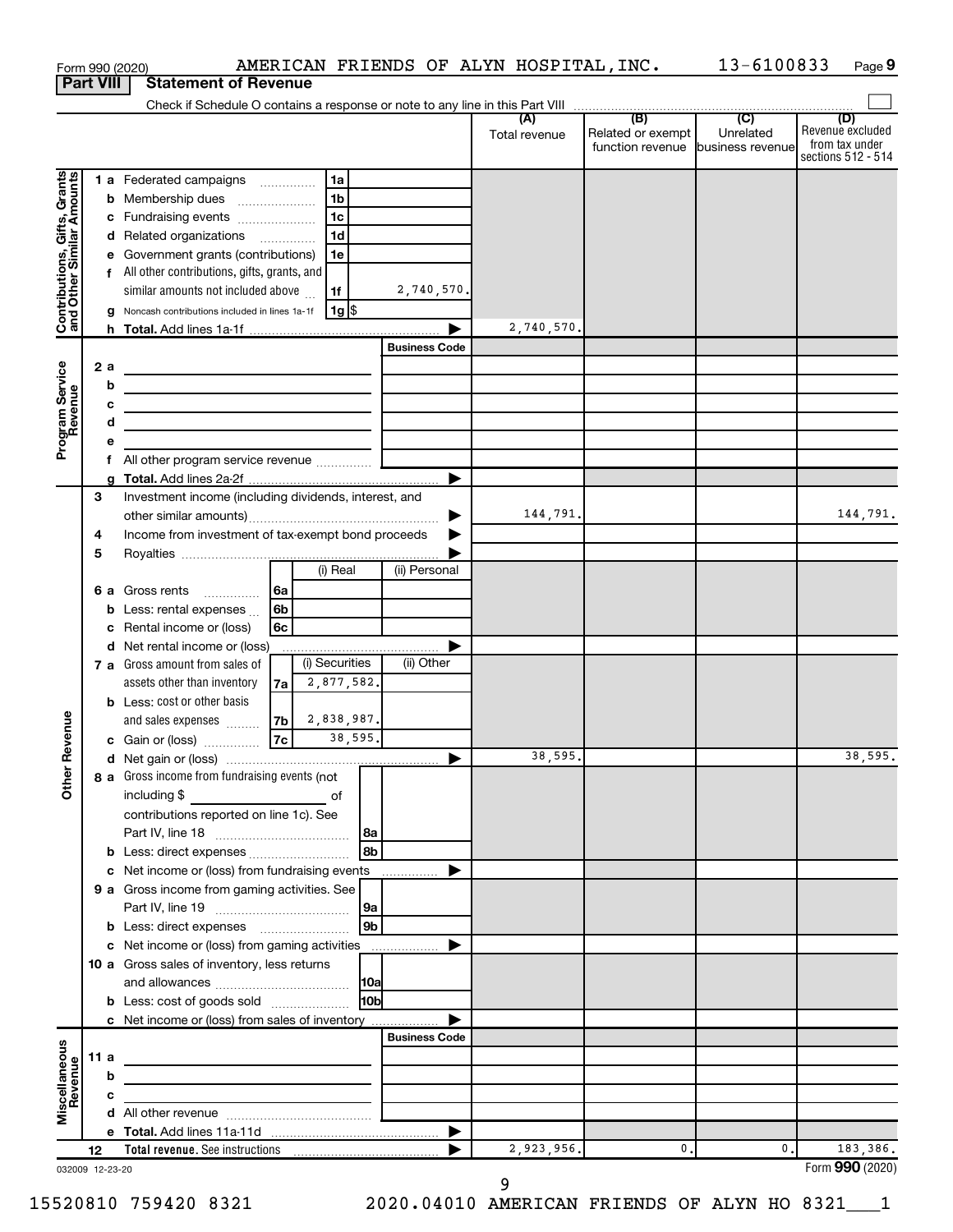| Form 990 (2020) | AMERICAN FRIENI                                 |  |
|-----------------|-------------------------------------------------|--|
|                 | <b>Part IX Statement of Functional Expenses</b> |  |

Form 990 (2020) AMERICAN FRIENDS OF ALYN HOSPITAL,INC. 13-6100833 <sub>Page</sub> 10

|              | Section 501(c)(3) and 501(c)(4) organizations must complete all columns. All other organizations must complete column (A).                                                                                 |                       |                                    |                                    |                                |
|--------------|------------------------------------------------------------------------------------------------------------------------------------------------------------------------------------------------------------|-----------------------|------------------------------------|------------------------------------|--------------------------------|
|              | Check if Schedule O contains a response or note to any line in this Part IX                                                                                                                                |                       |                                    | (C)                                |                                |
|              | Do not include amounts reported on lines 6b,<br>7b, 8b, 9b, and 10b of Part VIII.                                                                                                                          | (A)<br>Total expenses | (B)<br>Program service<br>expenses | Management and<br>general expenses | (D)<br>Fundraising<br>expenses |
| 1.           | Grants and other assistance to domestic organizations                                                                                                                                                      |                       |                                    |                                    |                                |
|              | and domestic governments. See Part IV, line 21                                                                                                                                                             |                       |                                    |                                    |                                |
| $\mathbf{2}$ | Grants and other assistance to domestic                                                                                                                                                                    |                       |                                    |                                    |                                |
|              | individuals. See Part IV, line 22                                                                                                                                                                          |                       |                                    |                                    |                                |
| 3            | Grants and other assistance to foreign                                                                                                                                                                     |                       |                                    |                                    |                                |
|              | organizations, foreign governments, and foreign                                                                                                                                                            |                       |                                    |                                    |                                |
|              | individuals. See Part IV, lines 15 and 16                                                                                                                                                                  | 3,003,705.            | 3,003,705.                         |                                    |                                |
| 4            | Benefits paid to or for members                                                                                                                                                                            |                       |                                    |                                    |                                |
| 5            | Compensation of current officers, directors,                                                                                                                                                               | 184,360.              | 46,090.                            |                                    |                                |
|              | trustees, and key employees                                                                                                                                                                                |                       |                                    | 92,180.                            | 46,090.                        |
| 6            | Compensation not included above to disqualified                                                                                                                                                            |                       |                                    |                                    |                                |
|              | persons (as defined under section 4958(f)(1)) and                                                                                                                                                          |                       |                                    |                                    |                                |
|              | persons described in section 4958(c)(3)(B)                                                                                                                                                                 | 161,459.              | 58,873.                            | 65,513.                            | 37,073.                        |
| 7<br>8       | Pension plan accruals and contributions (include                                                                                                                                                           |                       |                                    |                                    |                                |
|              |                                                                                                                                                                                                            | 13,949.               | 4,298.                             | 6,308.                             |                                |
| 9            | section 401(k) and 403(b) employer contributions)                                                                                                                                                          | 30,568.               | 11,011.                            | 12,514.                            | $\frac{3,343}{7,043}$          |
| 10           | Other employee benefits                                                                                                                                                                                    | 36,764.               | 11,328.                            | 16,625.                            | 8,811.                         |
| 11           | Fees for services (nonemployees):                                                                                                                                                                          |                       |                                    |                                    |                                |
|              |                                                                                                                                                                                                            |                       |                                    |                                    |                                |
| b            |                                                                                                                                                                                                            | 20,953.               |                                    | 20,953.                            |                                |
| с            |                                                                                                                                                                                                            | 38,897.               |                                    | 38,897.                            |                                |
| d            |                                                                                                                                                                                                            |                       |                                    |                                    |                                |
|              | Professional fundraising services. See Part IV, line 17                                                                                                                                                    |                       |                                    |                                    |                                |
| f            | Investment management fees                                                                                                                                                                                 | 29,148.               |                                    | 29,148                             |                                |
|              | g Other. (If line 11g amount exceeds 10% of line 25,                                                                                                                                                       |                       |                                    |                                    |                                |
|              | column (A) amount, list line 11g expenses on Sch O.)                                                                                                                                                       | 1,550.                | 775.                               |                                    | 775.                           |
| 12           |                                                                                                                                                                                                            | 44,040.               | 37,708.                            |                                    | 6,332.                         |
| 13           |                                                                                                                                                                                                            | 44,593.               | 12,659.                            | 22, 134.                           | 9,800.                         |
| 14           |                                                                                                                                                                                                            | 32,668.               |                                    | 24,910.                            | 7,758.                         |
| 15           |                                                                                                                                                                                                            |                       |                                    |                                    |                                |
| 16           |                                                                                                                                                                                                            | 84,623.               | 26, 233.                           | 38,080.                            | 20, 310.                       |
| 17           |                                                                                                                                                                                                            | 4,174.                |                                    | 4,174.                             |                                |
| 18           | Payments of travel or entertainment expenses                                                                                                                                                               |                       |                                    |                                    |                                |
|              | for any federal, state, or local public officials                                                                                                                                                          |                       |                                    |                                    |                                |
| 19           | Conferences, conventions, and meetings                                                                                                                                                                     |                       |                                    |                                    |                                |
| 20           | Interest                                                                                                                                                                                                   |                       |                                    |                                    |                                |
| 21           |                                                                                                                                                                                                            |                       | 1,425.                             |                                    |                                |
| 22           | Depreciation, depletion, and amortization                                                                                                                                                                  | 4,596.<br>12,713.     |                                    | 2,068.<br>12,713.                  | 1,103.                         |
| 23           | Insurance                                                                                                                                                                                                  |                       |                                    |                                    |                                |
| 24           | Other expenses. Itemize expenses not covered<br>above (List miscellaneous expenses on line 24e. If<br>line 24e amount exceeds 10% of line 25, column (A)<br>amount, list line 24e expenses on Schedule O.) |                       |                                    |                                    |                                |
| a            | EVENT EXPENSES                                                                                                                                                                                             | 28,960.               | 7,240.                             |                                    | 21,720.                        |
| b            | <b>MISCELLANEOUS</b>                                                                                                                                                                                       | 8,656.                |                                    | 8,656.                             |                                |
| C            | ON LINE FUNDRAISING FEE                                                                                                                                                                                    | 6,409.                |                                    |                                    | 6,409.                         |
| d            |                                                                                                                                                                                                            |                       |                                    |                                    |                                |
|              | e All other expenses                                                                                                                                                                                       |                       |                                    |                                    |                                |
| 25           | Total functional expenses. Add lines 1 through 24e                                                                                                                                                         | 3,792,785.            | 3, 221, 345.                       | 394,873.                           | 176, 567.                      |
| 26           | <b>Joint costs.</b> Complete this line only if the organization                                                                                                                                            |                       |                                    |                                    |                                |
|              | reported in column (B) joint costs from a combined                                                                                                                                                         |                       |                                    |                                    |                                |
|              | educational campaign and fundraising solicitation.                                                                                                                                                         |                       |                                    |                                    |                                |
|              | Check here $\blacktriangleright$<br>if following SOP 98-2 (ASC 958-720)                                                                                                                                    |                       |                                    |                                    |                                |

032010 12-23-20

Form (2020) **990**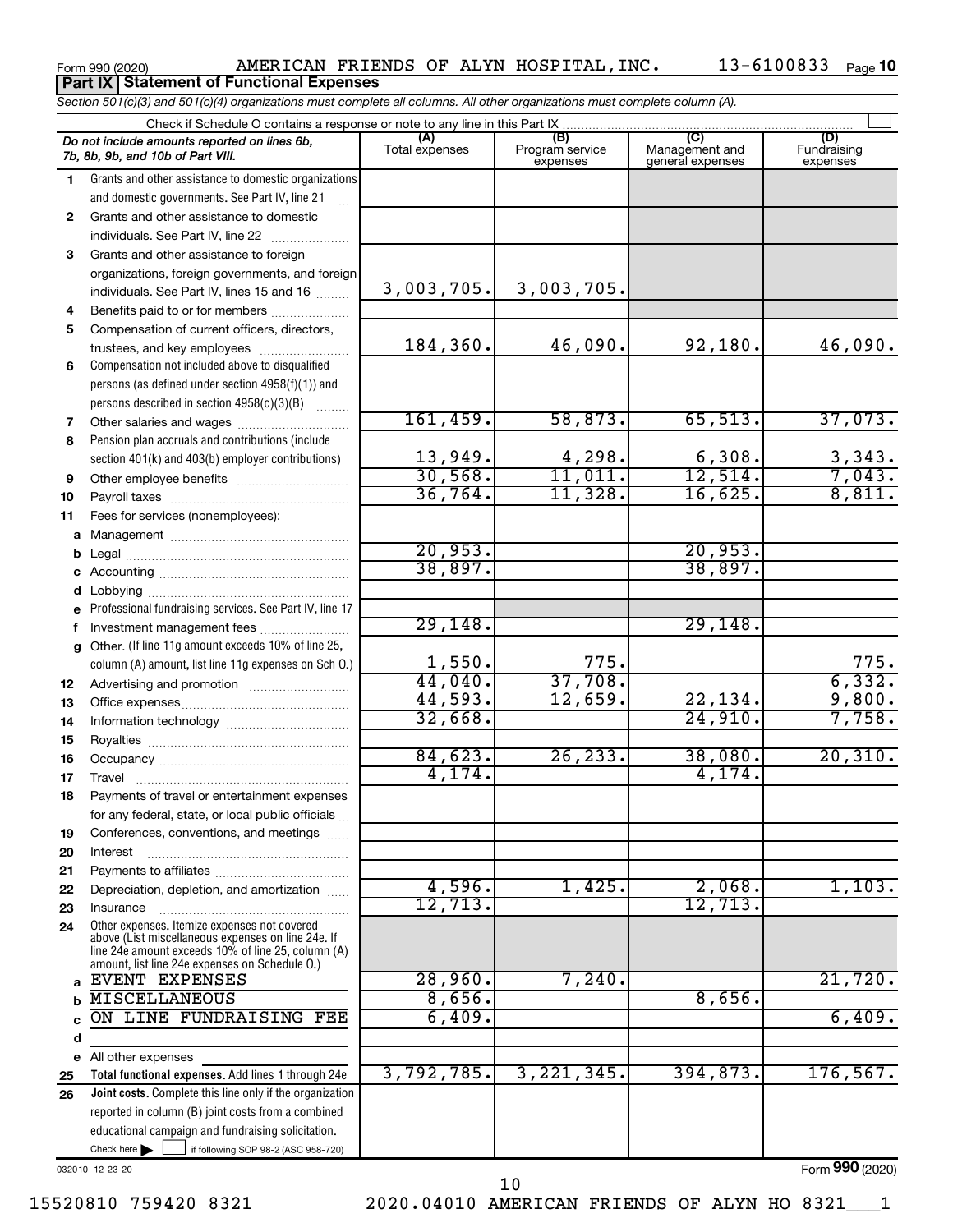|     |                                                                                                                                                         |                 |         | (A)<br>Beginning of year |                 | (B)<br>End of year    |
|-----|---------------------------------------------------------------------------------------------------------------------------------------------------------|-----------------|---------|--------------------------|-----------------|-----------------------|
| 1   | Cash - non-interest-bearing                                                                                                                             |                 |         | 173,962.                 |                 | $155,021$ .           |
| 2   |                                                                                                                                                         |                 |         |                          | 2               |                       |
| 3   |                                                                                                                                                         |                 |         | 108,842.                 | 3               | 73,481.               |
| 4   |                                                                                                                                                         |                 |         |                          | 4               |                       |
| 5   | Loans and other receivables from any current or former officer, director,<br>trustee, key employee, creator or founder, substantial contributor, or 35% |                 |         |                          |                 |                       |
|     | controlled entity or family member of any of these persons                                                                                              |                 |         | 5                        |                 |                       |
| 6   | Loans and other receivables from other disqualified persons (as defined                                                                                 |                 |         |                          |                 |                       |
|     | under section $4958(f)(1)$ , and persons described in section $4958(c)(3)(B)$                                                                           |                 |         |                          | 6               |                       |
| 7   |                                                                                                                                                         |                 |         |                          | 7               |                       |
| 8   |                                                                                                                                                         |                 |         |                          | 8               |                       |
| 9   | Prepaid expenses and deferred charges                                                                                                                   |                 |         | 28,819.                  | 9               | $25,61\overline{1}$ . |
| 10a | Land, buildings, and equipment: cost or other                                                                                                           |                 | 37,812. |                          |                 |                       |
|     | basis. Complete Part VI of Schedule D                                                                                                                   | 10a             | 21,142. | 13,166.                  |                 | 16,670.               |
|     | <b>b</b> Less: accumulated depreciation                                                                                                                 | 10 <sub>b</sub> |         |                          | 10 <sub>c</sub> |                       |

 Investments - publicly traded securities ~~~~~~~~~~~~~~~~~~~ Investments - other securities. See Part IV, line 11 ~~~~~~~~~~~~~~ Investments - program-related. See Part IV, line 11 ~~~~~~~~~~~~~ Intangible assets ~~~~~~~~~~~~~~~~~~~~~~~~~~~~~~ Other assets. See Part IV, line 11  $\ldots$   $\ldots$   $\ldots$   $\ldots$   $\ldots$   $\ldots$   $\ldots$   $\ldots$   $\ldots$   $\ldots$   $\ldots$   $\ldots$   $\ldots$   $\ldots$   $\ldots$   $\ldots$   $\ldots$   $\ldots$   $\ldots$   $\ldots$   $\ldots$   $\ldots$   $\ldots$   $\ldots$   $\ldots$   $\ldots$   $\ldots$   $\ldots$   $\ldots$   $\ldots$   $\$ 

**Total assets.**  Add lines 1 through 15 (must equal line 33)

Accounts payable and accrued expenses ~~~~~~~~~~~~~~~~~~ Grants payable ~~~~~~~~~~~~~~~~~~~~~~~~~~~~~~~ Deferred revenue ~~~~~~~~~~~~~~~~~~~~~~~~~~~~~~ Tax-exempt bond liabilities ~~~~~~~~~~~~~~~~~~~~~~~~~ Escrow or custodial account liability. Complete Part IV of Schedule D ...........

**Total liabilities.**  Add lines 17 through 25

Net assets without donor restrictions ~~~~~~~~~~~~~~~~~~~~ Net assets with donor restrictions ~~~~~~~~~~~~~~~~~~~~~~

Capital stock or trust principal, or current funds ~~~~~~~~~~~~~~~ Paid-in or capital surplus, or land, building, or equipment fund ....................... Retained earnings, endowment, accumulated income, or other funds ............ Total net assets or fund balances ~~~~~~~~~~~~~~~~~~~~~~

**Organizations that do not follow FASB ASC 958, check here** | †

Organizations that follow FASB ASC 958, check here  $\blacktriangleright \boxed{\text{X}}$ 

Loans and other payables to any current or former officer, director, trustee, key employee, creator or founder, substantial contributor, or 35% controlled entity or family member of any of these persons ~~~~~~~~~ Secured mortgages and notes payable to unrelated third parties  $\ldots$ ................. Unsecured notes and loans payable to unrelated third parties ................. Other liabilities (including federal income tax, payables to related third parties, and other liabilities not included on lines 17-24). Complete Part X of Schedule D ~~~~~~~~~~~~~~~~~~~~~~~~~~~~~~~

**and complete lines 27, 28, 32, and 33.**

**and complete lines 29 through 33.**

Total liabilities and net assets/fund balances

| Check if Schedule O contains a response or note to any line in this Part X |                   |  |
|----------------------------------------------------------------------------|-------------------|--|
|                                                                            | Beginning of year |  |
| $\sim$                                                                     |                   |  |

 $\perp$ 

4,900,272. 11 4,932,882.

808,819. 15 358,947.  $\overline{6,033,880.}$  16 5,562,612.  $\overline{428, 726.}$   $\overline{17}$   $\overline{231, 272.}$ 

> **22 23 24**

**25 26**

428,726. 326,042.

 $-74,706$ .  $27$   $-26,028$ .  $5,679,860.$  28  $5,262,598.$ 

**27 28**

 $5,605,154.$   $32$  5, 236, 570.  $6,033,880.$  33 5,562,612.

Form (2020) **990**

94,770.

**Part X** | **Balance Sheet** 

**Assets**

**23 24 25**

**Liabilities**

**26**

**27 28**

**Net Assets or Fund Balances**

Net Assets or Fund Balances

032011 12-23-20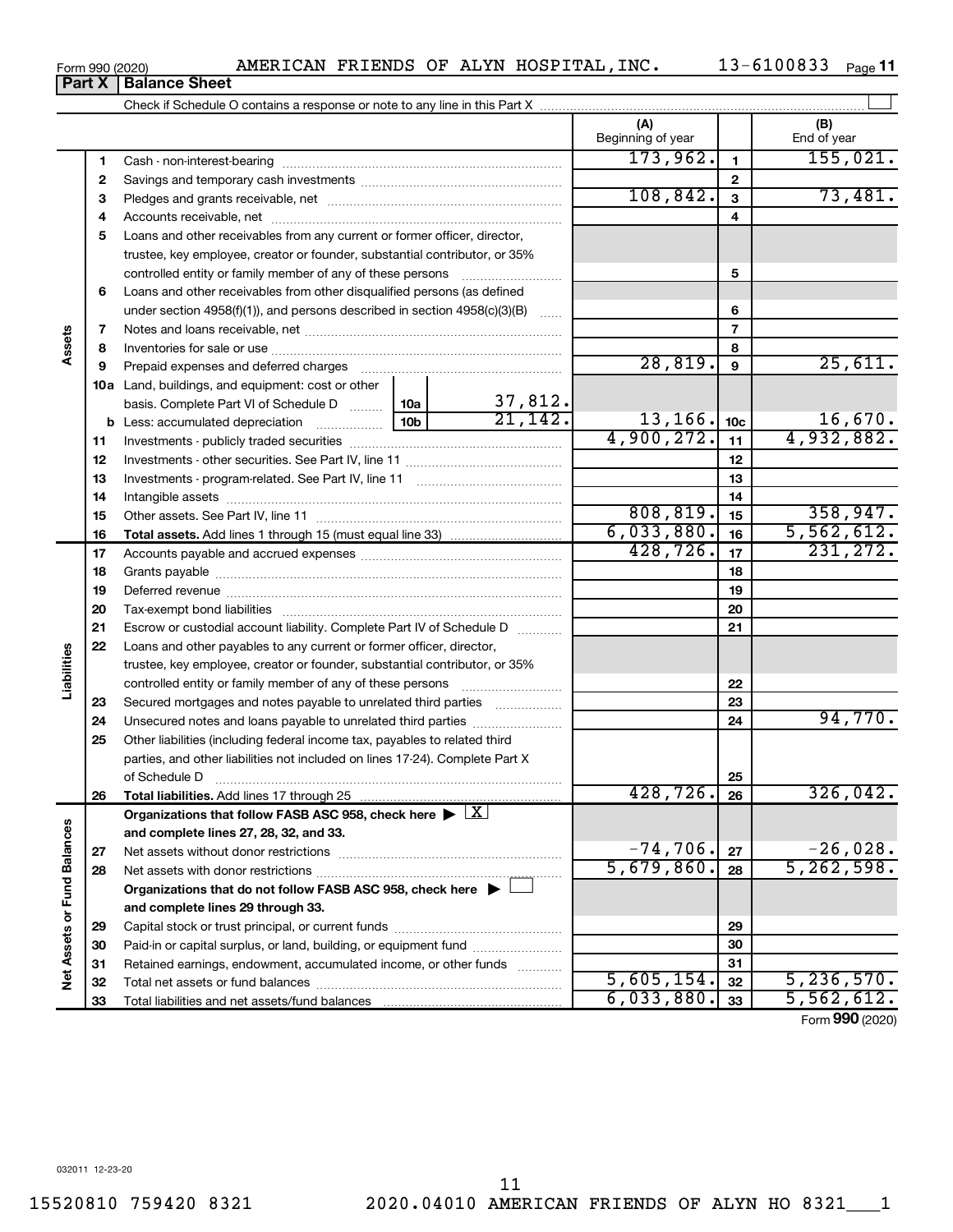|    | AMERICAN FRIENDS OF ALYN HOSPITAL, INC.<br>Form 990 (2020)                                                                      |                         | 13-6100833     |     | Page 12            |
|----|---------------------------------------------------------------------------------------------------------------------------------|-------------------------|----------------|-----|--------------------|
|    | Part XI   Reconciliation of Net Assets                                                                                          |                         |                |     |                    |
|    |                                                                                                                                 |                         |                |     | $\boxed{\text{X}}$ |
|    |                                                                                                                                 |                         |                |     |                    |
| 1  |                                                                                                                                 | $\mathbf{1}$            | 2,923,956.     |     |                    |
| 2  |                                                                                                                                 | $\mathbf{2}$            | 3,792,785.     |     |                    |
| з  |                                                                                                                                 | 3                       | $-868, 829.$   |     |                    |
| 4  |                                                                                                                                 | $\overline{\mathbf{4}}$ | 5,605,154.     |     |                    |
| 5  |                                                                                                                                 | 5                       |                |     | 499,396.           |
| 6  |                                                                                                                                 | 6                       |                |     |                    |
| 7  | Investment expenses www.communication.com/www.communication.com/www.communication.com/www.com                                   | $\overline{7}$          |                |     |                    |
| 8  |                                                                                                                                 | 8                       |                |     |                    |
| 9  |                                                                                                                                 | 9                       |                |     | 849.               |
| 10 | Net assets or fund balances at end of year. Combine lines 3 through 9 (must equal Part X, line 32,                              |                         |                |     |                    |
|    |                                                                                                                                 | 10                      | 5,236,570.     |     |                    |
|    | <b>Part XII</b> Financial Statements and Reporting                                                                              |                         |                |     |                    |
|    |                                                                                                                                 |                         |                |     |                    |
|    |                                                                                                                                 |                         |                | Yes | <b>No</b>          |
| 1  | Accounting method used to prepare the Form 990: $\Box$ Cash $\Box X$ Accrual<br><b>Other</b>                                    |                         |                |     |                    |
|    | If the organization changed its method of accounting from a prior year or checked "Other," explain in Schedule O.               |                         |                |     |                    |
|    |                                                                                                                                 |                         | 2a             |     | x                  |
|    | If "Yes," check a box below to indicate whether the financial statements for the year were compiled or reviewed on a            |                         |                |     |                    |
|    | separate basis, consolidated basis, or both:                                                                                    |                         |                |     |                    |
|    | Both consolidated and separate basis<br>Separate basis<br>Consolidated basis                                                    |                         |                |     |                    |
|    |                                                                                                                                 |                         | 2 <sub>b</sub> | X   |                    |
|    | If "Yes," check a box below to indicate whether the financial statements for the year were audited on a separate basis,         |                         |                |     |                    |
|    | consolidated basis, or both:                                                                                                    |                         |                |     |                    |
|    | $\lfloor x \rfloor$ Separate basis<br><b>Consolidated basis</b><br>Both consolidated and separate basis                         |                         |                |     |                    |
|    | c If "Yes" to line 2a or 2b, does the organization have a committee that assumes responsibility for oversight of the audit,     |                         |                |     |                    |
|    | review, or compilation of its financial statements and selection of an independent accountant?                                  |                         | 2c             | х   |                    |
|    | If the organization changed either its oversight process or selection process during the tax year, explain on Schedule O.       |                         |                |     |                    |
|    | 3a As a result of a federal award, was the organization required to undergo an audit or audits as set forth in the Single Audit |                         |                |     |                    |
|    |                                                                                                                                 |                         | За             |     | X                  |
| b  | If "Yes," did the organization undergo the required audit or audits? If the organization did not undergo the required audit     |                         |                |     |                    |
|    |                                                                                                                                 |                         | 3b             |     |                    |

Form (2020) **990**

032012 12-23-20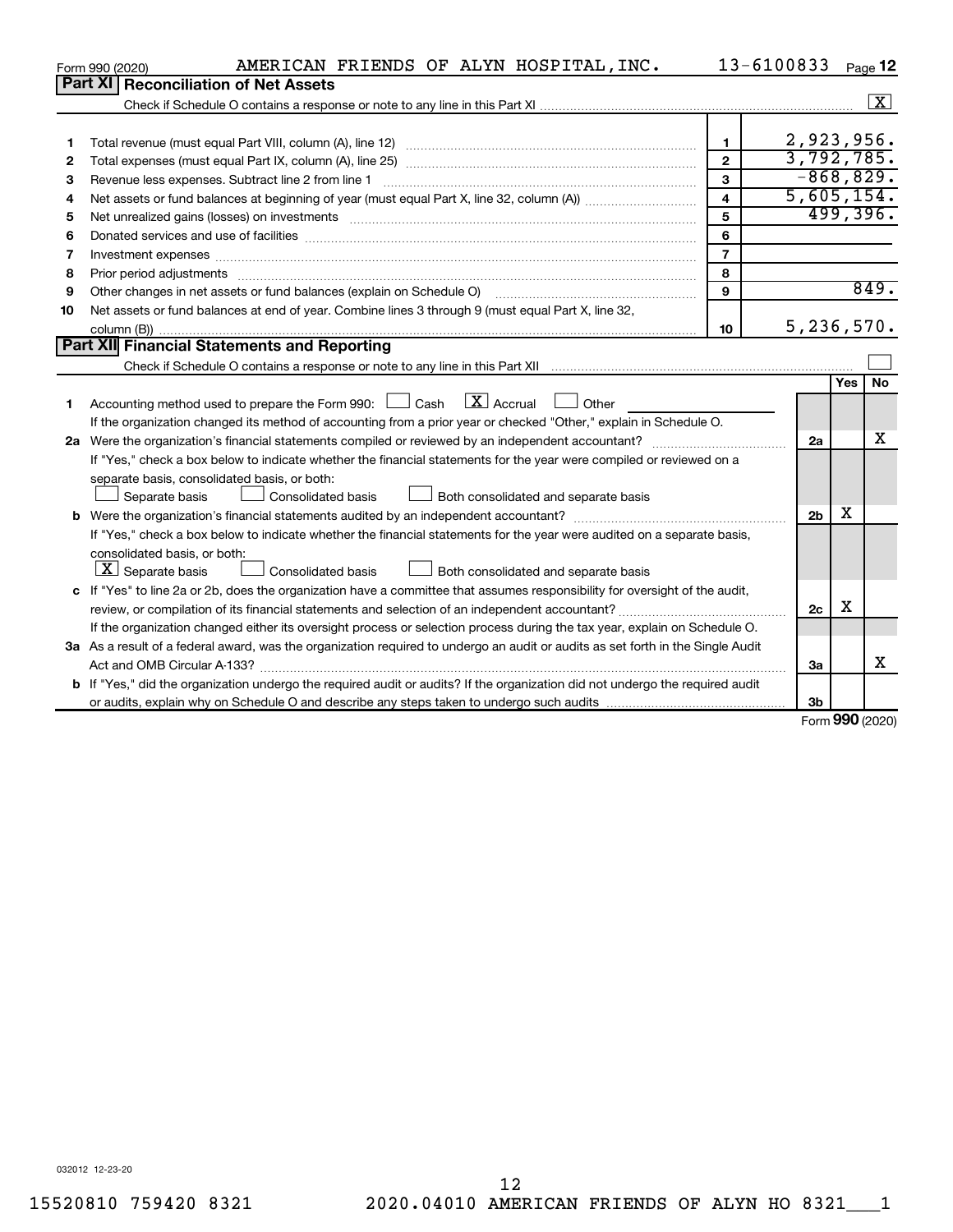| <b>SCHEDULE A</b> |  |
|-------------------|--|
|-------------------|--|

# Form 990 or 990-EZ) **Public Charity Status and Public Support**<br>
Complete if the organization is a section 501(c)(3) organization or a section<br> **2020**

**4947(a)(1) nonexempt charitable trust.**

| OMB No. 1545-0047                   |
|-------------------------------------|
| 2020                                |
| <b>Open to Public</b><br>Inenaction |

l

|               |                     | Department of the Treasury<br>Internal Revenue Service |                                                                        | Attach to Form 990 or Form 990-EZ.<br>$\blacktriangleright$ Go to www.irs.gov/Form990 for instructions and the latest information.                                                                                                                             |     |                                 |                                                      | <b>Open to Public</b><br>Inspection                |  |
|---------------|---------------------|--------------------------------------------------------|------------------------------------------------------------------------|----------------------------------------------------------------------------------------------------------------------------------------------------------------------------------------------------------------------------------------------------------------|-----|---------------------------------|------------------------------------------------------|----------------------------------------------------|--|
|               |                     | Name of the organization                               |                                                                        |                                                                                                                                                                                                                                                                |     |                                 |                                                      | <b>Employer identification number</b>              |  |
|               |                     |                                                        |                                                                        | AMERICAN FRIENDS OF ALYN HOSPITAL, INC.                                                                                                                                                                                                                        |     |                                 |                                                      | 13-6100833                                         |  |
| <b>Part I</b> |                     |                                                        |                                                                        | Reason for Public Charity Status. (All organizations must complete this part.) See instructions.                                                                                                                                                               |     |                                 |                                                      |                                                    |  |
|               |                     |                                                        |                                                                        | The organization is not a private foundation because it is: (For lines 1 through 12, check only one box.)                                                                                                                                                      |     |                                 |                                                      |                                                    |  |
| 1             |                     |                                                        |                                                                        | A church, convention of churches, or association of churches described in section 170(b)(1)(A)(i).                                                                                                                                                             |     |                                 |                                                      |                                                    |  |
| 2             |                     |                                                        |                                                                        | A school described in section 170(b)(1)(A)(ii). (Attach Schedule E (Form 990 or 990-EZ).)                                                                                                                                                                      |     |                                 |                                                      |                                                    |  |
| 3             |                     |                                                        |                                                                        | A hospital or a cooperative hospital service organization described in section 170(b)(1)(A)(iii).                                                                                                                                                              |     |                                 |                                                      |                                                    |  |
| 4             |                     |                                                        |                                                                        | A medical research organization operated in conjunction with a hospital described in section 170(b)(1)(A)(iii). Enter the hospital's name,                                                                                                                     |     |                                 |                                                      |                                                    |  |
|               |                     | city, and state:                                       |                                                                        |                                                                                                                                                                                                                                                                |     |                                 |                                                      |                                                    |  |
| 5             |                     |                                                        |                                                                        | An organization operated for the benefit of a college or university owned or operated by a governmental unit described in                                                                                                                                      |     |                                 |                                                      |                                                    |  |
|               |                     |                                                        | section 170(b)(1)(A)(iv). (Complete Part II.)                          |                                                                                                                                                                                                                                                                |     |                                 |                                                      |                                                    |  |
| 6             |                     |                                                        |                                                                        | A federal, state, or local government or governmental unit described in section 170(b)(1)(A)(v).                                                                                                                                                               |     |                                 |                                                      |                                                    |  |
| 7             |                     |                                                        |                                                                        | An organization that normally receives a substantial part of its support from a governmental unit or from the general public described in                                                                                                                      |     |                                 |                                                      |                                                    |  |
|               |                     |                                                        | section 170(b)(1)(A)(vi). (Complete Part II.)                          |                                                                                                                                                                                                                                                                |     |                                 |                                                      |                                                    |  |
| 8             |                     |                                                        |                                                                        | A community trust described in section 170(b)(1)(A)(vi). (Complete Part II.)                                                                                                                                                                                   |     |                                 |                                                      |                                                    |  |
| 9             |                     |                                                        |                                                                        | An agricultural research organization described in section 170(b)(1)(A)(ix) operated in conjunction with a land-grant college                                                                                                                                  |     |                                 |                                                      |                                                    |  |
|               |                     |                                                        |                                                                        | or university or a non-land-grant college of agriculture (see instructions). Enter the name, city, and state of the college or                                                                                                                                 |     |                                 |                                                      |                                                    |  |
|               |                     | university:                                            |                                                                        |                                                                                                                                                                                                                                                                |     |                                 |                                                      |                                                    |  |
| 10            | $\lfloor x \rfloor$ |                                                        |                                                                        | An organization that normally receives (1) more than 33 1/3% of its support from contributions, membership fees, and gross receipts from                                                                                                                       |     |                                 |                                                      |                                                    |  |
|               |                     |                                                        |                                                                        | activities related to its exempt functions, subject to certain exceptions; and (2) no more than 33 1/3% of its support from gross investment                                                                                                                   |     |                                 |                                                      |                                                    |  |
|               |                     |                                                        |                                                                        | income and unrelated business taxable income (less section 511 tax) from businesses acquired by the organization after June 30, 1975.                                                                                                                          |     |                                 |                                                      |                                                    |  |
|               |                     |                                                        | See section 509(a)(2). (Complete Part III.)                            |                                                                                                                                                                                                                                                                |     |                                 |                                                      |                                                    |  |
| 11            |                     |                                                        |                                                                        | An organization organized and operated exclusively to test for public safety. See section 509(a)(4).                                                                                                                                                           |     |                                 |                                                      |                                                    |  |
| 12            |                     |                                                        |                                                                        | An organization organized and operated exclusively for the benefit of, to perform the functions of, or to carry out the purposes of one or                                                                                                                     |     |                                 |                                                      |                                                    |  |
|               |                     |                                                        |                                                                        | more publicly supported organizations described in section 509(a)(1) or section 509(a)(2). See section 509(a)(3). Check the box in                                                                                                                             |     |                                 |                                                      |                                                    |  |
|               |                     |                                                        |                                                                        | lines 12a through 12d that describes the type of supporting organization and complete lines 12e, 12f, and 12g.                                                                                                                                                 |     |                                 |                                                      |                                                    |  |
| а             |                     |                                                        |                                                                        | Type I. A supporting organization operated, supervised, or controlled by its supported organization(s), typically by giving<br>the supported organization(s) the power to regularly appoint or elect a majority of the directors or trustees of the supporting |     |                                 |                                                      |                                                    |  |
|               |                     |                                                        | organization. You must complete Part IV, Sections A and B.             |                                                                                                                                                                                                                                                                |     |                                 |                                                      |                                                    |  |
| b             |                     |                                                        |                                                                        | Type II. A supporting organization supervised or controlled in connection with its supported organization(s), by having                                                                                                                                        |     |                                 |                                                      |                                                    |  |
|               |                     |                                                        |                                                                        | control or management of the supporting organization vested in the same persons that control or manage the supported                                                                                                                                           |     |                                 |                                                      |                                                    |  |
|               |                     |                                                        | organization(s). You must complete Part IV, Sections A and C.          |                                                                                                                                                                                                                                                                |     |                                 |                                                      |                                                    |  |
| с             |                     |                                                        |                                                                        | Type III functionally integrated. A supporting organization operated in connection with, and functionally integrated with,                                                                                                                                     |     |                                 |                                                      |                                                    |  |
|               |                     |                                                        |                                                                        | its supported organization(s) (see instructions). You must complete Part IV, Sections A, D, and E.                                                                                                                                                             |     |                                 |                                                      |                                                    |  |
| d             |                     |                                                        |                                                                        | Type III non-functionally integrated. A supporting organization operated in connection with its supported organization(s)                                                                                                                                      |     |                                 |                                                      |                                                    |  |
|               |                     |                                                        |                                                                        | that is not functionally integrated. The organization generally must satisfy a distribution requirement and an attentiveness                                                                                                                                   |     |                                 |                                                      |                                                    |  |
|               |                     |                                                        |                                                                        | requirement (see instructions). You must complete Part IV, Sections A and D, and Part V.                                                                                                                                                                       |     |                                 |                                                      |                                                    |  |
| е             |                     |                                                        |                                                                        | Check this box if the organization received a written determination from the IRS that it is a Type I, Type II, Type III                                                                                                                                        |     |                                 |                                                      |                                                    |  |
|               |                     |                                                        |                                                                        | functionally integrated, or Type III non-functionally integrated supporting organization.                                                                                                                                                                      |     |                                 |                                                      |                                                    |  |
|               |                     |                                                        |                                                                        |                                                                                                                                                                                                                                                                |     |                                 |                                                      |                                                    |  |
|               |                     |                                                        | Provide the following information about the supported organization(s). |                                                                                                                                                                                                                                                                |     | (iv) Is the organization listed |                                                      |                                                    |  |
|               |                     | (i) Name of supported<br>organization                  | (ii) EIN                                                               | (iii) Type of organization<br>(described on lines 1-10                                                                                                                                                                                                         |     | in your governing document?     | (v) Amount of monetary<br>support (see instructions) | (vi) Amount of other<br>support (see instructions) |  |
|               |                     |                                                        |                                                                        | above (see instructions))                                                                                                                                                                                                                                      | Yes | No                              |                                                      |                                                    |  |
|               |                     |                                                        |                                                                        |                                                                                                                                                                                                                                                                |     |                                 |                                                      |                                                    |  |
|               |                     |                                                        |                                                                        |                                                                                                                                                                                                                                                                |     |                                 |                                                      |                                                    |  |
|               |                     |                                                        |                                                                        |                                                                                                                                                                                                                                                                |     |                                 |                                                      |                                                    |  |
|               |                     |                                                        |                                                                        |                                                                                                                                                                                                                                                                |     |                                 |                                                      |                                                    |  |
|               |                     |                                                        |                                                                        |                                                                                                                                                                                                                                                                |     |                                 |                                                      |                                                    |  |
|               |                     |                                                        |                                                                        |                                                                                                                                                                                                                                                                |     |                                 |                                                      |                                                    |  |
|               |                     |                                                        |                                                                        |                                                                                                                                                                                                                                                                |     |                                 |                                                      |                                                    |  |
|               |                     |                                                        |                                                                        |                                                                                                                                                                                                                                                                |     |                                 |                                                      |                                                    |  |
|               |                     |                                                        |                                                                        |                                                                                                                                                                                                                                                                |     |                                 |                                                      |                                                    |  |
| Total         |                     |                                                        |                                                                        |                                                                                                                                                                                                                                                                |     |                                 |                                                      |                                                    |  |

LHA For Paperwork Reduction Act Notice, see the Instructions for Form 990 or 990-EZ. 032021 01-25-21 Schedule A (Form 990 or 990-EZ) 2020 13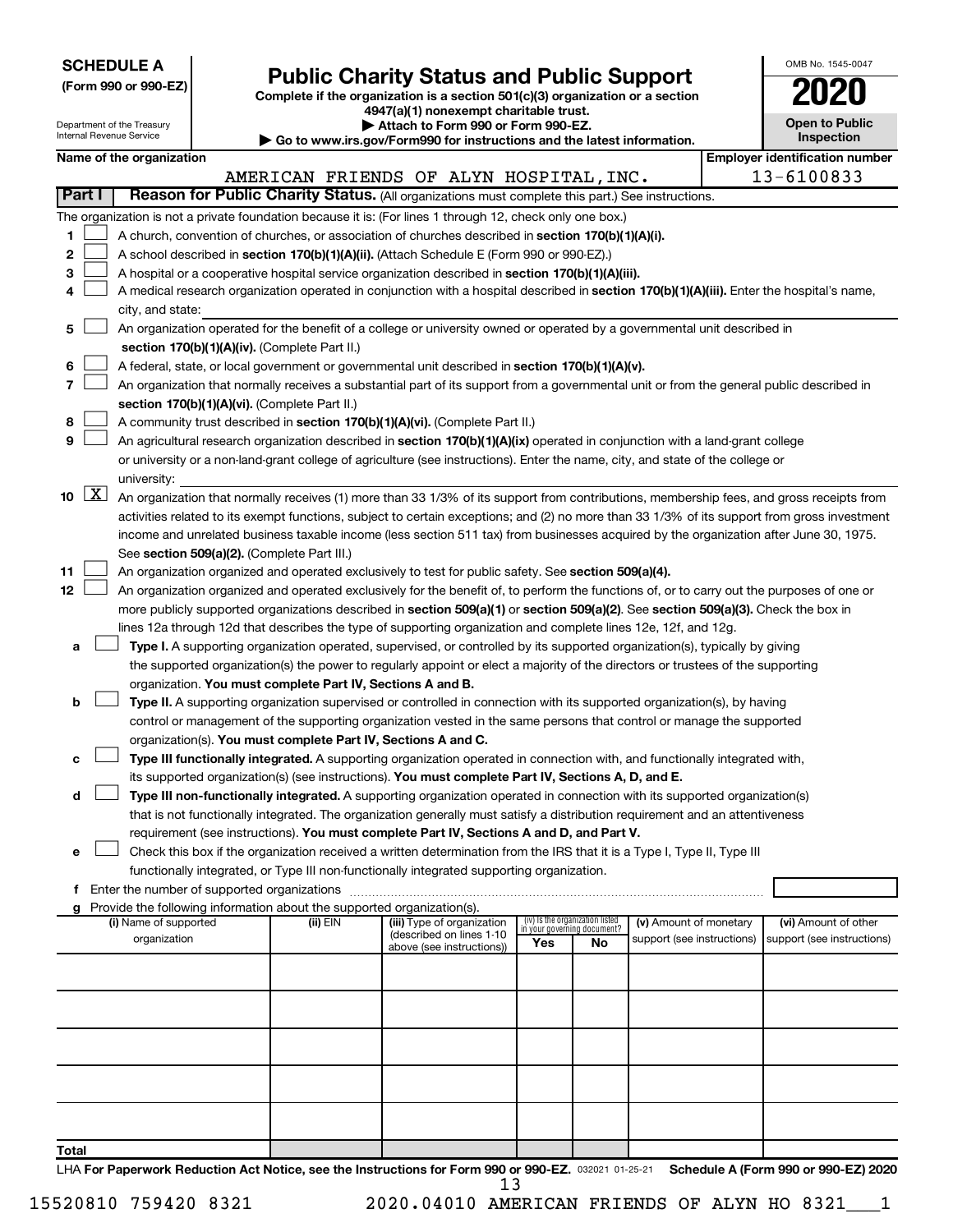#### 13-6100833 Page 2 Schedule A (Form 990 or 990-EZ) 2020  $\,$  AMERICAN FRIENDS OF ALYN <code>HOSPITAL</code> , <code>INC</code> .  $\,$  <code>13–6100833</code>  $\,$  <code>Page</code>

(Complete only if you checked the box on line 5, 7, or 8 of Part I or if the organization failed to qualify under Part III. If the organization fails to qualify under the tests listed below, please complete Part III.) **Part II Support Schedule for Organizations Described in Sections 170(b)(1)(A)(iv) and 170(b)(1)(A)(vi)**

|    | <b>Section A. Public Support</b>                                                                                                               |          |          |            |            |                                             |           |
|----|------------------------------------------------------------------------------------------------------------------------------------------------|----------|----------|------------|------------|---------------------------------------------|-----------|
|    | Calendar year (or fiscal year beginning in) $\blacktriangleright$                                                                              | (a) 2016 | (b) 2017 | $(c)$ 2018 | $(d)$ 2019 | (e) 2020                                    | (f) Total |
|    | 1 Gifts, grants, contributions, and                                                                                                            |          |          |            |            |                                             |           |
|    | membership fees received. (Do not                                                                                                              |          |          |            |            |                                             |           |
|    | include any "unusual grants.")                                                                                                                 |          |          |            |            |                                             |           |
|    | 2 Tax revenues levied for the organ-                                                                                                           |          |          |            |            |                                             |           |
|    | ization's benefit and either paid to                                                                                                           |          |          |            |            |                                             |           |
|    | or expended on its behalf                                                                                                                      |          |          |            |            |                                             |           |
|    | 3 The value of services or facilities                                                                                                          |          |          |            |            |                                             |           |
|    | furnished by a governmental unit to                                                                                                            |          |          |            |            |                                             |           |
|    | the organization without charge                                                                                                                |          |          |            |            |                                             |           |
|    | Total. Add lines 1 through 3                                                                                                                   |          |          |            |            |                                             |           |
| 5  | The portion of total contributions                                                                                                             |          |          |            |            |                                             |           |
|    | by each person (other than a                                                                                                                   |          |          |            |            |                                             |           |
|    | governmental unit or publicly                                                                                                                  |          |          |            |            |                                             |           |
|    | supported organization) included                                                                                                               |          |          |            |            |                                             |           |
|    | on line 1 that exceeds 2% of the                                                                                                               |          |          |            |            |                                             |           |
|    | amount shown on line 11,                                                                                                                       |          |          |            |            |                                             |           |
|    | column (f)                                                                                                                                     |          |          |            |            |                                             |           |
|    | 6 Public support. Subtract line 5 from line 4.                                                                                                 |          |          |            |            |                                             |           |
|    | <b>Section B. Total Support</b>                                                                                                                |          |          |            |            |                                             |           |
|    | Calendar year (or fiscal year beginning in) $\blacktriangleright$                                                                              | (a) 2016 | (b) 2017 | $(c)$ 2018 | $(d)$ 2019 | (e) 2020                                    | (f) Total |
|    | 7 Amounts from line 4                                                                                                                          |          |          |            |            |                                             |           |
| 8  | Gross income from interest,                                                                                                                    |          |          |            |            |                                             |           |
|    | dividends, payments received on                                                                                                                |          |          |            |            |                                             |           |
|    | securities loans, rents, royalties,                                                                                                            |          |          |            |            |                                             |           |
|    | and income from similar sources                                                                                                                |          |          |            |            |                                             |           |
| 9  | Net income from unrelated business                                                                                                             |          |          |            |            |                                             |           |
|    | activities, whether or not the                                                                                                                 |          |          |            |            |                                             |           |
|    | business is regularly carried on                                                                                                               |          |          |            |            |                                             |           |
|    | 10 Other income. Do not include gain                                                                                                           |          |          |            |            |                                             |           |
|    | or loss from the sale of capital                                                                                                               |          |          |            |            |                                             |           |
|    | assets (Explain in Part VI.)                                                                                                                   |          |          |            |            |                                             |           |
|    | 11 Total support. Add lines 7 through 10                                                                                                       |          |          |            |            |                                             |           |
|    | 12 Gross receipts from related activities, etc. (see instructions)                                                                             |          |          |            |            | 12                                          |           |
|    | 13 First 5 years. If the Form 990 is for the organization's first, second, third, fourth, or fifth tax year as a section 501(c)(3)             |          |          |            |            |                                             |           |
|    | organization, check this box and stop here                                                                                                     |          |          |            |            |                                             |           |
|    | Section C. Computation of Public Support Percentage                                                                                            |          |          |            |            |                                             |           |
|    | 14 Public support percentage for 2020 (line 6, column (f), divided by line 11, column (f)                                                      |          |          |            |            | 14                                          | %         |
|    |                                                                                                                                                |          |          |            |            | 15                                          | %         |
|    | 16a 33 1/3% support test - 2020. If the organization did not check the box on line 13, and line 14 is 33 1/3% or more, check this box and      |          |          |            |            |                                             |           |
|    | stop here. The organization qualifies as a publicly supported organization                                                                     |          |          |            |            |                                             |           |
|    | b 33 1/3% support test - 2019. If the organization did not check a box on line 13 or 16a, and line 15 is 33 1/3% or more, check this box       |          |          |            |            |                                             |           |
|    |                                                                                                                                                |          |          |            |            |                                             |           |
|    | 17a 10% -facts-and-circumstances test - 2020. If the organization did not check a box on line 13, 16a, or 16b, and line 14 is 10% or more,     |          |          |            |            |                                             |           |
|    | and if the organization meets the facts-and-circumstances test, check this box and stop here. Explain in Part VI how the organization          |          |          |            |            |                                             |           |
|    | meets the facts-and-circumstances test. The organization qualifies as a publicly supported organization                                        |          |          |            |            |                                             |           |
|    | <b>b 10%</b> -facts-and-circumstances test - 2019. If the organization did not check a box on line 13, 16a, 16b, or 17a, and line 15 is 10% or |          |          |            |            |                                             |           |
|    | more, and if the organization meets the facts-and-circumstances test, check this box and stop here. Explain in Part VI how the                 |          |          |            |            |                                             |           |
|    | organization meets the facts-and-circumstances test. The organization qualifies as a publicly supported organization                           |          |          |            |            |                                             |           |
| 18 | Private foundation. If the organization did not check a box on line 13, 16a, 16b, 17a, or 17b, check this box and see instructions             |          |          |            |            |                                             |           |
|    |                                                                                                                                                |          |          |            |            | <b>Cabadula A (Faum 000 av 000 EZ) 0000</b> |           |

**Schedule A (Form 990 or 990-EZ) 2020**

032022 01-25-21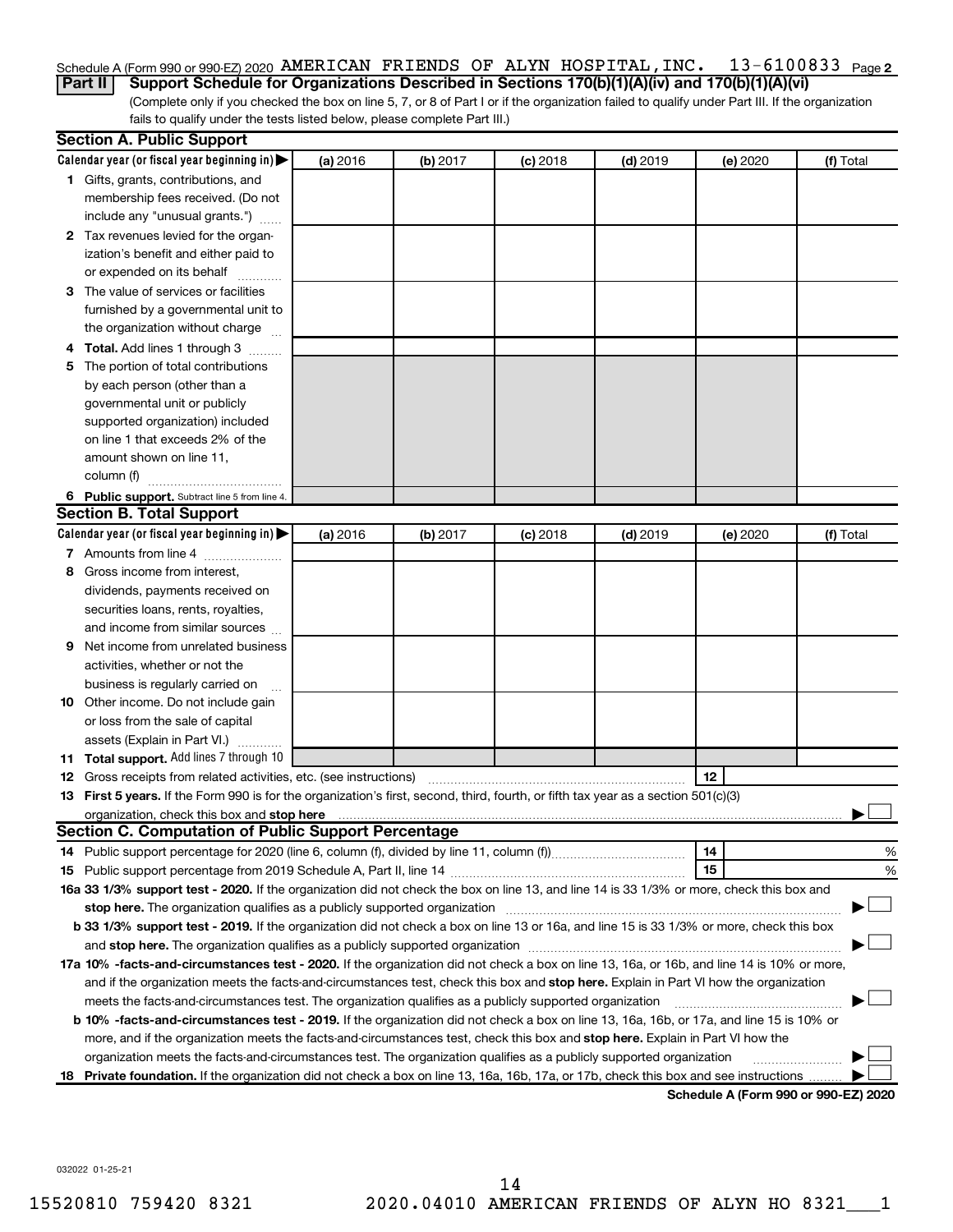# Schedule A (Form 990 or 990-EZ) 2020  $\,$  <code>AMERICAN FRIENDS OF ALYN HOSPITAL</code> , <code>INC</code> .  $\,$  <code>13–6100833</code>  $\,$  <code>Page 3</code> **Part III Support Schedule for Organizations Described in Section 509(a)(2)**

(Complete only if you checked the box on line 10 of Part I or if the organization failed to qualify under Part II. If the organization fails to qualify under the tests listed below, please complete Part II.)

| <b>Section A. Public Support</b>                                                                                                                                                         |           |           |            |            |          |                                          |
|------------------------------------------------------------------------------------------------------------------------------------------------------------------------------------------|-----------|-----------|------------|------------|----------|------------------------------------------|
| Calendar year (or fiscal year beginning in)                                                                                                                                              | (a) 2016  | (b) 2017  | $(c)$ 2018 | $(d)$ 2019 | (e) 2020 | (f) Total                                |
| 1 Gifts, grants, contributions, and                                                                                                                                                      |           |           |            |            |          |                                          |
| membership fees received. (Do not                                                                                                                                                        |           |           |            |            |          |                                          |
| include any "unusual grants.")                                                                                                                                                           | 3063707.  | 2404996.  | 2680183.   | 2960614.   |          | 2740570.13850070.                        |
| 2 Gross receipts from admissions,<br>merchandise sold or services per-<br>formed, or facilities furnished in<br>any activity that is related to the<br>organization's tax-exempt purpose |           |           |            |            |          |                                          |
| 3 Gross receipts from activities that                                                                                                                                                    |           |           |            |            |          |                                          |
| are not an unrelated trade or bus-<br>iness under section 513                                                                                                                            |           |           |            |            |          |                                          |
| 4 Tax revenues levied for the organ-                                                                                                                                                     |           |           |            |            |          |                                          |
| ization's benefit and either paid to                                                                                                                                                     |           |           |            |            |          |                                          |
| or expended on its behalf                                                                                                                                                                |           |           |            |            |          |                                          |
| 5 The value of services or facilities                                                                                                                                                    |           |           |            |            |          |                                          |
| furnished by a governmental unit to                                                                                                                                                      |           |           |            |            |          |                                          |
| the organization without charge                                                                                                                                                          |           |           |            |            |          |                                          |
| <b>6 Total.</b> Add lines 1 through 5                                                                                                                                                    | 3063707.  | 2404996.  | 2680183.   | 2960614.   |          | 2740570.13850070.                        |
| 7a Amounts included on lines 1, 2, and                                                                                                                                                   |           |           |            |            |          |                                          |
| 3 received from disqualified persons                                                                                                                                                     | 23,000.   | 10,000.   | 14,620.    | 36,064.    | 15,400.  | 99,084.                                  |
| <b>b</b> Amounts included on lines 2 and 3 received<br>from other than disqualified persons that<br>exceed the greater of \$5,000 or 1% of the<br>amount on line 13 for the year         |           |           |            |            |          | 0.                                       |
| c Add lines 7a and 7b                                                                                                                                                                    | 23,000.   | 10,000.   | 14,620.    | 36,064.    | 15,400.  | 99,084.                                  |
| 8 Public support. (Subtract line 7c from line 6.)                                                                                                                                        |           |           |            |            |          | 13750986.                                |
| <b>Section B. Total Support</b>                                                                                                                                                          |           |           |            |            |          |                                          |
| Calendar year (or fiscal year beginning in)                                                                                                                                              | (a) 2016  | (b) 2017  | $(c)$ 2018 | $(d)$ 2019 | (e) 2020 | (f) Total                                |
| 9 Amounts from line 6                                                                                                                                                                    | 3063707.  | 2404996   | 2680183    | 2960614    |          | 2740570.13850070.                        |
| <b>10a</b> Gross income from interest,<br>dividends, payments received on<br>securities loans, rents, royalties,<br>and income from similar sources                                      | 102, 187. | 139,191.  | 148,278.   | 143,649.   | 144,791. | 678,096.                                 |
| <b>b</b> Unrelated business taxable income                                                                                                                                               |           |           |            |            |          |                                          |
| (less section 511 taxes) from businesses                                                                                                                                                 |           |           |            |            |          |                                          |
| acquired after June 30, 1975                                                                                                                                                             |           |           |            |            |          |                                          |
| c Add lines 10a and 10b                                                                                                                                                                  | 102, 187. | 139, 191. | 148, 278.  | 143,649.   | 144,791. | 678,096.                                 |
| <b>11</b> Net income from unrelated business<br>activities not included in line 10b,<br>whether or not the business is<br>regularly carried on                                           |           |           |            |            |          |                                          |
| 12 Other income. Do not include gain<br>or loss from the sale of capital                                                                                                                 |           |           |            |            |          |                                          |
| assets (Explain in Part VI.)<br><b>13</b> Total support. (Add lines 9, 10c, 11, and 12.)                                                                                                 | 3165894.  | 2544187.  | 2828461.   | 3104263.   |          | 2885361.14528166.                        |
| 14 First 5 years. If the Form 990 is for the organization's first, second, third, fourth, or fifth tax year as a section 501(c)(3) organization,                                         |           |           |            |            |          |                                          |
| check this box and stop here                                                                                                                                                             |           |           |            |            |          |                                          |
| <b>Section C. Computation of Public Support Percentage</b>                                                                                                                               |           |           |            |            |          |                                          |
|                                                                                                                                                                                          |           |           |            |            | 15       | 94.65<br>%                               |
| 16 Public support percentage from 2019 Schedule A, Part III, line 15                                                                                                                     |           |           |            |            | 16       | 94.55<br>$\%$                            |
| Section D. Computation of Investment Income Percentage                                                                                                                                   |           |           |            |            |          |                                          |
|                                                                                                                                                                                          |           |           |            |            | 17       | 4.67<br>%                                |
| 18 Investment income percentage from 2019 Schedule A, Part III, line 17                                                                                                                  |           |           |            |            | 18       | 4.78<br>%                                |
| 19a 33 1/3% support tests - 2020. If the organization did not check the box on line 14, and line 15 is more than 33 1/3%, and line 17 is not                                             |           |           |            |            |          |                                          |
| more than 33 1/3%, check this box and stop here. The organization qualifies as a publicly supported organization                                                                         |           |           |            |            |          | $\blacktriangleright$ $\boxed{\text{X}}$ |
| b 33 1/3% support tests - 2019. If the organization did not check a box on line 14 or line 19a, and line 16 is more than 33 1/3%, and                                                    |           |           |            |            |          |                                          |
| line 18 is not more than 33 1/3%, check this box and stop here. The organization qualifies as a publicly supported organization                                                          |           |           |            |            |          |                                          |
|                                                                                                                                                                                          |           |           |            |            |          |                                          |
| 032023 01-25-21                                                                                                                                                                          |           |           | 15         |            |          | Schedule A (Form 990 or 990-EZ) 2020     |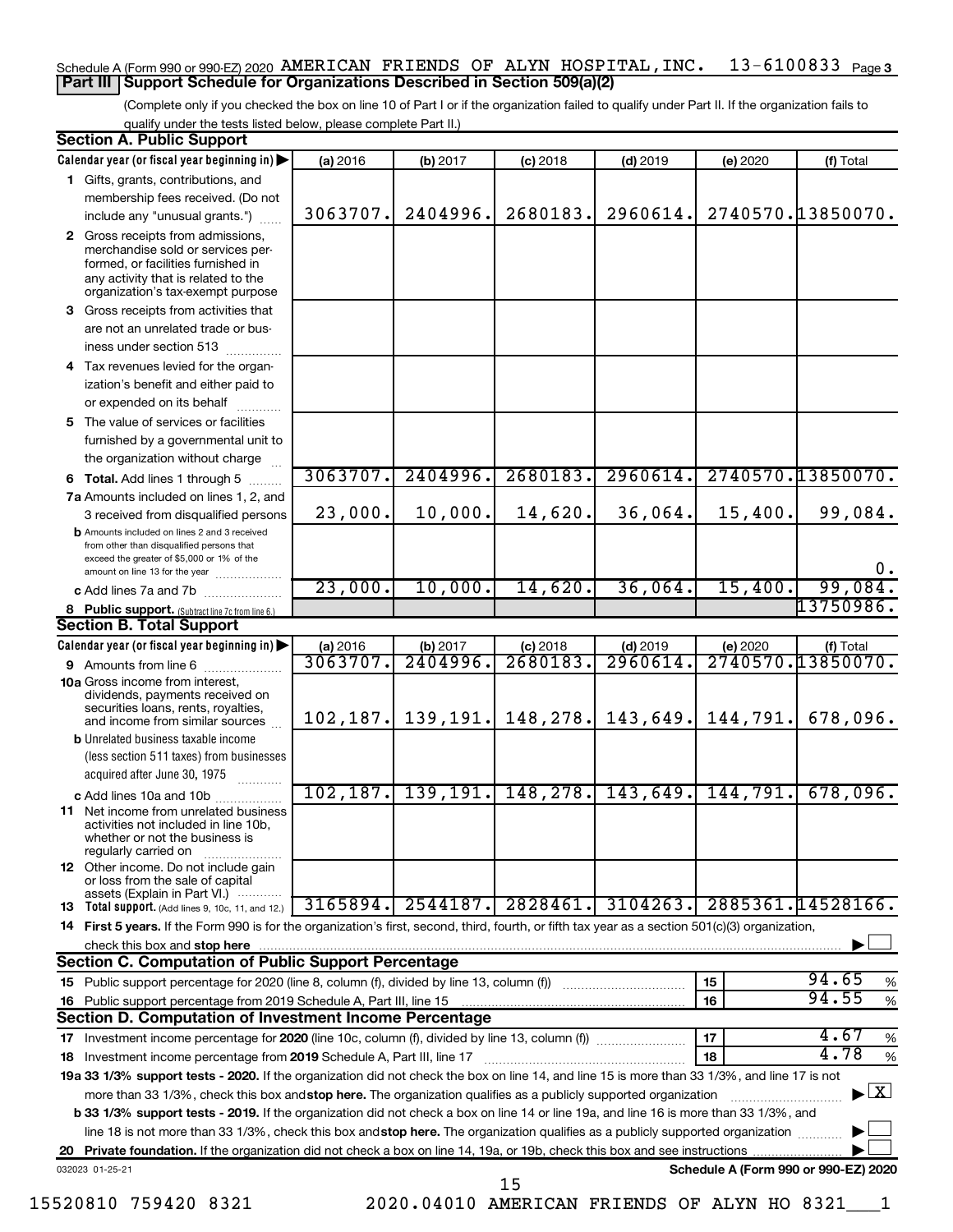#### 13-6100833 <sub>Page 4</sub> Schedule A (Form 990 or 990-EZ) 2020  $\,$  AMERICAN FRIENDS OF ALYN <code>HOSPITAL</code> , <code>INC</code> .  $\,$  <code>13–6100833</code>  $\,$  <code>Page</code>

# **Part IV Supporting Organizations**

(Complete only if you checked a box in line 12 on Part I. If you checked box 12a, Part I, complete Sections A and B. If you checked box 12b, Part I, complete Sections A and C. If you checked box 12c, Part I, complete Sections A, D, and E. If you checked box 12d, Part I, complete Sections A and D, and complete Part V.)

# **Section A. All Supporting Organizations**

- **1** Are all of the organization's supported organizations listed by name in the organization's governing documents? If "No," describe in Part VI how the supported organizations are designated. If designated by *class or purpose, describe the designation. If historic and continuing relationship, explain.*
- **2** Did the organization have any supported organization that does not have an IRS determination of status under section 509(a)(1) or (2)? If "Yes," explain in Part **VI** how the organization determined that the supported *organization was described in section 509(a)(1) or (2).*
- **3a** Did the organization have a supported organization described in section 501(c)(4), (5), or (6)? If "Yes," answer *lines 3b and 3c below.*
- **b** Did the organization confirm that each supported organization qualified under section 501(c)(4), (5), or (6) and satisfied the public support tests under section 509(a)(2)? If "Yes," describe in Part VI when and how the *organization made the determination.*
- **c** Did the organization ensure that all support to such organizations was used exclusively for section 170(c)(2)(B) purposes? If "Yes," explain in Part VI what controls the organization put in place to ensure such use.
- **4 a** *If* Was any supported organization not organized in the United States ("foreign supported organization")? *"Yes," and if you checked box 12a or 12b in Part I, answer lines 4b and 4c below.*
- **b** Did the organization have ultimate control and discretion in deciding whether to make grants to the foreign supported organization? If "Yes," describe in Part VI how the organization had such control and discretion *despite being controlled or supervised by or in connection with its supported organizations.*
- **c** Did the organization support any foreign supported organization that does not have an IRS determination under sections 501(c)(3) and 509(a)(1) or (2)? If "Yes," explain in Part VI what controls the organization used *to ensure that all support to the foreign supported organization was used exclusively for section 170(c)(2)(B) purposes.*
- **5a** Did the organization add, substitute, or remove any supported organizations during the tax year? If "Yes," answer lines 5b and 5c below (if applicable). Also, provide detail in **Part VI,** including (i) the names and EIN *numbers of the supported organizations added, substituted, or removed; (ii) the reasons for each such action; (iii) the authority under the organization's organizing document authorizing such action; and (iv) how the action was accomplished (such as by amendment to the organizing document).*
- **b** Type I or Type II only. Was any added or substituted supported organization part of a class already designated in the organization's organizing document?
- **c Substitutions only.**  Was the substitution the result of an event beyond the organization's control?
- **6** Did the organization provide support (whether in the form of grants or the provision of services or facilities) to **Part VI.** support or benefit one or more of the filing organization's supported organizations? If "Yes," provide detail in anyone other than (i) its supported organizations, (ii) individuals that are part of the charitable class benefited by one or more of its supported organizations, or (iii) other supporting organizations that also
- **7** Did the organization provide a grant, loan, compensation, or other similar payment to a substantial contributor regard to a substantial contributor? If "Yes," complete Part I of Schedule L (Form 990 or 990-EZ). (as defined in section 4958(c)(3)(C)), a family member of a substantial contributor, or a 35% controlled entity with
- **8** Did the organization make a loan to a disqualified person (as defined in section 4958) not described in line 7? *If "Yes," complete Part I of Schedule L (Form 990 or 990-EZ).*
- **9 a** Was the organization controlled directly or indirectly at any time during the tax year by one or more in section 509(a)(1) or (2))? If "Yes," provide detail in **Part VI.** disqualified persons, as defined in section 4946 (other than foundation managers and organizations described
- **b** Did one or more disqualified persons (as defined in line 9a) hold a controlling interest in any entity in which the supporting organization had an interest? If "Yes," provide detail in Part VI.
- **c** Did a disqualified person (as defined in line 9a) have an ownership interest in, or derive any personal benefit from, assets in which the supporting organization also had an interest? If "Yes," provide detail in Part VI.
- **10 a** Was the organization subject to the excess business holdings rules of section 4943 because of section supporting organizations)? If "Yes," answer line 10b below. 4943(f) (regarding certain Type II supporting organizations, and all Type III non-functionally integrated
	- **b** Did the organization have any excess business holdings in the tax year? (Use Schedule C, Form 4720, to *determine whether the organization had excess business holdings.)*

032024 01-25-21

**Schedule A (Form 990 or 990-EZ) 2020**

**Yes No**

**1**

**2**

**3a**

**3b**

**3c**

**4a**

**4b**

**4c**

**5a**

**5b 5c**

**6**

**7**

**8**

**9a**

**9b**

**9c**

**10a**

**10b**

15520810 759420 8321 2020.04010 AMERICAN FRIENDS OF ALYN HO 8321\_\_\_1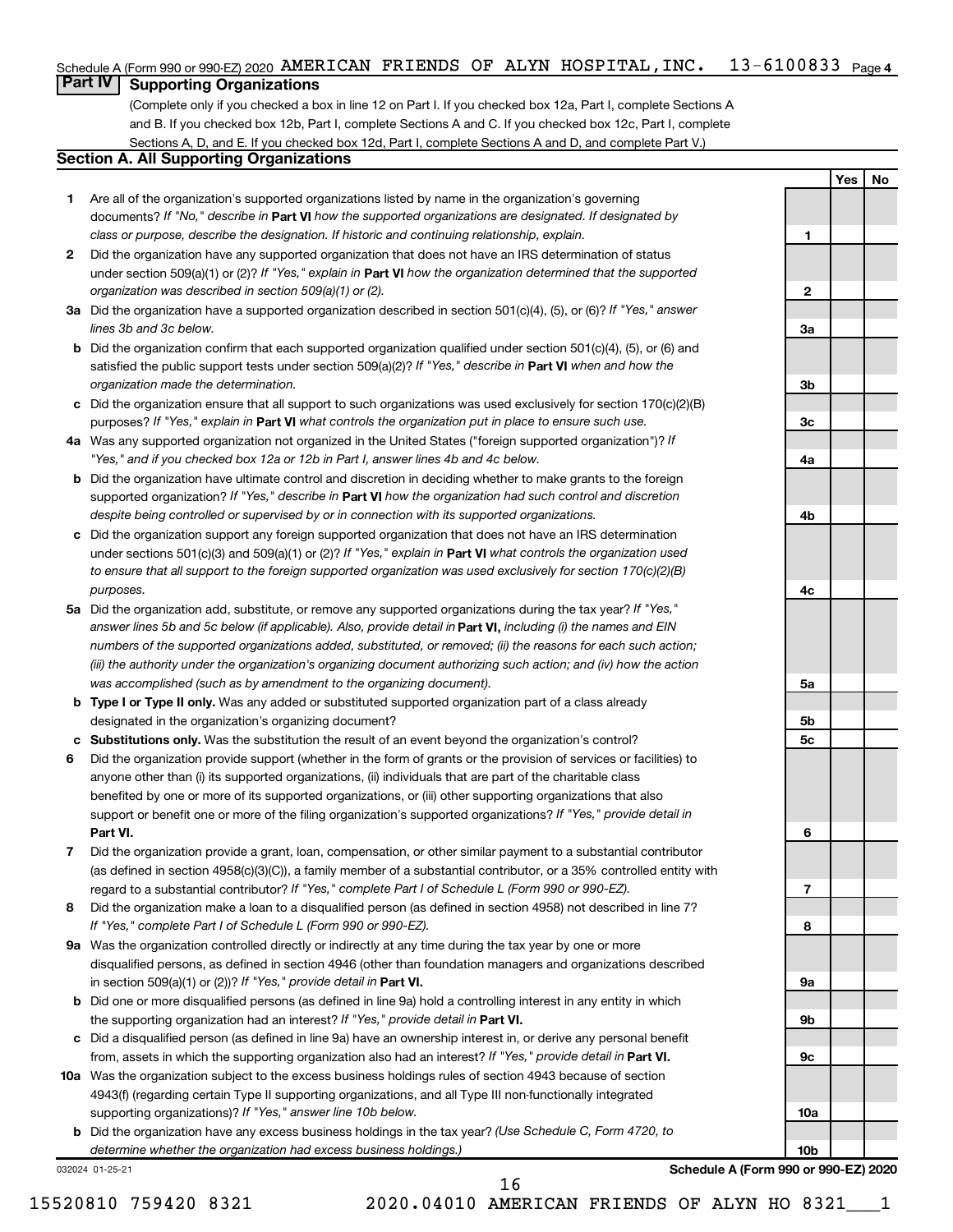#### 13-6100833 Page 5 Schedule A (Form 990 or 990-EZ) 2020  $\,$  AMERICAN FRIENDS OF ALYN <code>HOSPITAL</code> , <code>INC</code> .  $\,$  <code>13–6100833</code>  $\,$  <code>Page</code>

|    | <b>Part IV   Supporting Organizations (continued)</b>                                                                                                                                                                                                       |                 |     |    |
|----|-------------------------------------------------------------------------------------------------------------------------------------------------------------------------------------------------------------------------------------------------------------|-----------------|-----|----|
|    |                                                                                                                                                                                                                                                             |                 | Yes | No |
| 11 | Has the organization accepted a gift or contribution from any of the following persons?                                                                                                                                                                     |                 |     |    |
|    | a A person who directly or indirectly controls, either alone or together with persons described in lines 11b and                                                                                                                                            |                 |     |    |
|    | 11c below, the governing body of a supported organization?                                                                                                                                                                                                  | 11a             |     |    |
|    | <b>b</b> A family member of a person described in line 11a above?                                                                                                                                                                                           | 11 <sub>b</sub> |     |    |
|    | c A 35% controlled entity of a person described in line 11a or 11b above?If "Yes" to line 11a, 11b, or 11c, provide                                                                                                                                         |                 |     |    |
|    | detail in Part VI.                                                                                                                                                                                                                                          | 11c             |     |    |
|    | <b>Section B. Type I Supporting Organizations</b>                                                                                                                                                                                                           |                 |     |    |
|    |                                                                                                                                                                                                                                                             |                 | Yes | No |
|    |                                                                                                                                                                                                                                                             |                 |     |    |
| 1  | Did the governing body, members of the governing body, officers acting in their official capacity, or membership of one or<br>more supported organizations have the power to regularly appoint or elect at least a majority of the organization's officers, |                 |     |    |
|    | directors, or trustees at all times during the tax year? If "No," describe in Part VI how the supported organization(s)                                                                                                                                     |                 |     |    |
|    | effectively operated, supervised, or controlled the organization's activities. If the organization had more than one supported                                                                                                                              |                 |     |    |
|    | organization, describe how the powers to appoint and/or remove officers, directors, or trustees were allocated among the                                                                                                                                    |                 |     |    |
|    | supported organizations and what conditions or restrictions, if any, applied to such powers during the tax year.                                                                                                                                            | 1               |     |    |
| 2  | Did the organization operate for the benefit of any supported organization other than the supported                                                                                                                                                         |                 |     |    |
|    | organization(s) that operated, supervised, or controlled the supporting organization? If "Yes," explain in                                                                                                                                                  |                 |     |    |
|    | Part VI how providing such benefit carried out the purposes of the supported organization(s) that operated,                                                                                                                                                 |                 |     |    |
|    | supervised, or controlled the supporting organization.                                                                                                                                                                                                      | $\mathbf{2}$    |     |    |
|    | <b>Section C. Type II Supporting Organizations</b>                                                                                                                                                                                                          |                 |     |    |
|    |                                                                                                                                                                                                                                                             |                 | Yes | No |
| 1. | Were a majority of the organization's directors or trustees during the tax year also a majority of the directors                                                                                                                                            |                 |     |    |
|    | or trustees of each of the organization's supported organization(s)? If "No," describe in <b>Part VI</b> how control                                                                                                                                        |                 |     |    |
|    | or management of the supporting organization was vested in the same persons that controlled or managed                                                                                                                                                      |                 |     |    |
|    | the supported organization(s).                                                                                                                                                                                                                              | 1               |     |    |
|    | Section D. All Type III Supporting Organizations                                                                                                                                                                                                            |                 |     |    |
|    |                                                                                                                                                                                                                                                             |                 | Yes | No |
| 1  | Did the organization provide to each of its supported organizations, by the last day of the fifth month of the                                                                                                                                              |                 |     |    |
|    | organization's tax year, (i) a written notice describing the type and amount of support provided during the prior tax                                                                                                                                       |                 |     |    |
|    | year, (ii) a copy of the Form 990 that was most recently filed as of the date of notification, and (iii) copies of the                                                                                                                                      |                 |     |    |
|    | organization's governing documents in effect on the date of notification, to the extent not previously provided?                                                                                                                                            | 1               |     |    |
| 2  | Were any of the organization's officers, directors, or trustees either (i) appointed or elected by the supported                                                                                                                                            |                 |     |    |
|    | organization(s) or (ii) serving on the governing body of a supported organization? If "No," explain in Part VI how                                                                                                                                          |                 |     |    |
|    | the organization maintained a close and continuous working relationship with the supported organization(s).                                                                                                                                                 | 2               |     |    |
| 3  | By reason of the relationship described in line 2, above, did the organization's supported organizations have a                                                                                                                                             |                 |     |    |
|    | significant voice in the organization's investment policies and in directing the use of the organization's                                                                                                                                                  |                 |     |    |
|    | income or assets at all times during the tax year? If "Yes," describe in Part VI the role the organization's                                                                                                                                                |                 |     |    |
|    | supported organizations played in this regard.                                                                                                                                                                                                              |                 |     |    |
|    | Section E. Type III Functionally Integrated Supporting Organizations                                                                                                                                                                                        |                 |     |    |
| 1. | Check the box next to the method that the organization used to satisfy the Integral Part Test during the yealsee instructions).                                                                                                                             |                 |     |    |
| a  | The organization satisfied the Activities Test. Complete line 2 below.                                                                                                                                                                                      |                 |     |    |
| b  | The organization is the parent of each of its supported organizations. Complete line 3 below.                                                                                                                                                               |                 |     |    |
| c  | The organization supported a governmental entity. Describe in Part VI how you supported a governmental entity (see instructions).                                                                                                                           |                 |     |    |
|    | Activities Test. Answer lines 2a and 2b below.                                                                                                                                                                                                              |                 |     |    |
| 2  |                                                                                                                                                                                                                                                             |                 | Yes | No |
| а  | Did substantially all of the organization's activities during the tax year directly further the exempt purposes of                                                                                                                                          |                 |     |    |
|    | the supported organization(s) to which the organization was responsive? If "Yes," then in Part VI identify                                                                                                                                                  |                 |     |    |
|    | those supported organizations and explain how these activities directly furthered their exempt purposes,                                                                                                                                                    |                 |     |    |
|    | how the organization was responsive to those supported organizations, and how the organization determined                                                                                                                                                   |                 |     |    |

- **b** Did the activities described in line 2a, above, constitute activities that, but for the organization's involvement, **Part VI**  *the reasons for the organization's position that its supported organization(s) would have engaged in that these activities constituted substantially all of its activities.* one or more of the organization's supported organization(s) would have been engaged in? If "Yes," explain in *these activities but for the organization's involvement.*
- 3 Parent of Supported Organizations. Answer lines 3a and 3b below.
- **a** Did the organization have the power to regularly appoint or elect a majority of the officers, directors, or trustees of each of the supported organizations? If "Yes" or "No" provide details in Part VI.
- **b** Did the organization exercise a substantial degree of direction over the policies, programs, and activities of each of its supported organizations? If "Yes," describe in Part VI the role played by the organization in this regard.

032025 01-25-21

**Schedule A (Form 990 or 990-EZ) 2020**

**2a**

**2b**

**3a**

**3b**

15520810 759420 8321 2020.04010 AMERICAN FRIENDS OF ALYN HO 8321\_\_\_1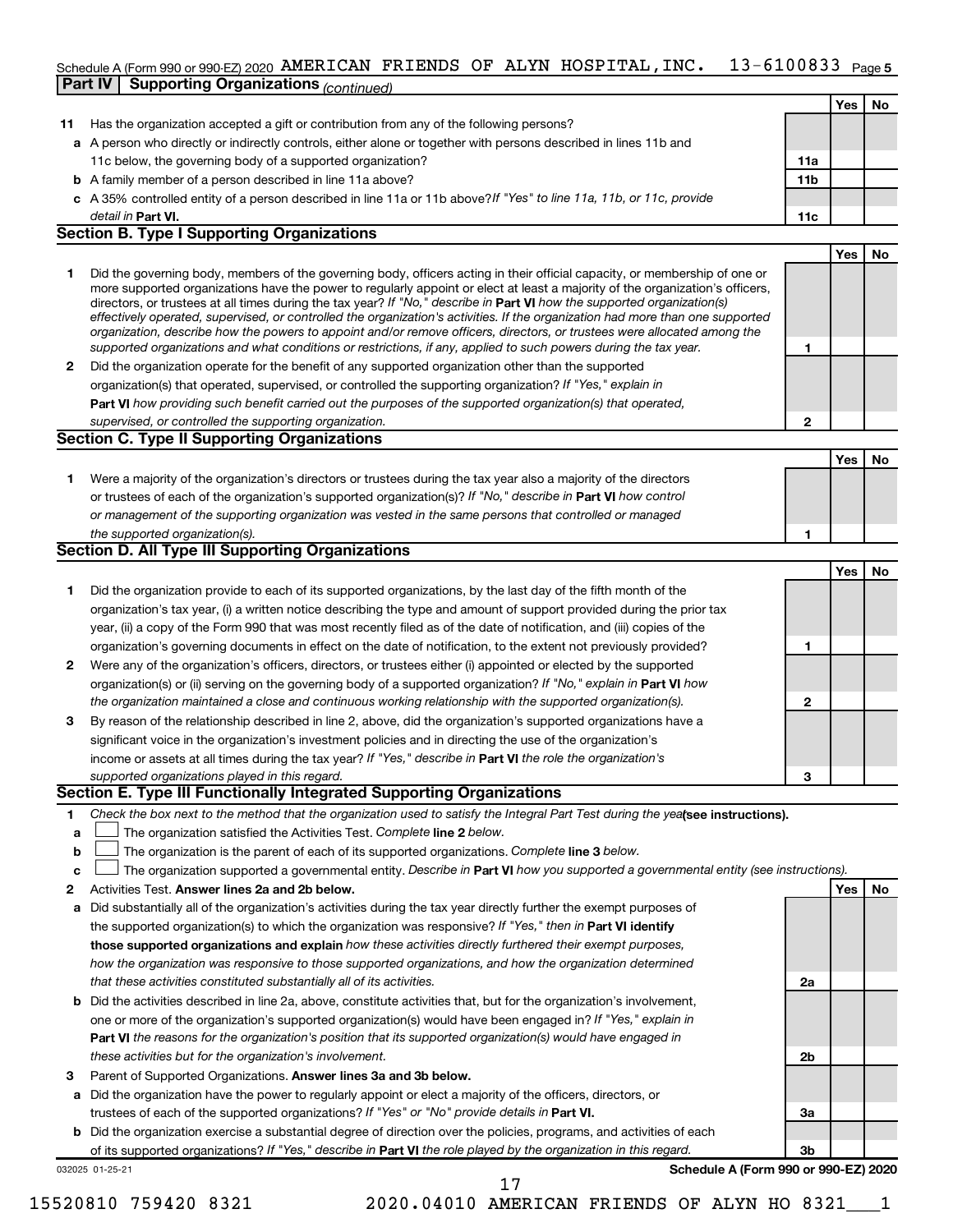| Schedule A (Form 990 or 990-EZ) 2020 AMERICAN FRIENDS OF ALYN HOSPITAL, INC. $13-6100833$ Page 6<br><b>Part V</b> Type III Non-Functionally Integrated 509(a)(3) Supporting Organizations |  |  |  |
|-------------------------------------------------------------------------------------------------------------------------------------------------------------------------------------------|--|--|--|
|                                                                                                                                                                                           |  |  |  |

1 **Letter See instructions.** Check here if the organization satisfied the Integral Part Test as a qualifying trust on Nov. 20, 1970 (*explain in* Part **VI**). See instructions. All other Type III non-functionally integrated supporting organizations must complete Sections A through E.

|    | Section A - Adjusted Net Income                                                                                                   |                | (A) Prior Year | (B) Current Year<br>(optional) |
|----|-----------------------------------------------------------------------------------------------------------------------------------|----------------|----------------|--------------------------------|
| 1  | Net short-term capital gain                                                                                                       | 1              |                |                                |
| 2  | Recoveries of prior-year distributions                                                                                            | $\mathbf{2}$   |                |                                |
| З  | Other gross income (see instructions)                                                                                             | 3              |                |                                |
| 4  | Add lines 1 through 3.                                                                                                            | 4              |                |                                |
| 5  | Depreciation and depletion                                                                                                        | 5              |                |                                |
| 6  | Portion of operating expenses paid or incurred for production or                                                                  |                |                |                                |
|    | collection of gross income or for management, conservation, or                                                                    |                |                |                                |
|    | maintenance of property held for production of income (see instructions)                                                          | 6              |                |                                |
| 7  | Other expenses (see instructions)                                                                                                 | $\overline{7}$ |                |                                |
| 8  | Adjusted Net Income (subtract lines 5, 6, and 7 from line 4)                                                                      | 8              |                |                                |
|    | Section B - Minimum Asset Amount                                                                                                  |                | (A) Prior Year | (B) Current Year<br>(optional) |
| 1. | Aggregate fair market value of all non-exempt-use assets (see                                                                     |                |                |                                |
|    | instructions for short tax year or assets held for part of year):                                                                 |                |                |                                |
|    | <b>a</b> Average monthly value of securities                                                                                      | 1a             |                |                                |
|    | <b>b</b> Average monthly cash balances                                                                                            | 1b             |                |                                |
|    | c Fair market value of other non-exempt-use assets                                                                                | 1c             |                |                                |
|    | d Total (add lines 1a, 1b, and 1c)                                                                                                | 1d             |                |                                |
|    | e Discount claimed for blockage or other factors                                                                                  |                |                |                                |
|    | (explain in detail in Part VI):                                                                                                   |                |                |                                |
| 2  | Acquisition indebtedness applicable to non-exempt-use assets                                                                      | $\mathbf{2}$   |                |                                |
| З  | Subtract line 2 from line 1d.                                                                                                     | 3              |                |                                |
| 4  | Cash deemed held for exempt use. Enter 0.015 of line 3 (for greater amount,                                                       |                |                |                                |
|    | see instructions).                                                                                                                | 4              |                |                                |
| 5  | Net value of non-exempt-use assets (subtract line 4 from line 3)                                                                  | 5              |                |                                |
| 6  | Multiply line 5 by 0.035.                                                                                                         | 6              |                |                                |
| 7  | Recoveries of prior-year distributions                                                                                            | $\overline{7}$ |                |                                |
| 8  | Minimum Asset Amount (add line 7 to line 6)                                                                                       | 8              |                |                                |
|    | <b>Section C - Distributable Amount</b>                                                                                           |                |                | <b>Current Year</b>            |
| 1  | Adjusted net income for prior year (from Section A, line 8, column A)                                                             | 1              |                |                                |
| 2  | Enter 0.85 of line 1.                                                                                                             | $\mathbf{2}$   |                |                                |
| 3  | Minimum asset amount for prior year (from Section B, line 8, column A)                                                            | 3              |                |                                |
| 4  | Enter greater of line 2 or line 3.                                                                                                | 4              |                |                                |
| 5  | Income tax imposed in prior year                                                                                                  | 5              |                |                                |
| 6  | <b>Distributable Amount.</b> Subtract line 5 from line 4, unless subject to                                                       |                |                |                                |
|    | emergency temporary reduction (see instructions).                                                                                 | 6              |                |                                |
| 7  | Check here if the current year is the organization's first as a non-functionally integrated Type III supporting organization (see |                |                |                                |

instructions).

**Schedule A (Form 990 or 990-EZ) 2020**

032026 01-25-21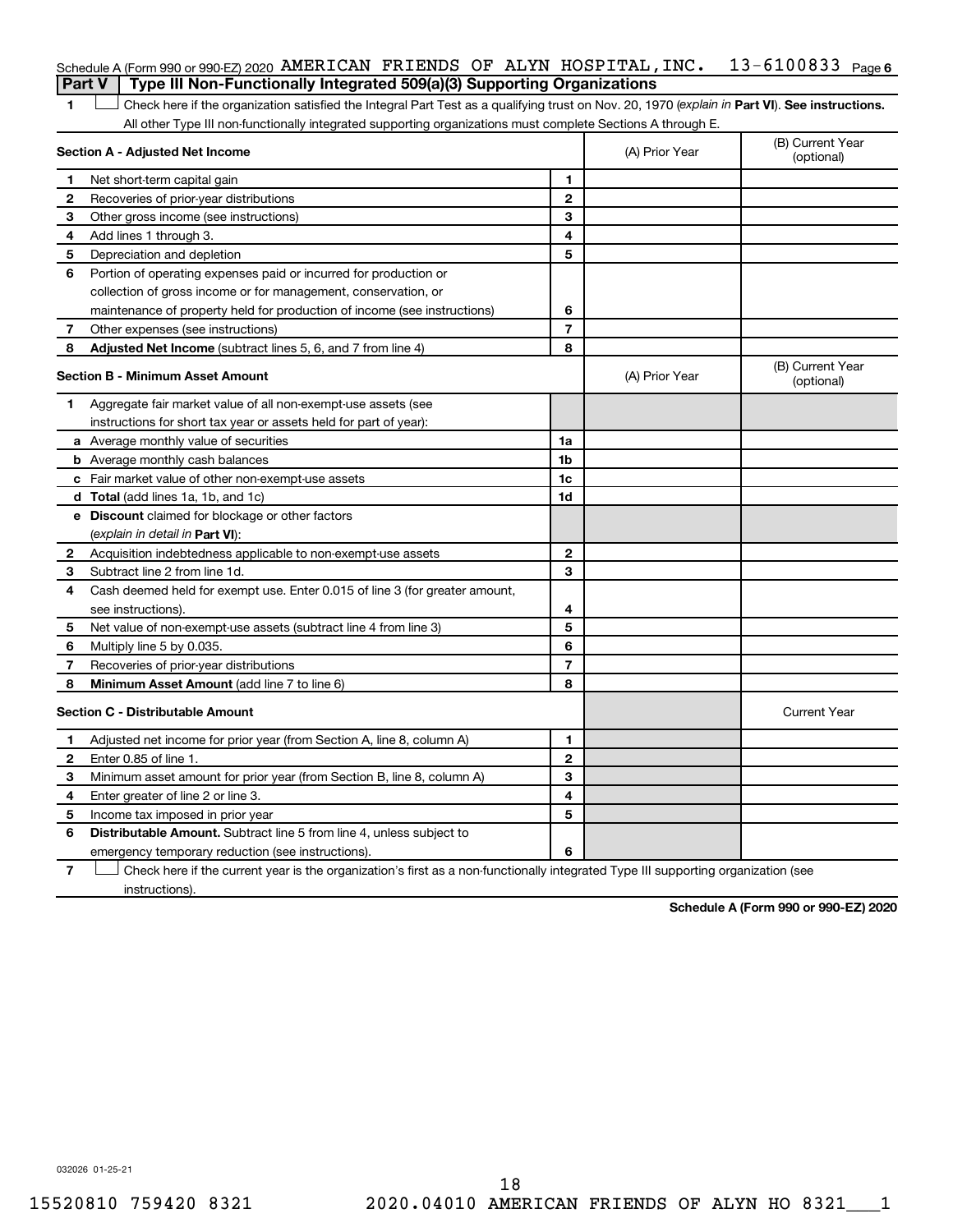# Schedule A (Form 990 or 990-EZ) 2020 AMERICAN FRIENDS OF ALYN HOSPITAL , INC .  $13\texttt{-}6100833$  Page 7

| Part V | Type III Non-Functionally Integrated 509(a)(3) Supporting Organizations (continued)        |                                    |                                               |    |                                                  |
|--------|--------------------------------------------------------------------------------------------|------------------------------------|-----------------------------------------------|----|--------------------------------------------------|
|        | <b>Section D - Distributions</b>                                                           |                                    |                                               |    | <b>Current Year</b>                              |
| 1      | Amounts paid to supported organizations to accomplish exempt purposes                      |                                    |                                               | 1  |                                                  |
| 2      | Amounts paid to perform activity that directly furthers exempt purposes of supported       |                                    |                                               |    |                                                  |
|        | organizations, in excess of income from activity                                           |                                    |                                               | 2  |                                                  |
| 3      | Administrative expenses paid to accomplish exempt purposes of supported organizations      |                                    |                                               | 3  |                                                  |
| 4      | Amounts paid to acquire exempt-use assets                                                  |                                    |                                               | 4  |                                                  |
| 5      | Qualified set-aside amounts (prior IRS approval required - provide details in Part VI)     |                                    |                                               | 5  |                                                  |
| 6      | Other distributions (describe in Part VI). See instructions.                               |                                    |                                               | 6  |                                                  |
| 7      | Total annual distributions. Add lines 1 through 6.                                         |                                    |                                               | 7  |                                                  |
| 8      | Distributions to attentive supported organizations to which the organization is responsive |                                    |                                               |    |                                                  |
|        | ( <i>provide details in Part VI</i> ). See instructions.                                   |                                    |                                               | 8  |                                                  |
| 9      | Distributable amount for 2020 from Section C, line 6                                       |                                    |                                               | 9  |                                                  |
| 10     | Line 8 amount divided by line 9 amount                                                     |                                    |                                               | 10 |                                                  |
|        | <b>Section E - Distribution Allocations (see instructions)</b>                             | (i)<br><b>Excess Distributions</b> | (ii)<br><b>Underdistributions</b><br>Pre-2020 |    | (iii)<br><b>Distributable</b><br>Amount for 2020 |
| 1      | Distributable amount for 2020 from Section C, line 6                                       |                                    |                                               |    |                                                  |
| 2      | Underdistributions, if any, for years prior to 2020 (reason-                               |                                    |                                               |    |                                                  |
|        | able cause required - explain in Part VI). See instructions.                               |                                    |                                               |    |                                                  |
| З      | Excess distributions carryover, if any, to 2020                                            |                                    |                                               |    |                                                  |
|        | a From 2015                                                                                |                                    |                                               |    |                                                  |
|        | $b$ From 2016                                                                              |                                    |                                               |    |                                                  |
|        | c From 2017                                                                                |                                    |                                               |    |                                                  |
|        | <b>d</b> From 2018                                                                         |                                    |                                               |    |                                                  |
|        | e From 2019                                                                                |                                    |                                               |    |                                                  |
|        | f Total of lines 3a through 3e                                                             |                                    |                                               |    |                                                  |
|        | g Applied to underdistributions of prior years                                             |                                    |                                               |    |                                                  |
|        | <b>h</b> Applied to 2020 distributable amount                                              |                                    |                                               |    |                                                  |
| Ť.     | Carryover from 2015 not applied (see instructions)                                         |                                    |                                               |    |                                                  |
|        | Remainder. Subtract lines 3g, 3h, and 3i from line 3f.                                     |                                    |                                               |    |                                                  |
| 4      | Distributions for 2020 from Section D,                                                     |                                    |                                               |    |                                                  |
|        | line $7:$                                                                                  |                                    |                                               |    |                                                  |
|        | a Applied to underdistributions of prior years                                             |                                    |                                               |    |                                                  |
|        | <b>b</b> Applied to 2020 distributable amount                                              |                                    |                                               |    |                                                  |
|        | c Remainder. Subtract lines 4a and 4b from line 4.                                         |                                    |                                               |    |                                                  |
| 5      | Remaining underdistributions for years prior to 2020, if                                   |                                    |                                               |    |                                                  |
|        | any. Subtract lines 3g and 4a from line 2. For result greater                              |                                    |                                               |    |                                                  |
|        | than zero, explain in Part VI. See instructions.                                           |                                    |                                               |    |                                                  |
| 6      | Remaining underdistributions for 2020. Subtract lines 3h                                   |                                    |                                               |    |                                                  |
|        | and 4b from line 1. For result greater than zero, explain in                               |                                    |                                               |    |                                                  |
|        | <b>Part VI.</b> See instructions.                                                          |                                    |                                               |    |                                                  |
| 7      | Excess distributions carryover to 2021. Add lines 3j                                       |                                    |                                               |    |                                                  |
|        | and 4c.                                                                                    |                                    |                                               |    |                                                  |
| 8      | Breakdown of line 7:                                                                       |                                    |                                               |    |                                                  |
|        | a Excess from 2016                                                                         |                                    |                                               |    |                                                  |
|        | <b>b</b> Excess from 2017                                                                  |                                    |                                               |    |                                                  |
|        | c Excess from 2018                                                                         |                                    |                                               |    |                                                  |
|        | d Excess from 2019                                                                         |                                    |                                               |    |                                                  |
|        | e Excess from 2020                                                                         |                                    |                                               |    |                                                  |

**Schedule A (Form 990 or 990-EZ) 2020**

032027 01-25-21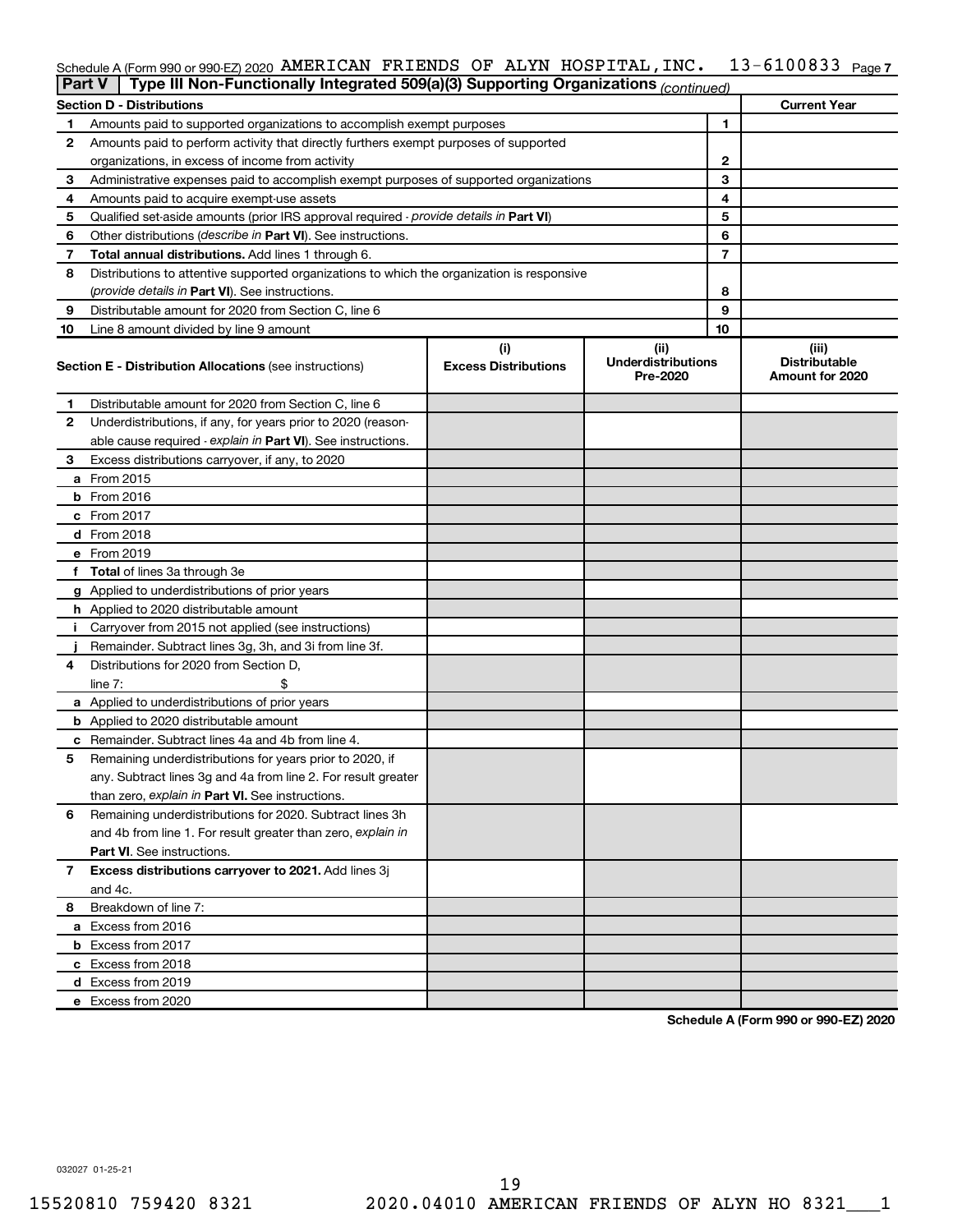| 032028 01-25-21 |                                                                                                                                                                                                                                  |  | 20 |                                                                                                                                 |  |
|-----------------|----------------------------------------------------------------------------------------------------------------------------------------------------------------------------------------------------------------------------------|--|----|---------------------------------------------------------------------------------------------------------------------------------|--|
|                 |                                                                                                                                                                                                                                  |  |    | Schedule A (Form 990 or 990-EZ) 2020                                                                                            |  |
|                 |                                                                                                                                                                                                                                  |  |    |                                                                                                                                 |  |
|                 |                                                                                                                                                                                                                                  |  |    |                                                                                                                                 |  |
|                 |                                                                                                                                                                                                                                  |  |    |                                                                                                                                 |  |
|                 |                                                                                                                                                                                                                                  |  |    |                                                                                                                                 |  |
|                 |                                                                                                                                                                                                                                  |  |    |                                                                                                                                 |  |
|                 |                                                                                                                                                                                                                                  |  |    |                                                                                                                                 |  |
|                 |                                                                                                                                                                                                                                  |  |    |                                                                                                                                 |  |
|                 |                                                                                                                                                                                                                                  |  |    |                                                                                                                                 |  |
|                 |                                                                                                                                                                                                                                  |  |    |                                                                                                                                 |  |
|                 |                                                                                                                                                                                                                                  |  |    |                                                                                                                                 |  |
|                 |                                                                                                                                                                                                                                  |  |    |                                                                                                                                 |  |
|                 |                                                                                                                                                                                                                                  |  |    |                                                                                                                                 |  |
|                 |                                                                                                                                                                                                                                  |  |    |                                                                                                                                 |  |
|                 |                                                                                                                                                                                                                                  |  |    |                                                                                                                                 |  |
|                 |                                                                                                                                                                                                                                  |  |    |                                                                                                                                 |  |
|                 |                                                                                                                                                                                                                                  |  |    |                                                                                                                                 |  |
|                 |                                                                                                                                                                                                                                  |  |    |                                                                                                                                 |  |
|                 |                                                                                                                                                                                                                                  |  |    |                                                                                                                                 |  |
|                 |                                                                                                                                                                                                                                  |  |    |                                                                                                                                 |  |
|                 |                                                                                                                                                                                                                                  |  |    |                                                                                                                                 |  |
|                 |                                                                                                                                                                                                                                  |  |    |                                                                                                                                 |  |
|                 |                                                                                                                                                                                                                                  |  |    |                                                                                                                                 |  |
|                 |                                                                                                                                                                                                                                  |  |    |                                                                                                                                 |  |
|                 |                                                                                                                                                                                                                                  |  |    |                                                                                                                                 |  |
|                 |                                                                                                                                                                                                                                  |  |    |                                                                                                                                 |  |
|                 |                                                                                                                                                                                                                                  |  |    |                                                                                                                                 |  |
|                 |                                                                                                                                                                                                                                  |  |    |                                                                                                                                 |  |
|                 |                                                                                                                                                                                                                                  |  |    |                                                                                                                                 |  |
|                 | (See instructions.)                                                                                                                                                                                                              |  |    | Section D, lines 5, 6, and 8; and Part V, Section E, lines 2, 5, and 6. Also complete this part for any additional information. |  |
|                 | Part IV, Section A, lines 1, 2, 3b, 3c, 4b, 4c, 5a, 6, 9a, 9b, 9c, 11a, 11b, and 11c; Part IV, Section B, lines 1 and 2; Part IV, Section C,<br>line 1; Part IV, Section D, lines 2 and 3; Part IV, Section E, lines 1c, 2a, 2b, |  |    |                                                                                                                                 |  |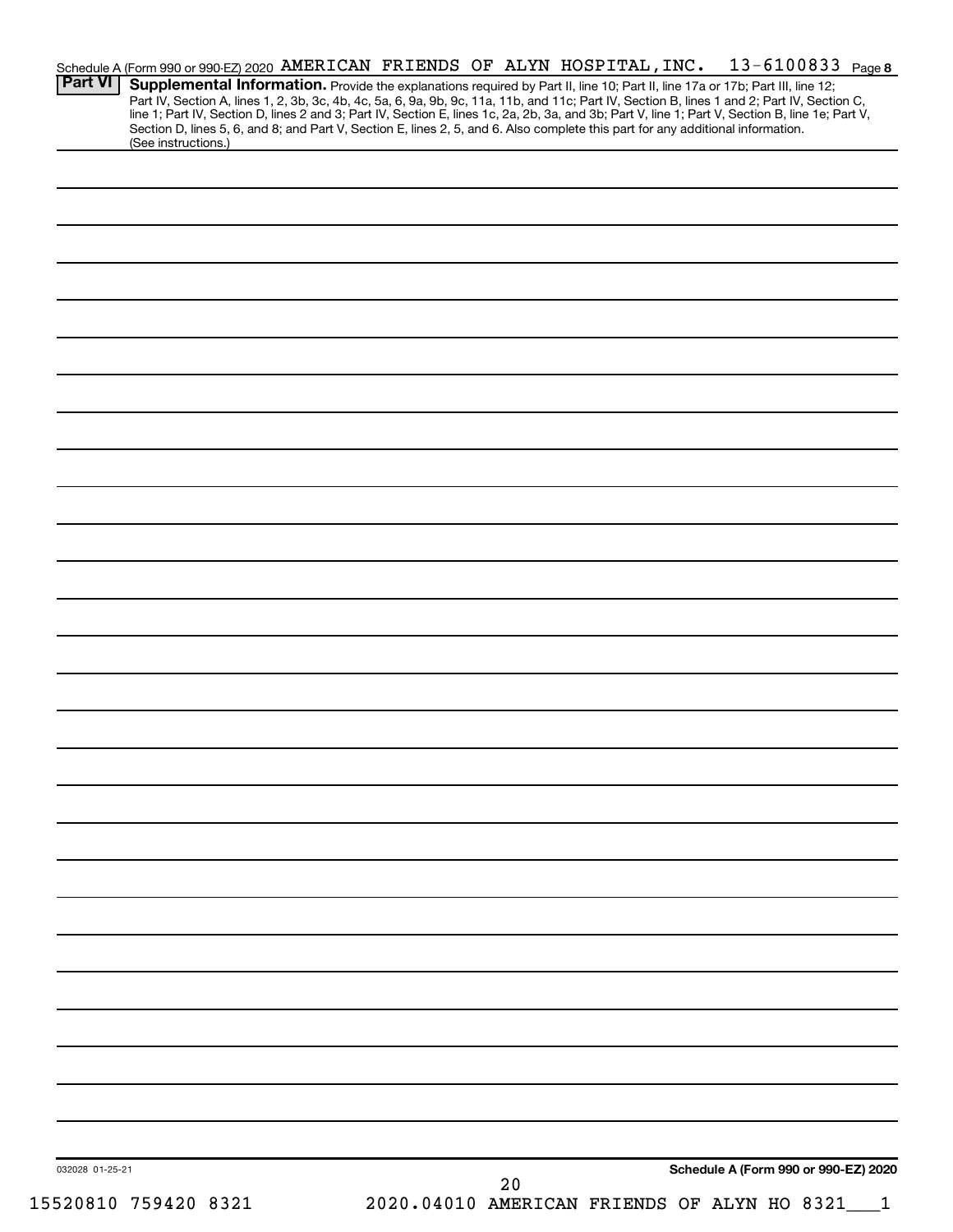# **Schedule B Schedule of Contributors**

**or 990-PF) | Attach to Form 990, Form 990-EZ, or Form 990-PF. | Go to www.irs.gov/Form990 for the latest information.** OMB No. 1545-0047

**2020**

**Employer identification number**

|  | Name of the organization |  |
|--|--------------------------|--|
|  |                          |  |

**Organization type** (check one):

AMERICAN FRIENDS OF ALYN HOSPITAL, INC. | 13-6100833

| Filers of:         | Section:                                                                           |
|--------------------|------------------------------------------------------------------------------------|
| Form 990 or 990-FZ | $\lfloor \mathbf{X} \rfloor$ 501(c)( 3) (enter number) organization                |
|                    | $4947(a)(1)$ nonexempt charitable trust <b>not</b> treated as a private foundation |
|                    | 527 political organization                                                         |
| Form 990-PF        | 501(c)(3) exempt private foundation                                                |
|                    | 4947(a)(1) nonexempt charitable trust treated as a private foundation              |
|                    | 501(c)(3) taxable private foundation                                               |

Check if your organization is covered by the General Rule or a Special Rule.

**Note:**  Only a section 501(c)(7), (8), or (10) organization can check boxes for both the General Rule and a Special Rule. See instructions.

### **General Rule**

**K** For an organization filing Form 990, 990-EZ, or 990-PF that received, during the year, contributions totaling \$5,000 or more (in money or property) from any one contributor. Complete Parts I and II. See instructions for determining a contributor's total contributions.

#### **Special Rules**

 $\Box$ 

any one contributor, during the year, total contributions of the greater of (1) \$5,000; or (2) 2% of the amount on (i) Form 990, Part VIII, line 1h; For an organization described in section 501(c)(3) filing Form 990 or 990-EZ that met the 33 1/3% support test of the regulations under sections 509(a)(1) and 170(b)(1)(A)(vi), that checked Schedule A (Form 990 or 990-EZ), Part II, line 13, 16a, or 16b, and that received from or (ii) Form 990-EZ, line 1. Complete Parts I and II.  $\Box$ 

For an organization described in section 501(c)(7), (8), or (10) filing Form 990 or 990-EZ that received from any one contributor, during the year, total contributions of more than \$1,000 exclusively for religious, charitable, scientific, literary, or educational purposes, or for the prevention of cruelty to children or animals. Complete Parts I (entering "N/A" in column (b) instead of the contributor name and address), II, and III.  $\Box$ 

purpose. Don't complete any of the parts unless the General Rule applies to this organization because it received nonexclusively year, contributions exclusively for religious, charitable, etc., purposes, but no such contributions totaled more than \$1,000. If this box is checked, enter here the total contributions that were received during the year for an exclusively religious, charitable, etc., For an organization described in section 501(c)(7), (8), or (10) filing Form 990 or 990-EZ that received from any one contributor, during the religious, charitable, etc., contributions totaling \$5,000 or more during the year  $~\ldots\ldots\ldots\ldots\ldots\ldots\ldots\ldots\blacktriangleright~$ \$

**Caution:**  An organization that isn't covered by the General Rule and/or the Special Rules doesn't file Schedule B (Form 990, 990-EZ, or 990-PF),  **must** but it answer "No" on Part IV, line 2, of its Form 990; or check the box on line H of its Form 990-EZ or on its Form 990-PF, Part I, line 2, to certify that it doesn't meet the filing requirements of Schedule B (Form 990, 990-EZ, or 990-PF).

**For Paperwork Reduction Act Notice, see the instructions for Form 990, 990-EZ, or 990-PF. Schedule B (Form 990, 990-EZ, or 990-PF) (2020)** LHA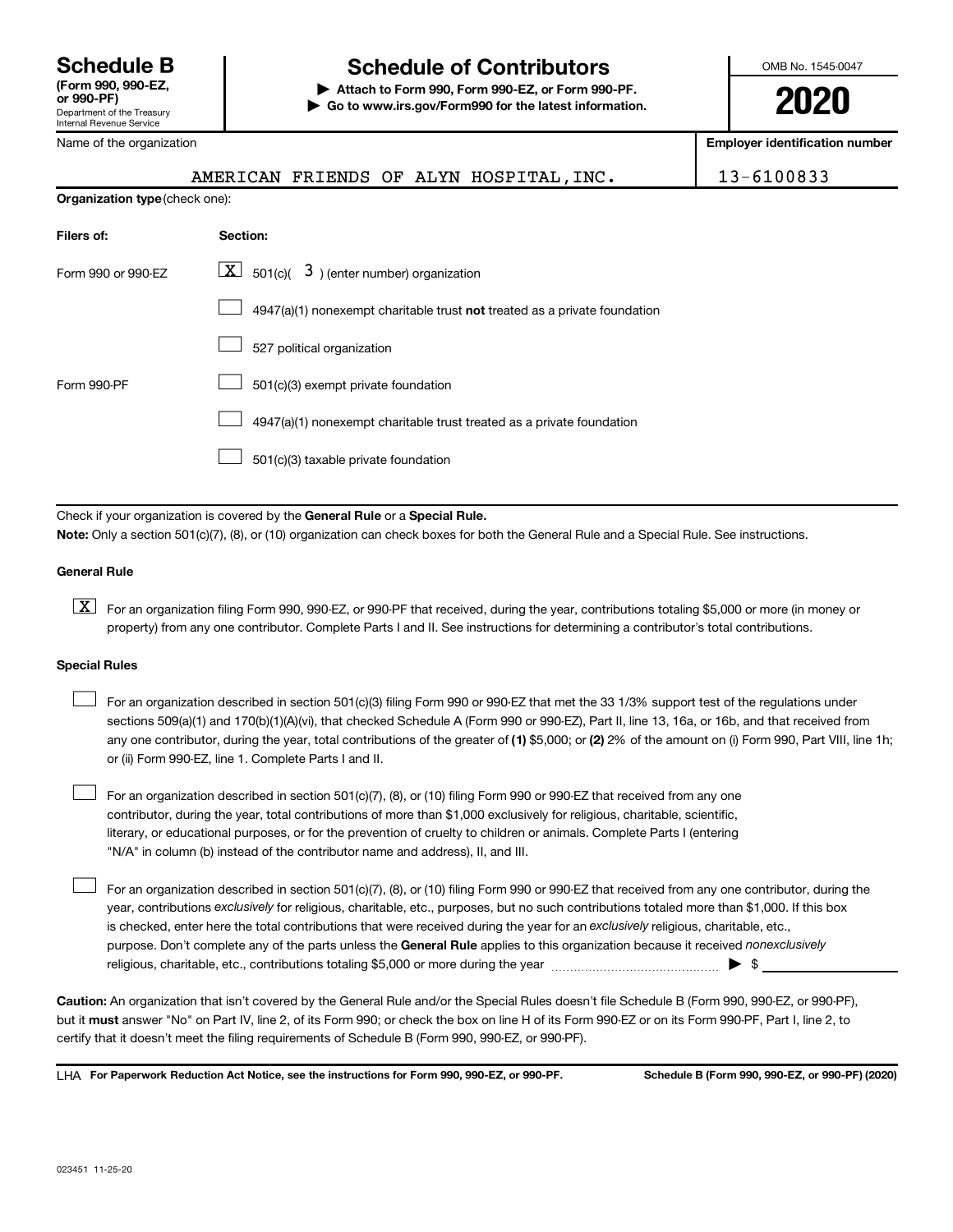**Employer identification number**

# AMERICAN FRIENDS OF ALYN HOSPITAL, INC. 13-6100833

**Part I** Contributors (see instructions). Use duplicate copies of Part I if additional space is needed.

| (a)<br>No.      | (b)<br>Name, address, and ZIP + 4                                                                                                                                | (c)<br><b>Total contributions</b>           | (d)<br>Type of contribution                                                                                                                       |
|-----------------|------------------------------------------------------------------------------------------------------------------------------------------------------------------|---------------------------------------------|---------------------------------------------------------------------------------------------------------------------------------------------------|
| 1               | WOLDENBERG FOUNDATION<br>524 METAIRIE ROAD<br>METAIRIE, LA 70005                                                                                                 | 275,000.<br>\$                              | $\mathbf{X}$<br>Person<br><b>Payroll</b><br><b>Noncash</b><br>(Complete Part II for<br>noncash contributions.)                                    |
| (a)<br>No.      | (b)<br>Name, address, and ZIP + 4                                                                                                                                | (c)<br><b>Total contributions</b>           | (d)<br>Type of contribution                                                                                                                       |
| 2               | MARION SCHWARTZ<br>67 DIAMOND STREET<br>NEW HAVEN, CT 06515                                                                                                      | 201, 270.<br>\$                             | $\overline{\mathbf{X}}$<br>Person<br><b>Payroll</b><br><b>Noncash</b><br>(Complete Part II for<br>noncash contributions.)                         |
| (a)<br>No.      | (b)<br>Name, address, and ZIP + 4                                                                                                                                | (c)<br><b>Total contributions</b>           | (d)<br>Type of contribution                                                                                                                       |
| 3               | MORGAN STANLEY GIFT FUND<br>3607 47TH AVENUE NE<br>SEATTLE, WA 98105-5351                                                                                        | 100,000.<br>\$                              | $\mathbf{X}$<br>Person<br><b>Payroll</b><br><b>Noncash</b><br>(Complete Part II for<br>noncash contributions.)                                    |
|                 |                                                                                                                                                                  |                                             |                                                                                                                                                   |
| (a)             | (b)                                                                                                                                                              | (c)                                         | (d)                                                                                                                                               |
| No.<br>4        | Name, address, and ZIP + 4<br>REVOCABLE LIVING TRUST OF DONALD M.<br><b>LOOPER</b><br>C/O MS. CAROLYN YOUNG, 425 FAIRGATE<br><b>ROAD</b><br>SACRAMENTO, CA 95825 | <b>Total contributions</b><br>85,462.<br>\$ | Type of contribution<br>$\overline{\mathbf{X}}$<br>Person<br><b>Payroll</b><br><b>Noncash</b><br>(Complete Part II for<br>noncash contributions.) |
| (a)<br>No.      | (b)<br>Name, address, and $ZIP + 4$                                                                                                                              | (c)<br><b>Total contributions</b>           | (d)<br><b>Type of contribution</b>                                                                                                                |
| 5               | ESTATE OF DR.<br>THOMAS ZAND<br><b>CUMMINGS ROAD</b><br>62<br>NEWTON, MA 02459-1753                                                                              | 79,450.<br>\$                               | $\boxed{\textbf{X}}$<br>Person<br><b>Payroll</b><br>Noncash<br>(Complete Part II for<br>noncash contributions.)                                   |
| (a)<br>No.      | (b)<br>Name, address, and ZIP + 4                                                                                                                                | (c)<br><b>Total contributions</b>           | (d)<br>Type of contribution                                                                                                                       |
| 6               | FIDELITY CHARTABLE<br>PO BOX 770001                                                                                                                              | 76,000.<br>\$                               | $\lfloor x \rfloor$<br>Person<br><b>Payroll</b><br>Noncash                                                                                        |
| 023452 11-25-20 | CINCINNATI, OH 45277                                                                                                                                             |                                             | (Complete Part II for<br>noncash contributions.)<br>Schedule B (Form 990, 990-EZ, or 990-PF) (2020)                                               |

15520810 759420 8321 2020.04010 AMERICAN FRIENDS OF ALYN HO 8321\_\_\_1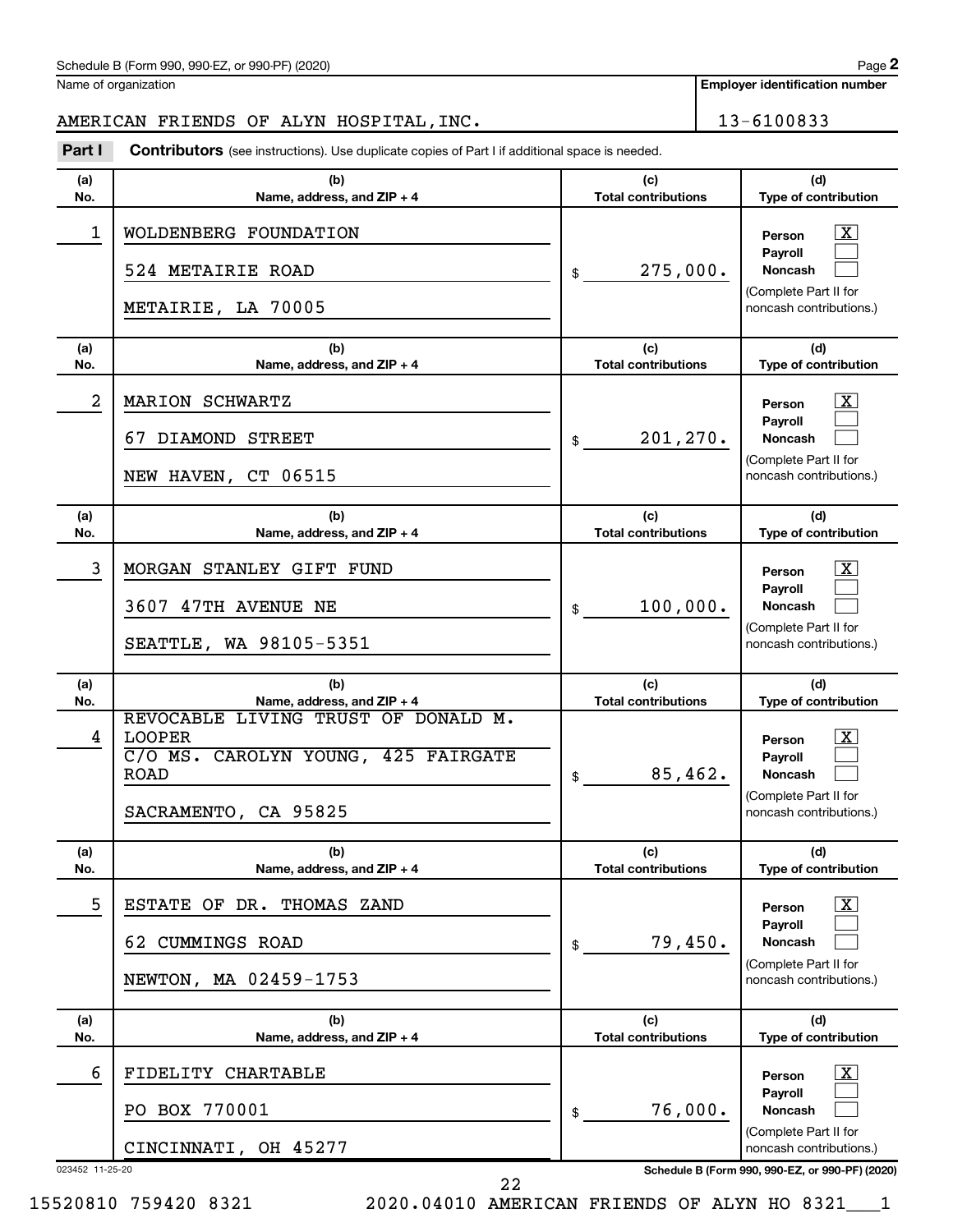**Employer identification number**

# AMERICAN FRIENDS OF ALYN HOSPITAL, INC. 13-6100833

**Part I** Contributors (see instructions). Use duplicate copies of Part I if additional space is needed.

| (a)<br>No.      | (b)<br>Name, address, and ZIP + 4                                                                            | (c)<br><b>Total contributions</b> | (d)<br>Type of contribution                                                                                          |
|-----------------|--------------------------------------------------------------------------------------------------------------|-----------------------------------|----------------------------------------------------------------------------------------------------------------------|
| 7               | AHAVAS TZEDEK FOUNDATION<br>816 FOREST AVE<br>LAKEWOOD, NJ 08701                                             | 65,000.<br>\$                     | x<br>Person<br>Payroll<br><b>Noncash</b><br>(Complete Part II for<br>noncash contributions.)                         |
| (a)<br>No.      | (b)<br>Name, address, and ZIP + 4                                                                            | (c)<br><b>Total contributions</b> | (d)<br>Type of contribution                                                                                          |
| 8               | JEWISH COMMUNITY FEDERATION<br>121 STEUART STREET<br>SAN FRANCISCO, CA 94105                                 | 50,000.<br>\$                     | x<br>Person<br>Payroll<br>Noncash<br>(Complete Part II for<br>noncash contributions.)                                |
| (a)<br>No.      | (b)<br>Name, address, and ZIP + 4                                                                            | (c)<br><b>Total contributions</b> | (d)<br>Type of contribution                                                                                          |
| 9               | HELEN P. BONDY FOUNDATION<br>SAINT PAUL STREET<br>BALTIMORE, MD 21202                                        | 40,000.<br>\$                     | x<br>Person<br>Payroll<br><b>Noncash</b><br>(Complete Part II for<br>noncash contributions.)                         |
|                 | (b)                                                                                                          | (c)                               | (d)                                                                                                                  |
| (a)<br>No.      |                                                                                                              | <b>Total contributions</b>        |                                                                                                                      |
| 10              | Name, address, and ZIP + 4<br>ESTATE OF MARTHA SIMON<br>950S. PINE ROAD, SUITE A-150<br>PLANTATION, FL 33324 | 31,743.<br>\$                     | Type of contribution<br>x<br>Person<br>Payroll<br><b>Noncash</b><br>(Complete Part II for<br>noncash contributions.) |
| (a)<br>No.      | (b)<br>Name, address, and $ZIP + 4$                                                                          | (c)<br><b>Total contributions</b> | (d)<br><b>Type of contribution</b>                                                                                   |
| 11              | STEPHEN TOMOR<br>11 SUTTON ROAD<br>MONSEY, NY 10952                                                          | 30,900.<br>\$                     | $\overline{\text{X}}$<br>Person<br>Payroll<br><b>Noncash</b><br>(Complete Part II for<br>noncash contributions.)     |
| (a)<br>No.      | (b)<br>Name, address, and ZIP + 4                                                                            | (c)<br><b>Total contributions</b> | (d)<br>Type of contribution                                                                                          |
| 12              | MEREDITH DRENCH CHARITABLE TRUST<br>11 UPLAND ROAD                                                           | 25,000.<br>\$                     | $\vert X \vert$<br>Person<br>Payroll<br><b>Noncash</b>                                                               |
| 023452 11-25-20 | NEWBURYPORT, MA 01950                                                                                        |                                   | (Complete Part II for<br>noncash contributions.)<br>Schedule B (Form 990, 990-EZ, or 990-PF) (2020)                  |

15520810 759420 8321 2020.04010 AMERICAN FRIENDS OF ALYN HO 8321\_\_\_1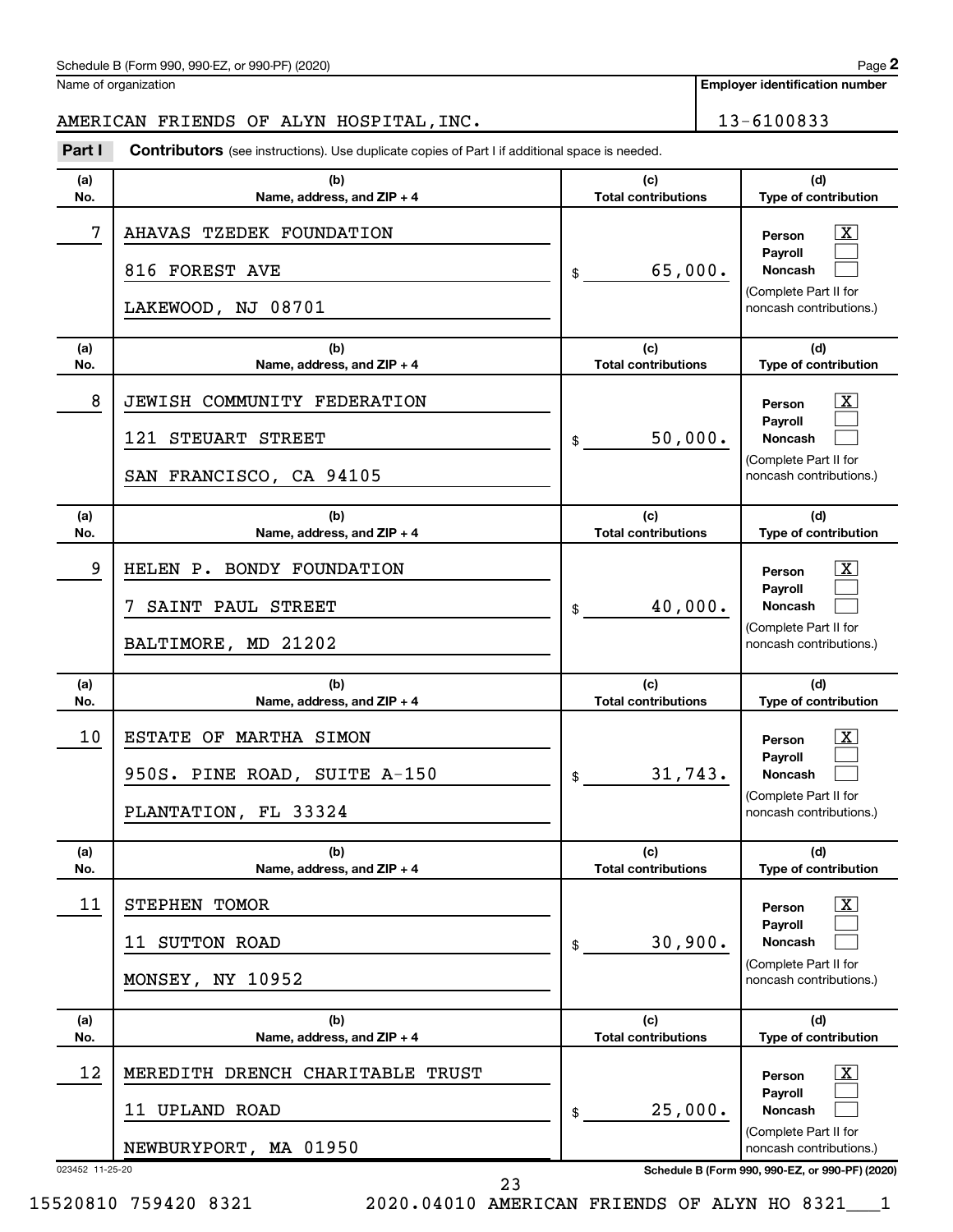Name of organization

**Employer identification number**

AMERICAN FRIENDS OF ALYN HOSPITAL, INC. 13-6100833

| Part I          | <b>Contributors</b> (see instructions). Use duplicate copies of Part I if additional space is needed.    |                                   |                                                                                                                           |  |  |
|-----------------|----------------------------------------------------------------------------------------------------------|-----------------------------------|---------------------------------------------------------------------------------------------------------------------------|--|--|
| (a)<br>No.      | (b)<br>Name, address, and ZIP + 4                                                                        | (c)<br><b>Total contributions</b> | (d)<br>Type of contribution                                                                                               |  |  |
| 13              | SARA SACKS WEGAD TRUST<br>1000 16TH STREET N.<br>25,000.<br>\$<br>ST. PETERSBURG, FL 33705               |                                   | $\overline{\mathbf{X}}$<br>Person<br>Payroll<br><b>Noncash</b><br>(Complete Part II for<br>noncash contributions.)        |  |  |
| (a)<br>No.      | (b)<br>Name, address, and ZIP + 4                                                                        | (c)<br><b>Total contributions</b> | (d)<br>Type of contribution                                                                                               |  |  |
| 14              | SARA SCHOTLAND<br>4434 GARFIELD ST NW<br>WASHINGTON, DC 20007                                            | 25,000.<br>\$                     | $\overline{\mathbf{X}}$<br>Person<br>Payroll<br><b>Noncash</b><br>(Complete Part II for<br>noncash contributions.)        |  |  |
| (a)<br>No.      | (b)<br>Name, address, and ZIP + 4                                                                        | (c)<br><b>Total contributions</b> | (d)<br>Type of contribution                                                                                               |  |  |
| 15              | SILVERMAN FAMILY FOUNDATION<br>381 LAKESIDE TERRACE<br>GLENCOE, IL 60022                                 | 24,731.<br>\$                     | $\overline{\mathbf{X}}$<br>Person<br>Payroll<br><b>Noncash</b><br>(Complete Part II for<br>noncash contributions.)        |  |  |
| (a)<br>No.      | (b)<br>Name, address, and ZIP + 4                                                                        | (c)<br><b>Total contributions</b> | (d)<br>Type of contribution                                                                                               |  |  |
| 16              | GOLDMAN SACHS PHILANTHROPY FUND<br>PO BOX 15203<br>ALBANY, NY 12212                                      | 20,000.<br>\$                     | $\overline{\mathbf{X}}$<br>Person<br><b>Pavroll</b><br><b>Noncash</b><br>(Complete Part II for<br>noncash contributions.) |  |  |
| (a)<br>No.      | (b)<br>Name, address, and ZIP + 4                                                                        | (c)<br><b>Total contributions</b> | (d)<br>Type of contribution                                                                                               |  |  |
| 17              | ENRICO RACCAH<br>EIGHTEEN HY DEVELOPERS, 12713 SW 125TH<br><b>AVENUE</b><br>FL 33186<br>MIAMI,           | 18,000.<br>\$                     | $\mathbf{X}$<br>Person<br>Payroll<br>Noncash<br>(Complete Part II for<br>noncash contributions.)                          |  |  |
| (a)<br>No.      | (b)<br>Name, address, and ZIP + 4                                                                        | (c)<br><b>Total contributions</b> | (d)<br>Type of contribution                                                                                               |  |  |
| 18              | THE SLOMO AND CINDY SILVIAN FOUNDATION,<br>INC.<br>150 BROADHOLLOW ROAD, SUITE 304<br>MELVILLE, NY 11747 | 17,500.<br>\$                     | $\mathbf{X}$<br>Person<br><b>Payroll</b><br>Noncash<br>(Complete Part II for<br>noncash contributions.)                   |  |  |
| 023452 11-25-20 |                                                                                                          |                                   | Schedule B (Form 990, 990-EZ, or 990-PF) (2020)                                                                           |  |  |

24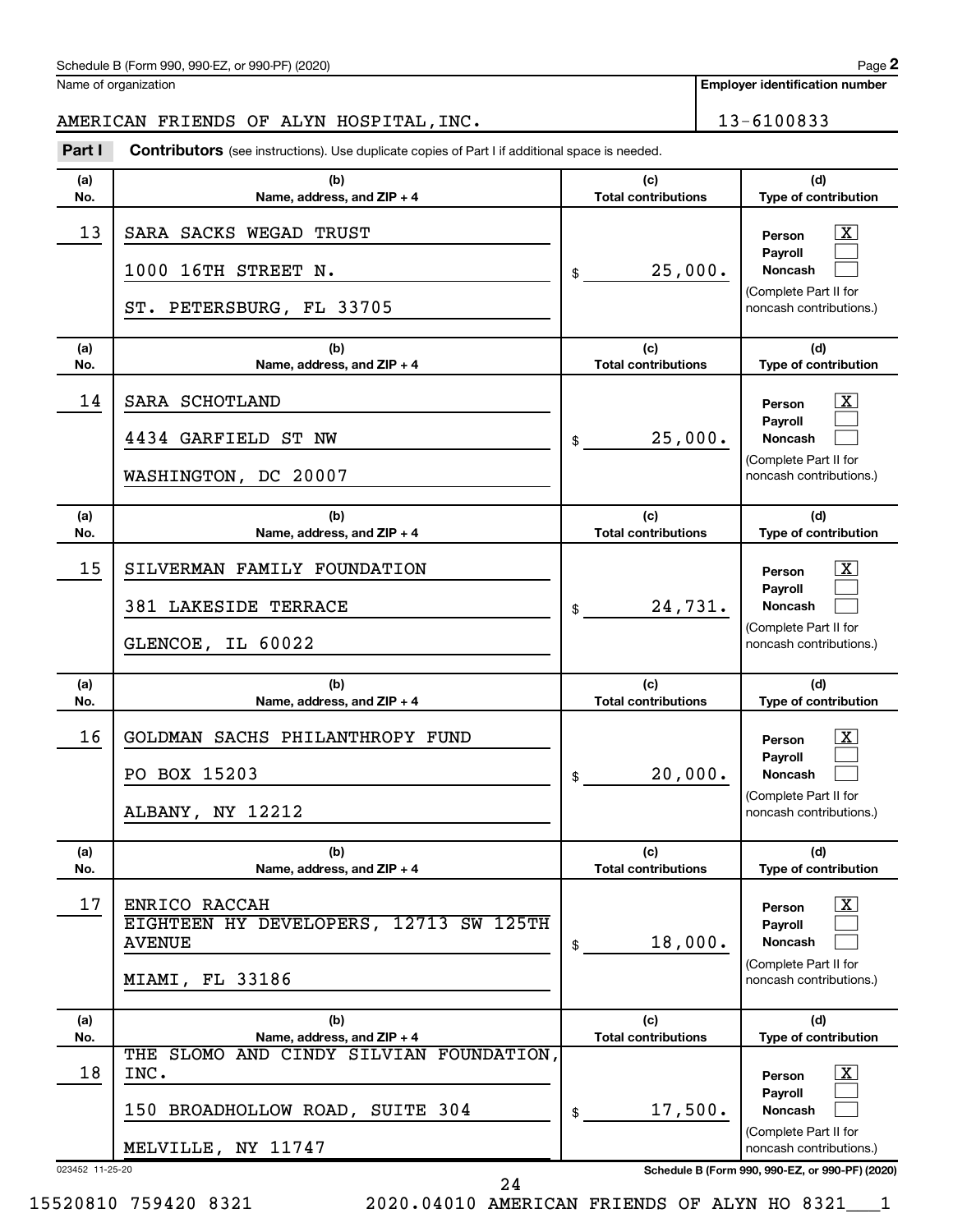Name of organization

**Employer identification number**

# AMERICAN FRIENDS OF ALYN HOSPITAL, INC. 13-6100833

**Part I** Contributors (see instructions). Use duplicate copies of Part I if additional space is needed.

| (a)             |                                                                                                                   |                                             |                                                                                                                      |
|-----------------|-------------------------------------------------------------------------------------------------------------------|---------------------------------------------|----------------------------------------------------------------------------------------------------------------------|
| No.             | (b)<br>Name, address, and ZIP + 4                                                                                 | (c)<br><b>Total contributions</b>           | (d)<br>Type of contribution                                                                                          |
| 19              | THOMAS ROSENTHAL<br>972 E. 23RD STREET<br>BROOKLYN, NY 11210                                                      | 15,000.<br>\$                               | x<br>Person<br>Payroll<br><b>Noncash</b><br>(Complete Part II for<br>noncash contributions.)                         |
| (a)<br>No.      | (b)<br>Name, address, and ZIP + 4                                                                                 | (c)<br><b>Total contributions</b>           | (d)<br>Type of contribution                                                                                          |
| 20              | VANGUARD CHARITABLE<br>PO BOX 9509<br>WARWICK, RI 02889                                                           | 15,000.<br>\$                               | x<br>Person<br>Payroll<br><b>Noncash</b><br>(Complete Part II for<br>noncash contributions.)                         |
| (a)<br>No.      | (b)<br>Name, address, and ZIP + 4                                                                                 | (c)<br><b>Total contributions</b>           | (d)<br><b>Type of contribution</b>                                                                                   |
| 21              | WILLIAM AND SEDELLE BELSON TRUST<br>PO BOX 20160<br>LONG BEACH, CA 90801                                          | 13,875.<br>\$                               | x<br>Person<br>Payroll<br><b>Noncash</b><br>(Complete Part II for<br>noncash contributions.)                         |
|                 |                                                                                                                   |                                             |                                                                                                                      |
| (a)<br>No.      | (b)                                                                                                               | (c)<br><b>Total contributions</b>           | (d)                                                                                                                  |
| 22              | Name, address, and ZIP + 4<br>MICHAEL AZEEZ<br>2187 MARSEILLE DR<br>PALM BEACH GARDENS, FL 33410                  | 12,763.<br>\$                               | Type of contribution<br>x<br>Person<br>Payroll<br><b>Noncash</b><br>(Complete Part II for<br>noncash contributions.) |
| (a)<br>No.      | (b)<br>Name, address, and ZIP + 4                                                                                 | (c)<br><b>Total contributions</b>           | (d)<br>Type of contribution                                                                                          |
| 23              | DANIEL BLUMENTHAL<br>381 LAKESIDE TERRACE<br>GLENCOE, IL 60022                                                    | 10,000.<br>\$                               | $\mathbf{X}$<br>Person<br>Payroll<br><b>Noncash</b><br>(Complete Part II for<br>noncash contributions.)              |
| (a)             | (b)                                                                                                               | (c)                                         | (d)                                                                                                                  |
| No.<br>24       | Name, address, and ZIP + 4<br>GEORGE AND AMY KLETTE NEWMAN<br>FOUNDATION<br>C/O CAROL JOSEPH, 473 WEST END STREET | <b>Total contributions</b><br>10,000.<br>\$ | Type of contribution<br>$\lfloor x \rfloor$<br>Person<br>Payroll<br><b>Noncash</b>                                   |
| 023452 11-25-20 | NEW YORK, NY 10024                                                                                                |                                             | (Complete Part II for<br>noncash contributions.)<br>Schedule B (Form 990, 990-EZ, or 990-PF) (2020)                  |

25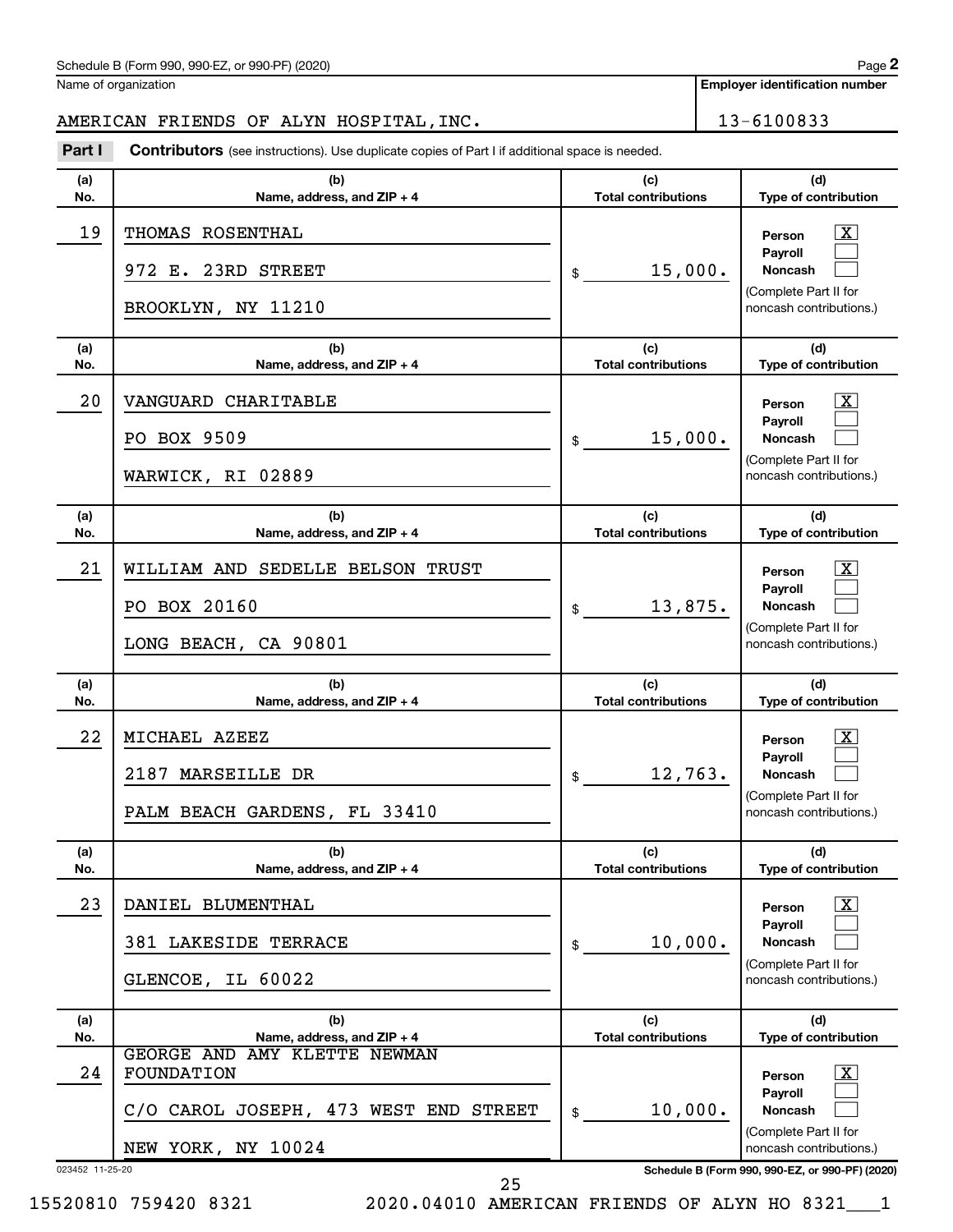Name of organization

**Employer identification number**

# AMERICAN FRIENDS OF ALYN HOSPITAL,INC. | 13-6100833

023452 11-25-20 **Schedule B (Form 990, 990-EZ, or 990-PF) (2020) (a) No. (b) Name, address, and ZIP + 4 (c) Total contributions (d) Type of contribution Person Payroll Noncash (a) No. (b) Name, address, and ZIP + 4 (c) Total contributions (d) Type of contribution Person Payroll Noncash (a) No. (b) Name, address, and ZIP + 4 (c) Total contributions (d) Type of contribution Person Payroll Noncash (a) No. (b) Name, address, and ZIP + 4 (c) Total contributions (d) Type of contribution Person Payroll Noncash (a) No. (b) Name, address, and ZIP + 4 (c) Total contributions (d) Type of contribution Person Payroll Noncash (a) No. (b) Name, address, and ZIP + 4 (c) Total contributions (d) Type of contribution Person Payroll Noncash Part I** Contributors (see instructions). Use duplicate copies of Part I if additional space is needed. \$ (Complete Part II for noncash contributions.) \$ (Complete Part II for noncash contributions.) \$ (Complete Part II for noncash contributions.) \$ (Complete Part II for noncash contributions.) \$ (Complete Part II for noncash contributions.) \$ (Complete Part II for noncash contributions.) †  $\Box$  $\Box$  $\overline{\mathbf{X}}$  $\Box$  $\Box$  $\lceil \text{X} \rceil$  $\Box$  $\Box$  $\boxed{\textbf{X}}$  $\Box$  $\Box$  $\boxed{\textbf{X}}$  $\Box$  $\Box$  $\boxed{\textbf{X}}$  $\Box$  $\Box$ 25 JEFFREY LUTIN X 20080 BOCA WEST DRIVE #418  $\vert \text{\!}_{\$}$  10,000. BOCA RATON, FL 33434 26 JEWISH COMMUNAL FUND X 575 MADISON AVENUE, SUITE 703 10,000. NEW YORK, NY 10022 27 LEVY-MARKUS FOUNDATION X 502 N. ELM DRIVE  $\begin{array}{ccc} 502 & \text{N} & \text{ELM} \end{array}$ BEVERLY HILLS, CA 90210 28 MARK CASTELLANO X  $\sim$  6 PINE HOLLOW LN.  $\sim$  10,000. FAR HILLS, NJ 07931 29 | OCTOBER MOUNTAIN FOUNDATION INC 88 CENTRAL PARK WEST, #55 10,000. NEW YORK, NY 10023 30 PAUL AND PEARL CASLOW FOUNDATION X 950 MILWAUKEE AVENUE STE. 327  $\vert \$  \$ 10,000. GLENVIEW, IL 60025

26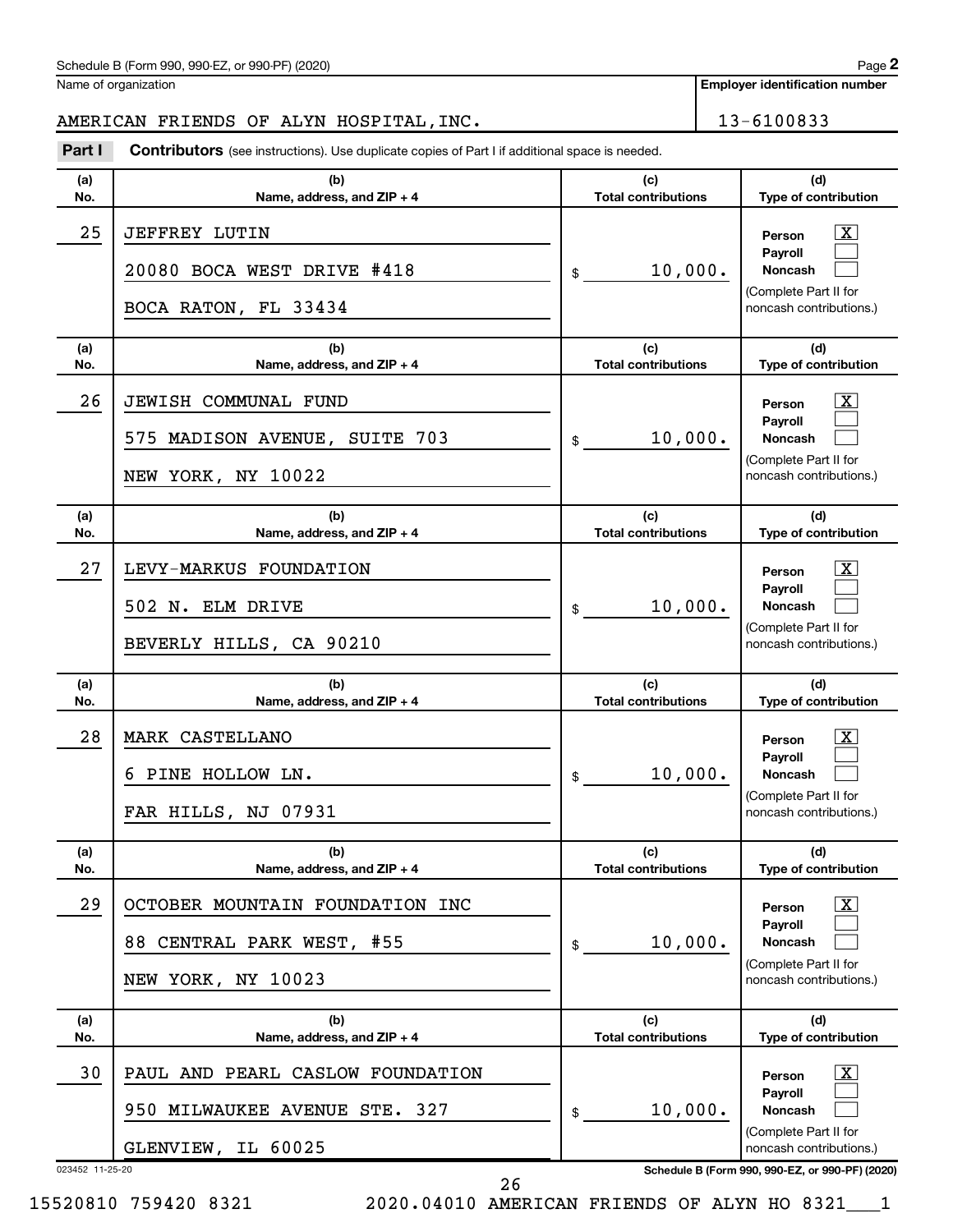Name of organization

**Employer identification number**

AMERICAN FRIENDS OF ALYN HOSPITAL, INC. 13-6100833

| Part I          | <b>Contributors</b> (see instructions). Use duplicate copies of Part I if additional space is needed.               |                                   |                                                                                                         |
|-----------------|---------------------------------------------------------------------------------------------------------------------|-----------------------------------|---------------------------------------------------------------------------------------------------------|
| (a)<br>No.      | (b)<br>Name, address, and ZIP + 4                                                                                   | (c)<br><b>Total contributions</b> | (d)<br>Type of contribution                                                                             |
| 31              | <b>UBS</b><br>165 TOWNSHIP LINE ROAD, SUITE 1200<br>JENKINTOWN, PA 19046                                            | 10,000.<br>\$                     | $\mathbf{X}$<br>Person<br>Payroll<br><b>Noncash</b><br>(Complete Part II for<br>noncash contributions.) |
| (a)<br>No.      | (b)<br>Name, address, and ZIP + 4                                                                                   | (c)<br><b>Total contributions</b> | (d)<br>Type of contribution                                                                             |
| 32              | ARTHUR DANTCHIK<br>206 MAPLE HILL ROAD<br>GLADWYNE, PA 19035                                                        | 7,591.<br>$\frac{1}{2}$           | $\mathbf{X}$<br>Person<br>Payroll<br><b>Noncash</b><br>(Complete Part II for<br>noncash contributions.) |
| (a)<br>No.      | (b)<br>Name, address, and ZIP + 4                                                                                   | (c)<br><b>Total contributions</b> | (d)<br>Type of contribution                                                                             |
| 33              | RANDALL BROWN<br>161 VALLEY VIEW LANE<br>TN 37306<br>BELVIDERE,                                                     | 7,500.<br>\$                      | $\mathbf{X}$<br>Person<br>Payroll<br><b>Noncash</b><br>(Complete Part II for<br>noncash contributions.) |
| (a)<br>No.      | (b)<br>Name, address, and ZIP + 4                                                                                   | (c)<br><b>Total contributions</b> | (d)<br>Type of contribution                                                                             |
| 34              | GOLDMAN SONNENFELDT FOUNDATION<br>13 JOBS LAN<br>WATER MILL, NY 11976                                               | 7,200.<br>$\frac{1}{2}$           | $\mathbf{x}$<br>Person<br>Payroll<br>Noncash<br>(Complete Part II for<br>noncash contributions.)        |
| (a)<br>No.      | (b)<br>Name, address, and ZIP + 4                                                                                   | (c)<br><b>Total contributions</b> | (d)<br>Type of contribution                                                                             |
| 35              | FINNEGAN, HENDERSON, FARABOW,<br><b>GARRETT</b><br>& DUNNER, LLP<br>901 NEW YORK AVENUE, NW<br>WASHINGTON, DC 20001 | 7,000.<br>\$                      | х<br>Person<br>Pavroll<br><b>Noncash</b><br>(Complete Part II for<br>noncash contributions.)            |
| (a)<br>No.      | (b)<br>Name, address, and ZIP + 4                                                                                   | (c)<br><b>Total contributions</b> | (d)<br>Type of contribution                                                                             |
| 36              | JEWISH FOUNDATION OF GREATER NEW HAVEN<br>360 AMITY ROAD                                                            | 7,000.<br>\$                      | x<br>Person<br>Payroll<br><b>Noncash</b>                                                                |
|                 | WOODBRIDGE, NY 06525                                                                                                |                                   | (Complete Part II for<br>noncash contributions.)                                                        |
| 023452 11-25-20 |                                                                                                                     |                                   | Schedule B (Form 990, 990-EZ, or 990-PF) (2020)                                                         |

15520810 759420 8321 2020.04010 AMERICAN FRIENDS OF ALYN HO 8321\_\_\_1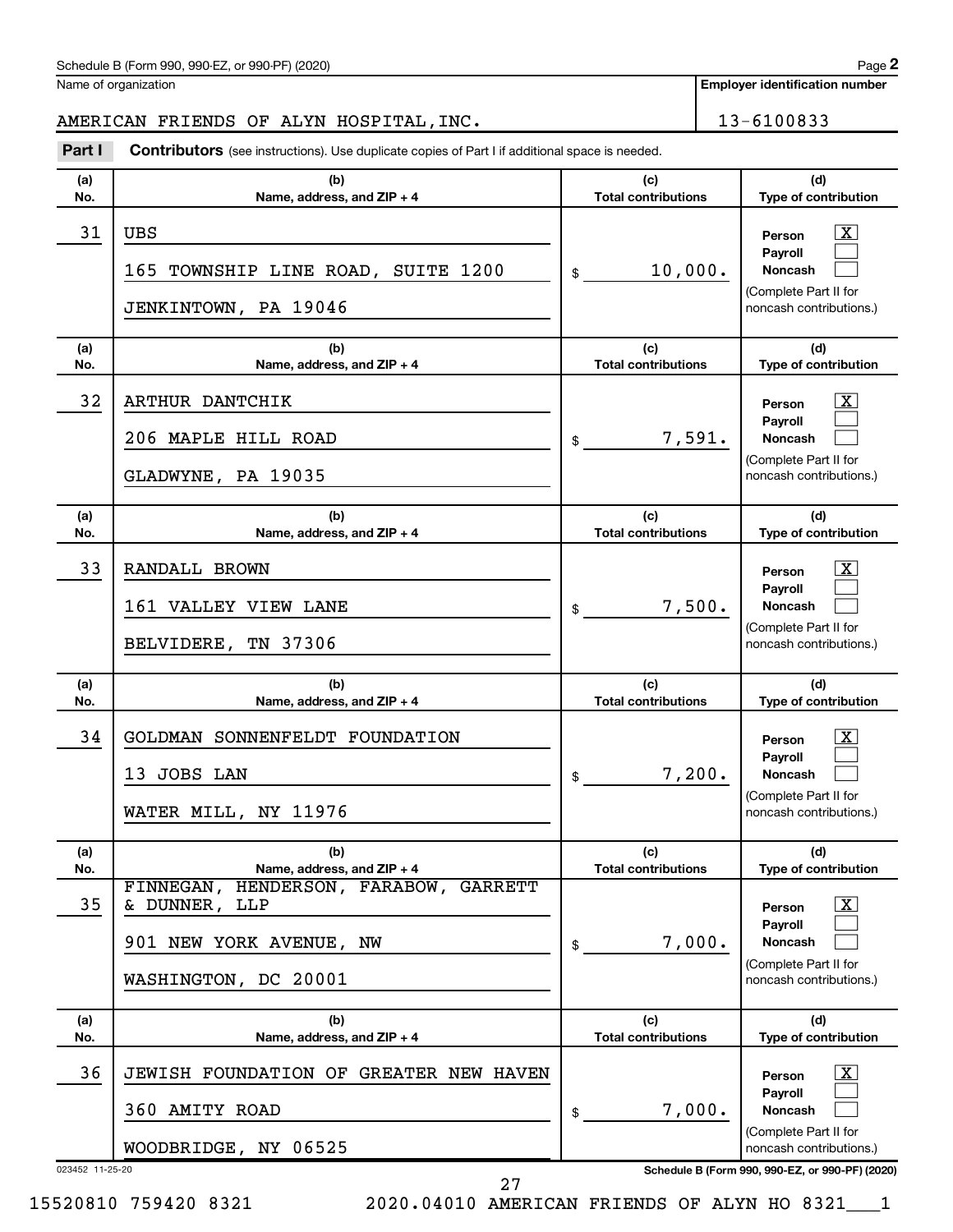Name of organization

**Employer identification number**

# AMERICAN FRIENDS OF ALYN HOSPITAL, INC. 13-6100833

**Part I** Contributors (see instructions). Use duplicate copies of Part I if additional space is needed.

| (b)<br>(c)<br>(a)<br>Name, address, and ZIP + 4<br><b>Total contributions</b><br>No.<br>JOHNSON & JOHNSON MATCHING GIFTS<br>37<br>PROGRAM<br>6,600.<br>P.O BOX 8317<br>\$<br>PRINCETON, NJ 85431<br>(c)<br>(b)<br>(a)<br>No.<br>Name, address, and ZIP + 4<br><b>Total contributions</b> | (d)<br>Type of contribution<br>$\mathbf{X}$<br>Person<br>Payroll<br><b>Noncash</b><br>(Complete Part II for<br>noncash contributions.)<br>(d) |
|------------------------------------------------------------------------------------------------------------------------------------------------------------------------------------------------------------------------------------------------------------------------------------------|-----------------------------------------------------------------------------------------------------------------------------------------------|
|                                                                                                                                                                                                                                                                                          |                                                                                                                                               |
|                                                                                                                                                                                                                                                                                          |                                                                                                                                               |
|                                                                                                                                                                                                                                                                                          | Type of contribution                                                                                                                          |
| 38<br>HAROLD ARNOVITZ<br>5,600.<br>1259 KITTREDGE COURT NE<br>\$<br>ATLANTA, GA 30329                                                                                                                                                                                                    | $\mathbf{X}$<br>Person<br>Payroll<br><b>Noncash</b><br>(Complete Part II for<br>noncash contributions.)                                       |
| (b)<br>(c)<br>(a)                                                                                                                                                                                                                                                                        | (d)                                                                                                                                           |
| Name, address, and ZIP + 4<br><b>Total contributions</b><br>No.<br>CONGREGATION SONS OF ISRAEL INC<br>39<br>WOODMERE SISTERHOOD<br>111 IRVING PL<br>5,400.<br>\$<br>WOODMERE, NY 11598                                                                                                   | Type of contribution<br>$\mathbf{X}$<br>Person<br>Payroll<br><b>Noncash</b><br>(Complete Part II for<br>noncash contributions.)               |
| (c)<br>(b)<br>(a)<br>No.<br>Name, address, and ZIP + 4<br><b>Total contributions</b>                                                                                                                                                                                                     | (d)<br>Type of contribution                                                                                                                   |
|                                                                                                                                                                                                                                                                                          |                                                                                                                                               |
| 40<br>MINETTE BROWN<br>81260 CORTE COMPRAS<br>5,400.<br>\$<br>INDIO, CA 92203                                                                                                                                                                                                            | $\overline{\mathbf{X}}$<br>Person<br>Payroll<br><b>Noncash</b><br>(Complete Part II for<br>noncash contributions.)                            |
| (b)<br>(c)<br>(a)<br>No.<br><b>Total contributions</b><br>Name, address, and ZIP + 4                                                                                                                                                                                                     | (d)<br><b>Type of contribution</b>                                                                                                            |
| 41<br>SHEILA STEIN<br>5,400.<br>750 KAPPOCK STREET, APT 105<br>\$<br>BRONX, NY 10463                                                                                                                                                                                                     | $\overline{\mathbf{X}}$<br>Person<br>Payroll<br><b>Noncash</b><br>(Complete Part II for<br>noncash contributions.)                            |
| (b)<br>(c)<br>(a)<br>No.<br>Name, address, and ZIP + 4<br><b>Total contributions</b>                                                                                                                                                                                                     | (d)<br>Type of contribution                                                                                                                   |
| 42<br><b>EVAN NEUMANN</b>                                                                                                                                                                                                                                                                | $\mathbf{X}$<br>Person                                                                                                                        |
| ELI COHEN 2<br>5,175.<br>\$                                                                                                                                                                                                                                                              | Payroll<br><b>Noncash</b><br>(Complete Part II for                                                                                            |

15520810 759420 8321 2020.04010 AMERICAN FRIENDS OF ALYN HO 8321\_\_\_1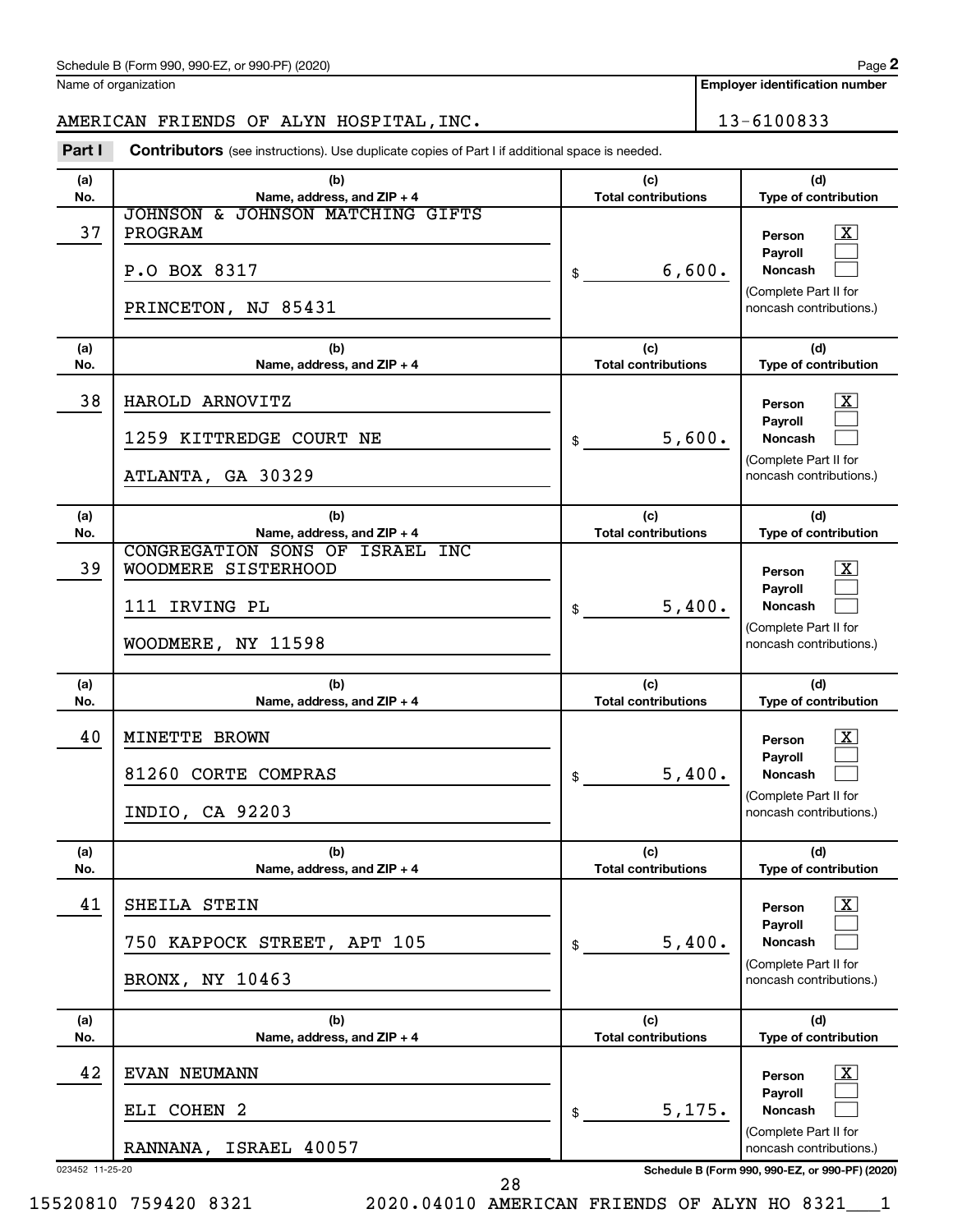Name of organization

**Employer identification number**

# AMERICAN FRIENDS OF ALYN HOSPITAL, INC. 13-6100833

**Part I** Contributors (see instructions). Use duplicate copies of Part I if additional space is needed.

| (a)       | (b)                                                                                                                         | (c)                                        | (d)                                                                                                                                     |
|-----------|-----------------------------------------------------------------------------------------------------------------------------|--------------------------------------------|-----------------------------------------------------------------------------------------------------------------------------------------|
| No.       | Name, address, and ZIP + 4                                                                                                  | <b>Total contributions</b>                 | Type of contribution                                                                                                                    |
| 43        | STEVEN LAUFER<br>15 W LENOX ST<br>CHEVY CHASE, MD 20815                                                                     | 5,175.<br>$\frac{1}{2}$                    | X<br>Person<br>Payroll<br>Noncash<br>(Complete Part II for<br>noncash contributions.)                                                   |
| (a)       | (b)                                                                                                                         | (c)                                        | (d)                                                                                                                                     |
| No.<br>44 | Name, address, and $ZIP + 4$<br>ATLANTA JEWISH FOUNDATION<br>1440 SPRING STREET, NW<br>ATLANTA, GA 30309                    | <b>Total contributions</b><br>5,000.<br>\$ | Type of contribution<br>X<br>Person<br><b>Payroll</b><br>Noncash<br>(Complete Part II for<br>noncash contributions.)                    |
| (a)       | (b)                                                                                                                         | (c)                                        | (d)                                                                                                                                     |
| No.       | Name, address, and $ZIP + 4$                                                                                                | <b>Total contributions</b>                 | Type of contribution                                                                                                                    |
| 45        | CAROL JOSEPH<br>473 WEST END AVENUE, #10C<br>NEW YORK, NY 10024                                                             | 5,000.<br>\$                               | X<br>Person<br>Payroll<br>Noncash<br>(Complete Part II for<br>noncash contributions.)                                                   |
|           |                                                                                                                             |                                            |                                                                                                                                         |
| (a)       | (b)                                                                                                                         | (c)                                        | (d)                                                                                                                                     |
| No.       | Name, address, and $ZIP + 4$                                                                                                | <b>Total contributions</b>                 | Type of contribution                                                                                                                    |
| 46        | IVAN NELSON<br>11 BRISTOL COURT<br>LIVINGSTON, NJ 07039                                                                     | 5,000.<br>\$                               | X<br>Person<br>Payroll<br><b>Noncash</b><br>(Complete Part II for<br>noncash contributions.)                                            |
| (a)       | (b)                                                                                                                         | (c)                                        | (d)                                                                                                                                     |
| No.<br>47 | Name, address, and ZIP + 4<br>JEWISH FEDERATION OF METROPOLITAN<br><b>CHICAGO</b><br>S WELLS ST<br>30.<br>CHICAGO, IL 60606 | <b>Total contributions</b><br>5,000.<br>\$ | Type of contribution<br>$\boxed{\textbf{X}}$<br>Person<br>Payroll<br><b>Noncash</b><br>(Complete Part II for<br>noncash contributions.) |
| (a)       | (b)                                                                                                                         | (c)<br><b>Total contributions</b>          | (d)                                                                                                                                     |
| No.<br>48 | Name, address, and $ZIP + 4$<br><b>JOEL MOLDAVER</b><br>121 GEORGE STREET NORTH P.O BOX 1387                                | 5,000.<br>\$                               | Type of contribution<br>$\lfloor x \rfloor$<br>Person<br>Payroll<br>Noncash                                                             |
|           | PETERBOROUGH, ONTARIO, CANADA                                                                                               |                                            | (Complete Part II for<br>noncash contributions.)                                                                                        |

15520810 759420 8321 2020.04010 AMERICAN FRIENDS OF ALYN HO 8321\_\_\_1

29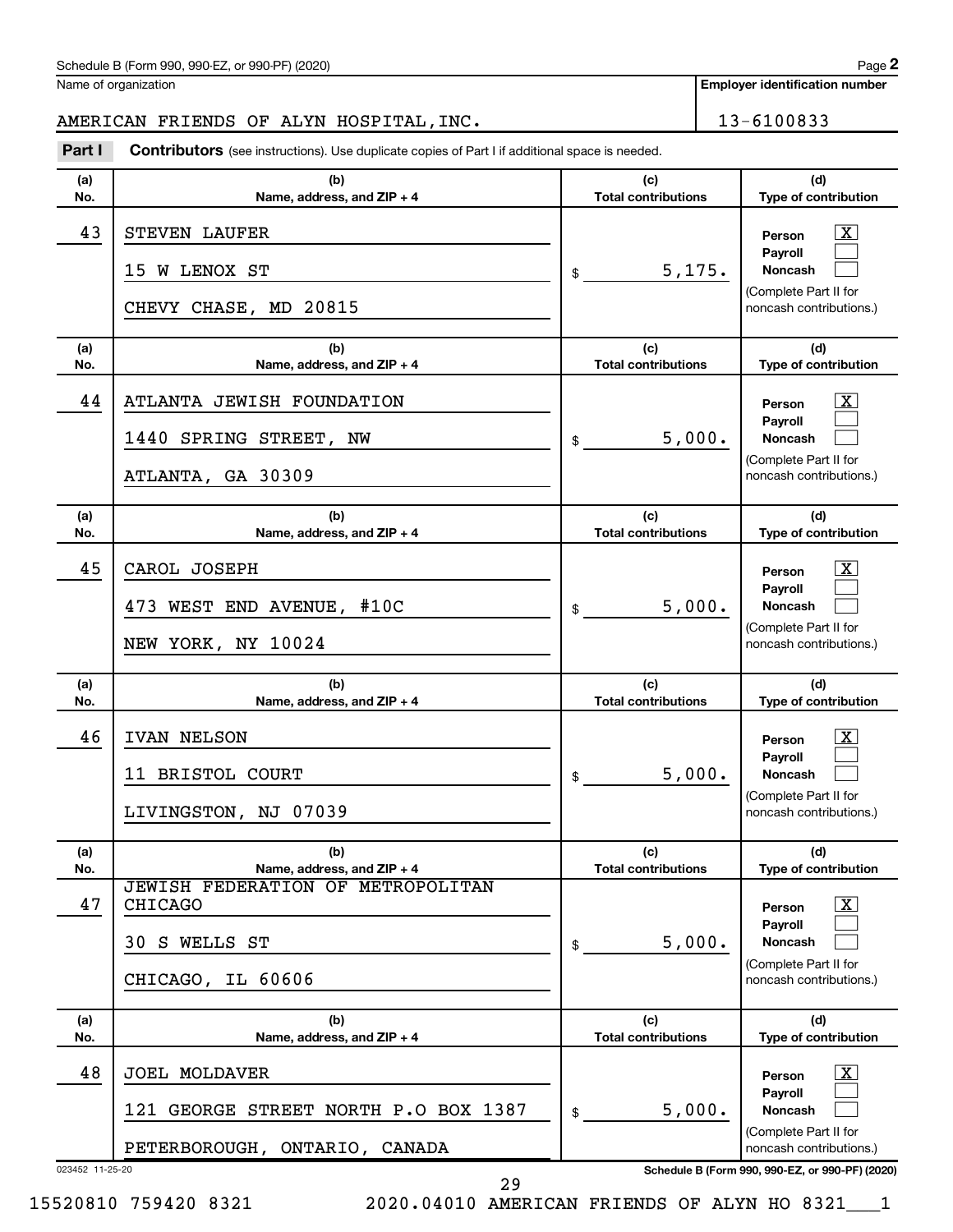Name of organization

# AMERICAN FRIENDS OF ALYN HOSPITAL, INC. 13-6100833

**Part I** Contributors (see instructions). Use duplicate copies of Part I if additional space is needed.

| JOSEPH AND RAE GANN CHARITABLE<br>49<br>FOUNDATION<br>x<br>Person<br>Payroll<br>5,000.<br>PO BOX 130156<br>Noncash<br>\$<br>(Complete Part II for<br>BOSTON, MA 02113<br>noncash contributions.)<br>(b)<br>(c)<br>(d)<br>(a)<br><b>Total contributions</b><br>Type of contribution<br>No.<br>Name, address, and $ZIP + 4$<br>50<br>LIBERTANA HOME HEALTH<br>x<br>Person<br>Payroll<br>5,000.<br>5805 SEPULVEDA BLVD. SUITE 605<br><b>Noncash</b><br>\$<br>(Complete Part II for<br>SHERMAN OAKS, CA 91411<br>noncash contributions.)<br>(c)<br>(d)<br>(b)<br>(a)<br>Name, address, and ZIP + 4<br><b>Total contributions</b><br>Type of contribution<br>No.<br>51<br>MEIR RASKAS<br>x<br>Person<br>Payroll<br>5,000.<br>6108 WINNER AVE<br><b>Noncash</b><br>\$<br>(Complete Part II for<br>BALTIMORE, MD 21215<br>noncash contributions.)<br>(d)<br>(c)<br>(b)<br>(a)<br><b>Total contributions</b><br>Type of contribution<br>No.<br>Name, address, and $ZIP + 4$<br>52<br>MK REICHERT STERNLICHT FOUNDATION<br>x<br>Person<br>Payroll<br>5,000.<br>121 OLD MILL RD<br><b>Noncash</b><br>\$<br>(Complete Part II for<br>GREENWICH, CT 06831<br>noncash contributions.)<br>(b)<br>(c)<br>(d)<br>(a)<br><b>Total contributions</b><br>No.<br>Name, address, and ZIP + 4<br>Type of contribution<br>53<br>RICHARD WILLIS<br>$\overline{\mathbf{X}}$<br>Person<br>Payroll<br>5,000.<br>6025 STEINBECK BEND DRIVE<br><b>Noncash</b><br>\$<br>(Complete Part II for<br>WACO, TX 76708<br>noncash contributions.)<br>(c)<br>(d)<br>(a)<br>(b)<br>Name, address, and ZIP + 4<br><b>Total contributions</b><br>Type of contribution<br>No.<br>54<br>SCHWAB CHARITABLE<br>$\mathbf{X}$<br>Person<br>Payroll<br>5,000.<br>211 MAIN STREET<br><b>Noncash</b><br>\$<br>(Complete Part II for<br>SAN FRANCISCO, CA 94105<br>noncash contributions.)<br>023452 11-25-20<br>Schedule B (Form 990, 990-EZ, or 990-PF) (2020) | (a)<br>No. | (b)<br>Name, address, and ZIP + 4 | (c)<br><b>Total contributions</b> | (d)<br>Type of contribution |
|---------------------------------------------------------------------------------------------------------------------------------------------------------------------------------------------------------------------------------------------------------------------------------------------------------------------------------------------------------------------------------------------------------------------------------------------------------------------------------------------------------------------------------------------------------------------------------------------------------------------------------------------------------------------------------------------------------------------------------------------------------------------------------------------------------------------------------------------------------------------------------------------------------------------------------------------------------------------------------------------------------------------------------------------------------------------------------------------------------------------------------------------------------------------------------------------------------------------------------------------------------------------------------------------------------------------------------------------------------------------------------------------------------------------------------------------------------------------------------------------------------------------------------------------------------------------------------------------------------------------------------------------------------------------------------------------------------------------------------------------------------------------------------------------------------------------------------------------------------------------------------------------------------------|------------|-----------------------------------|-----------------------------------|-----------------------------|
|                                                                                                                                                                                                                                                                                                                                                                                                                                                                                                                                                                                                                                                                                                                                                                                                                                                                                                                                                                                                                                                                                                                                                                                                                                                                                                                                                                                                                                                                                                                                                                                                                                                                                                                                                                                                                                                                                                               |            |                                   |                                   |                             |
|                                                                                                                                                                                                                                                                                                                                                                                                                                                                                                                                                                                                                                                                                                                                                                                                                                                                                                                                                                                                                                                                                                                                                                                                                                                                                                                                                                                                                                                                                                                                                                                                                                                                                                                                                                                                                                                                                                               |            |                                   |                                   |                             |
|                                                                                                                                                                                                                                                                                                                                                                                                                                                                                                                                                                                                                                                                                                                                                                                                                                                                                                                                                                                                                                                                                                                                                                                                                                                                                                                                                                                                                                                                                                                                                                                                                                                                                                                                                                                                                                                                                                               |            |                                   |                                   |                             |
|                                                                                                                                                                                                                                                                                                                                                                                                                                                                                                                                                                                                                                                                                                                                                                                                                                                                                                                                                                                                                                                                                                                                                                                                                                                                                                                                                                                                                                                                                                                                                                                                                                                                                                                                                                                                                                                                                                               |            |                                   |                                   |                             |
|                                                                                                                                                                                                                                                                                                                                                                                                                                                                                                                                                                                                                                                                                                                                                                                                                                                                                                                                                                                                                                                                                                                                                                                                                                                                                                                                                                                                                                                                                                                                                                                                                                                                                                                                                                                                                                                                                                               |            |                                   |                                   |                             |
|                                                                                                                                                                                                                                                                                                                                                                                                                                                                                                                                                                                                                                                                                                                                                                                                                                                                                                                                                                                                                                                                                                                                                                                                                                                                                                                                                                                                                                                                                                                                                                                                                                                                                                                                                                                                                                                                                                               |            |                                   |                                   |                             |
|                                                                                                                                                                                                                                                                                                                                                                                                                                                                                                                                                                                                                                                                                                                                                                                                                                                                                                                                                                                                                                                                                                                                                                                                                                                                                                                                                                                                                                                                                                                                                                                                                                                                                                                                                                                                                                                                                                               |            |                                   |                                   |                             |
|                                                                                                                                                                                                                                                                                                                                                                                                                                                                                                                                                                                                                                                                                                                                                                                                                                                                                                                                                                                                                                                                                                                                                                                                                                                                                                                                                                                                                                                                                                                                                                                                                                                                                                                                                                                                                                                                                                               |            |                                   |                                   |                             |
|                                                                                                                                                                                                                                                                                                                                                                                                                                                                                                                                                                                                                                                                                                                                                                                                                                                                                                                                                                                                                                                                                                                                                                                                                                                                                                                                                                                                                                                                                                                                                                                                                                                                                                                                                                                                                                                                                                               |            |                                   |                                   |                             |
|                                                                                                                                                                                                                                                                                                                                                                                                                                                                                                                                                                                                                                                                                                                                                                                                                                                                                                                                                                                                                                                                                                                                                                                                                                                                                                                                                                                                                                                                                                                                                                                                                                                                                                                                                                                                                                                                                                               |            |                                   |                                   |                             |
| 30                                                                                                                                                                                                                                                                                                                                                                                                                                                                                                                                                                                                                                                                                                                                                                                                                                                                                                                                                                                                                                                                                                                                                                                                                                                                                                                                                                                                                                                                                                                                                                                                                                                                                                                                                                                                                                                                                                            |            |                                   |                                   |                             |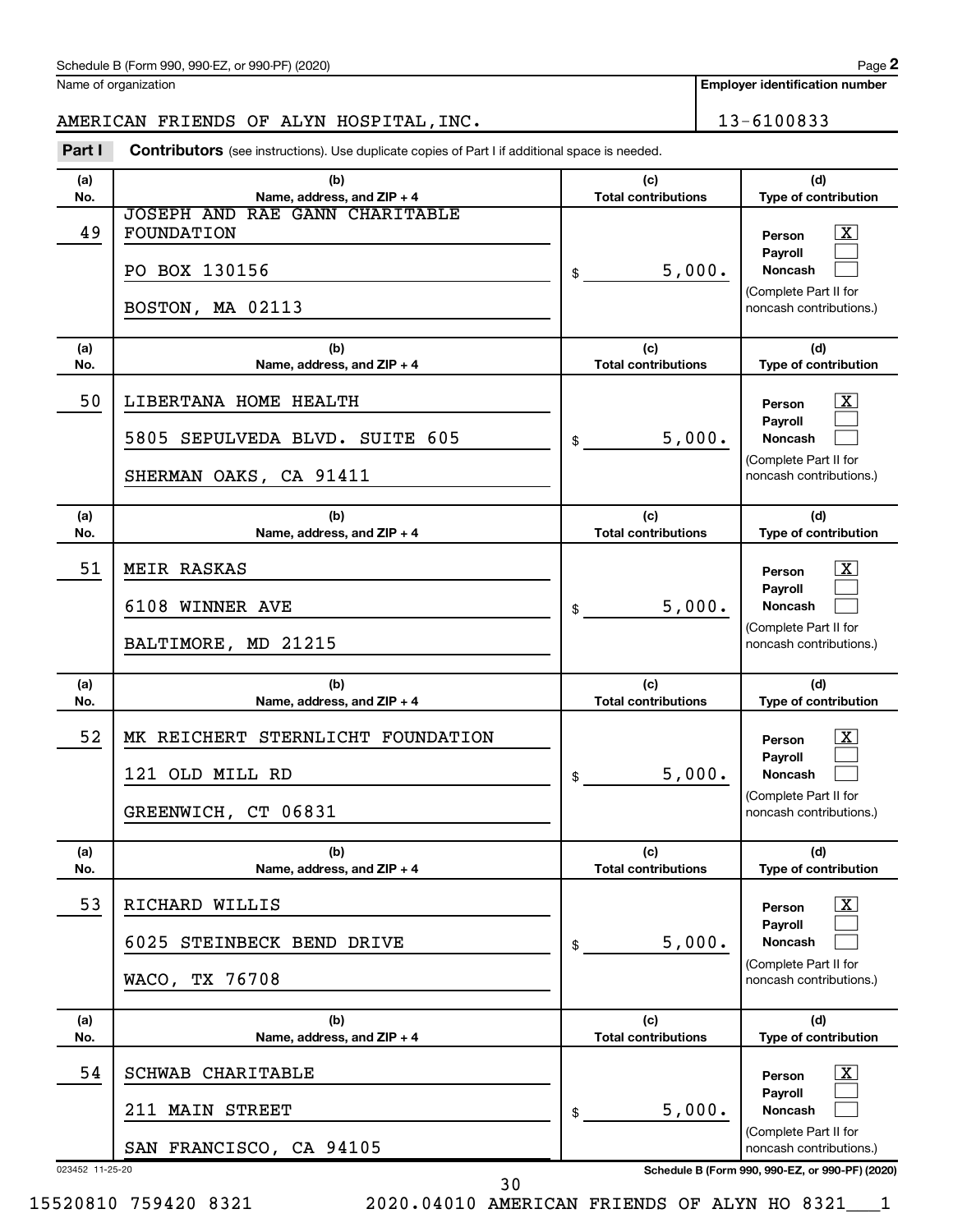| Name of organization |
|----------------------|
|----------------------|

# AMERICAN FRIENDS OF ALYN HOSPITAL, INC. 13-6100833

**Part I** Contributors (see instructions). Use duplicate copies of Part I if additional space is needed.

| (a)             | (b)                                                      | (c)                               | (d)                                                                                                         |
|-----------------|----------------------------------------------------------|-----------------------------------|-------------------------------------------------------------------------------------------------------------|
| No.             | Name, address, and ZIP + 4                               | <b>Total contributions</b>        | Type of contribution                                                                                        |
| 55              | STEVEN NACHMAN<br>28 CAROL STREET<br>PLAINVIEW, NY 11803 | 5,000.<br>\$                      | $\overline{\textbf{x}}$<br>Person<br>Payroll<br>Noncash<br>(Complete Part II for<br>noncash contributions.) |
| (a)             | (b)                                                      | (c)                               | (d)                                                                                                         |
| No.             | Name, address, and ZIP + 4                               | <b>Total contributions</b>        | Type of contribution                                                                                        |
|                 |                                                          | \$                                | Person<br>Payroll<br><b>Noncash</b><br>(Complete Part II for<br>noncash contributions.)                     |
| (a)<br>No.      | (b)<br>Name, address, and ZIP + 4                        | (c)<br><b>Total contributions</b> | (d)<br>Type of contribution                                                                                 |
|                 |                                                          | \$                                | Person<br>Payroll<br>Noncash<br>(Complete Part II for<br>noncash contributions.)                            |
| (a)<br>No.      | (b)<br>Name, address, and ZIP + 4                        | (c)<br><b>Total contributions</b> | (d)<br>Type of contribution                                                                                 |
|                 |                                                          | \$                                | Person<br>Payroll<br><b>Noncash</b><br>(Complete Part II for<br>noncash contributions.)                     |
| (a)<br>No.      | (b)<br>Name, address, and ZIP + 4                        | (c)<br>Total contributions        | (d)<br><b>Type of contribution</b>                                                                          |
|                 |                                                          | \$                                | Person<br>Payroll<br>Noncash<br>(Complete Part II for<br>noncash contributions.)                            |
| (a)<br>No.      | (b)<br>Name, address, and ZIP + 4                        | (c)<br><b>Total contributions</b> | (d)<br>Type of contribution                                                                                 |
|                 |                                                          | \$                                | Person<br>Payroll<br>Noncash<br>(Complete Part II for<br>noncash contributions.)                            |
| 023452 11-25-20 | 21                                                       |                                   | Schedule B (Form 990, 990-EZ, or 990-PF) (2020)                                                             |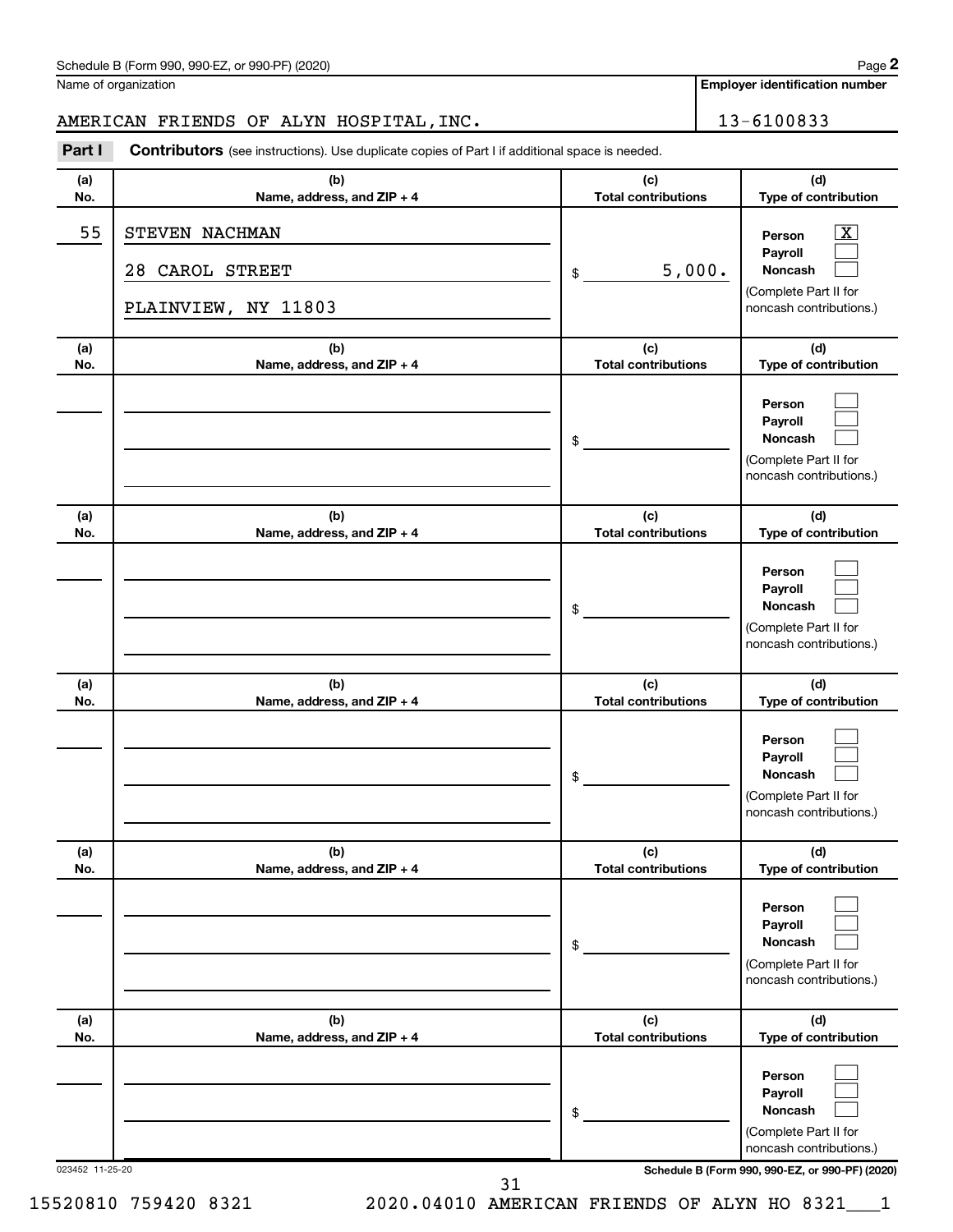**Employer identification number**

# AMERICAN FRIENDS OF ALYN HOSPITAL, INC. 13-6100833

Part II Noncash Property (see instructions). Use duplicate copies of Part II if additional space is needed.

| (a)<br>No.<br>from<br>Part I | (b)<br>Description of noncash property given | (c)<br>FMV (or estimate)<br>(See instructions.) | (d)<br>Date received                            |
|------------------------------|----------------------------------------------|-------------------------------------------------|-------------------------------------------------|
|                              |                                              |                                                 |                                                 |
|                              |                                              | $\frac{1}{2}$                                   |                                                 |
| (a)<br>No.<br>from<br>Part I | (b)<br>Description of noncash property given | (c)<br>FMV (or estimate)<br>(See instructions.) | (d)<br>Date received                            |
|                              |                                              |                                                 |                                                 |
|                              |                                              | $\frac{1}{2}$                                   |                                                 |
| (a)<br>No.<br>from<br>Part I | (b)<br>Description of noncash property given | (c)<br>FMV (or estimate)<br>(See instructions.) | (d)<br>Date received                            |
|                              |                                              |                                                 |                                                 |
|                              |                                              | $\sim$                                          |                                                 |
| (a)<br>No.<br>from<br>Part I | (b)<br>Description of noncash property given | (c)<br>FMV (or estimate)<br>(See instructions.) | (d)<br>Date received                            |
|                              |                                              |                                                 |                                                 |
|                              |                                              | $\frac{1}{2}$                                   |                                                 |
| (a)<br>No.<br>from<br>Part I | (b)<br>Description of noncash property given | (c)<br>FMV (or estimate)<br>(See instructions.) | (d)<br>Date received                            |
|                              |                                              |                                                 |                                                 |
|                              |                                              | \$                                              |                                                 |
| (a)<br>No.<br>from<br>Part I | (b)<br>Description of noncash property given | (c)<br>FMV (or estimate)<br>(See instructions.) | (d)<br>Date received                            |
|                              |                                              |                                                 |                                                 |
| 023453 11-25-20              |                                              | \$                                              | Schedule B (Form 990, 990-EZ, or 990-PF) (2020) |
|                              | 32                                           |                                                 |                                                 |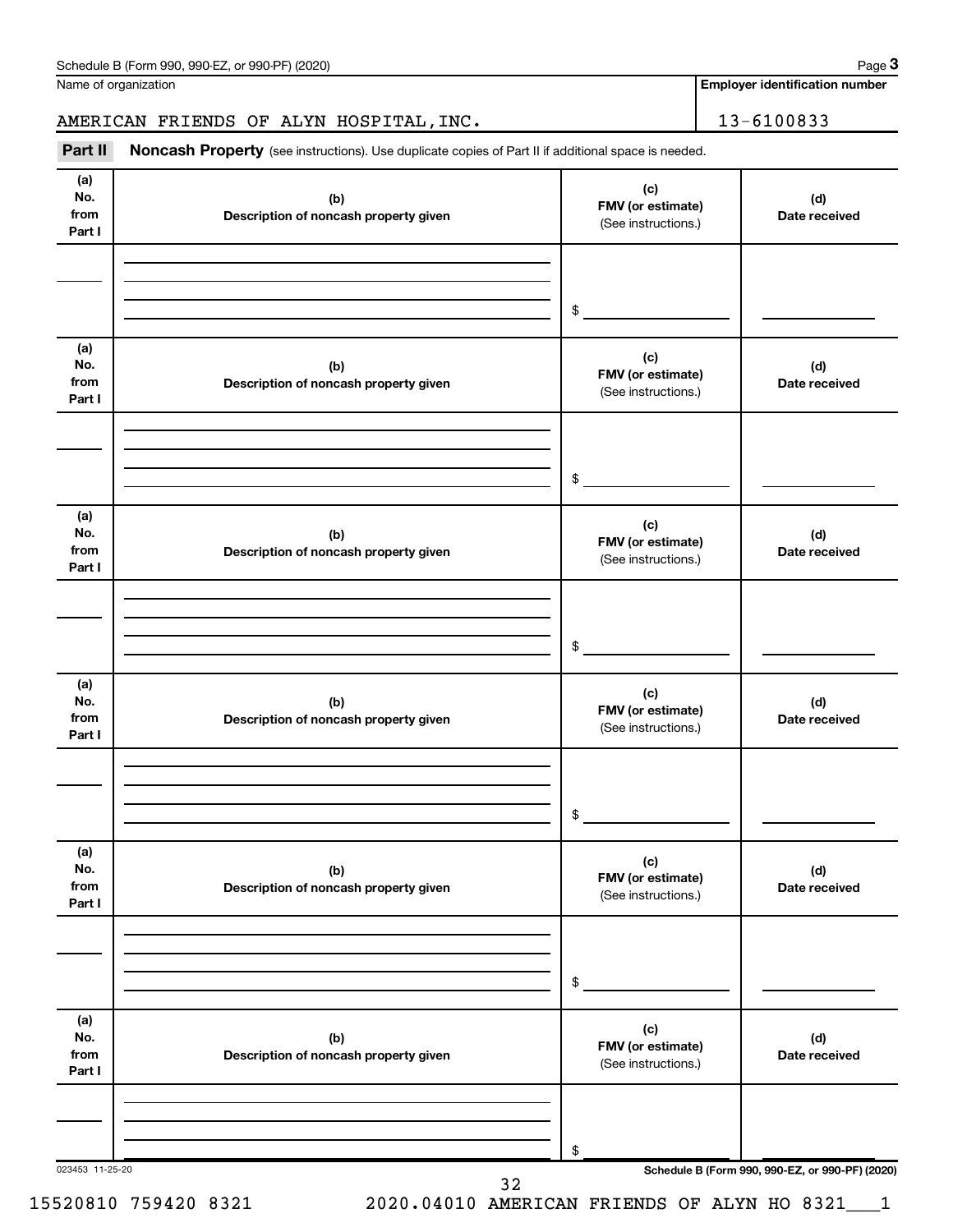| Name of organization       |                                                                                                                                                                                                                                                                                                                                                                                                                                                                                                             |                      | <b>Employer identification number</b>           |
|----------------------------|-------------------------------------------------------------------------------------------------------------------------------------------------------------------------------------------------------------------------------------------------------------------------------------------------------------------------------------------------------------------------------------------------------------------------------------------------------------------------------------------------------------|----------------------|-------------------------------------------------|
|                            | AMERICAN FRIENDS OF ALYN HOSPITAL, INC.                                                                                                                                                                                                                                                                                                                                                                                                                                                                     |                      | 13-6100833                                      |
| Part III                   | Exclusively religious, charitable, etc., contributions to organizations described in section 501(c)(7), (8), or (10) that total more than \$1,000 for the year<br>from any one contributor. Complete columns (a) through (e) and the following line entry. For organizations<br>completing Part III, enter the total of exclusively religious, charitable, etc., contributions of \$1,000 or less for the year. [Enter this info. once.]<br>Use duplicate copies of Part III if additional space is needed. |                      |                                                 |
| (a) No.<br>`from<br>Part I | (b) Purpose of gift                                                                                                                                                                                                                                                                                                                                                                                                                                                                                         | (c) Use of gift      | (d) Description of how gift is held             |
|                            |                                                                                                                                                                                                                                                                                                                                                                                                                                                                                                             |                      |                                                 |
|                            |                                                                                                                                                                                                                                                                                                                                                                                                                                                                                                             | (e) Transfer of gift |                                                 |
|                            | Transferee's name, address, and ZIP + 4                                                                                                                                                                                                                                                                                                                                                                                                                                                                     |                      | Relationship of transferor to transferee        |
| (a) No.<br>from            | (b) Purpose of gift                                                                                                                                                                                                                                                                                                                                                                                                                                                                                         | (c) Use of gift      | (d) Description of how gift is held             |
| Part I                     |                                                                                                                                                                                                                                                                                                                                                                                                                                                                                                             |                      |                                                 |
|                            |                                                                                                                                                                                                                                                                                                                                                                                                                                                                                                             | (e) Transfer of gift |                                                 |
|                            | Transferee's name, address, and ZIP + 4                                                                                                                                                                                                                                                                                                                                                                                                                                                                     |                      | Relationship of transferor to transferee        |
|                            |                                                                                                                                                                                                                                                                                                                                                                                                                                                                                                             |                      |                                                 |
| (a) No.<br>from<br>Part I  | (b) Purpose of gift                                                                                                                                                                                                                                                                                                                                                                                                                                                                                         | (c) Use of gift      | (d) Description of how gift is held             |
|                            |                                                                                                                                                                                                                                                                                                                                                                                                                                                                                                             |                      |                                                 |
|                            |                                                                                                                                                                                                                                                                                                                                                                                                                                                                                                             | (e) Transfer of gift |                                                 |
|                            | Transferee's name, address, and ZIP + 4                                                                                                                                                                                                                                                                                                                                                                                                                                                                     |                      | Relationship of transferor to transferee        |
|                            |                                                                                                                                                                                                                                                                                                                                                                                                                                                                                                             |                      |                                                 |
| (a) No.<br>from<br>Part I  | (b) Purpose of gift                                                                                                                                                                                                                                                                                                                                                                                                                                                                                         | (c) Use of gift      | (d) Description of how gift is held             |
|                            |                                                                                                                                                                                                                                                                                                                                                                                                                                                                                                             | (e) Transfer of gift |                                                 |
|                            | Transferee's name, address, and ZIP + 4                                                                                                                                                                                                                                                                                                                                                                                                                                                                     |                      | Relationship of transferor to transferee        |
|                            |                                                                                                                                                                                                                                                                                                                                                                                                                                                                                                             |                      |                                                 |
| 023454 11-25-20            |                                                                                                                                                                                                                                                                                                                                                                                                                                                                                                             |                      | Schedule B (Form 990, 990-EZ, or 990-PF) (2020) |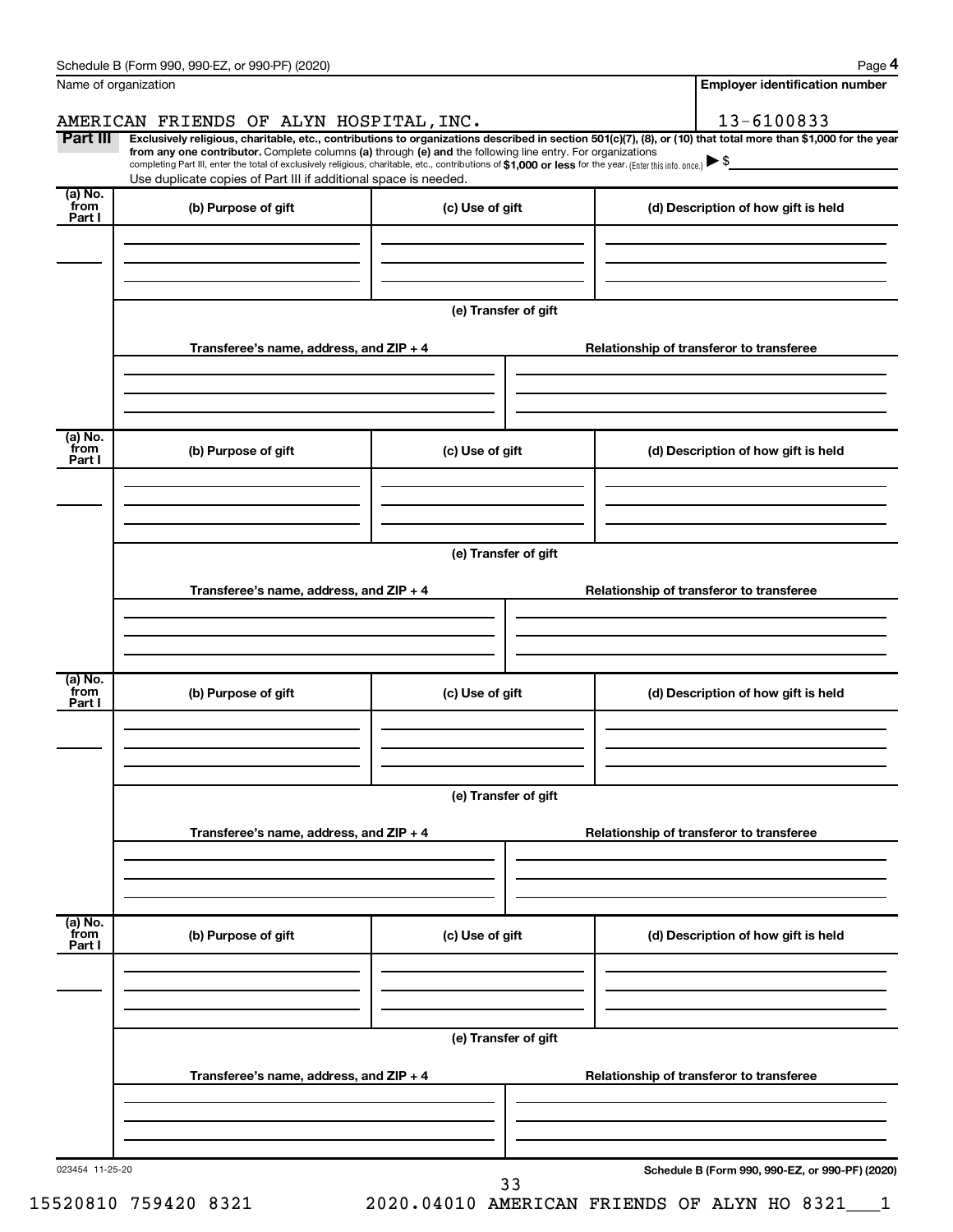| <b>SCHEDULE D</b> |  |
|-------------------|--|
|-------------------|--|

# **SCHEDULE D Supplemental Financial Statements**<br> **Form 990 2020**<br> **Part IV** line 6.7.8.9.10, 11a, 11b, 11d, 11d, 11d, 11d, 11d, 12a, 0r, 12b

**(Form 990) | Complete if the organization answered "Yes" on Form 990, Part IV, line 6, 7, 8, 9, 10, 11a, 11b, 11c, 11d, 11e, 11f, 12a, or 12b.**

**| Attach to Form 990. |Go to www.irs.gov/Form990 for instructions and the latest information.**



Department of the Treasury Internal Revenue Service

**Name of the organization**<br>**AMERICAN FRIENDS OF ALYN HOSPITAL INC** 13-6100833

|             |                                                                                                                                                | AMERICAN FRIENDS OF ALYN HOSPITAL, INC. |    | 13-6100833                                         |
|-------------|------------------------------------------------------------------------------------------------------------------------------------------------|-----------------------------------------|----|----------------------------------------------------|
| Part I      | Organizations Maintaining Donor Advised Funds or Other Similar Funds or Accounts. Complete if the                                              |                                         |    |                                                    |
|             | organization answered "Yes" on Form 990, Part IV, line 6.                                                                                      |                                         |    |                                                    |
|             |                                                                                                                                                | (a) Donor advised funds                 |    | (b) Funds and other accounts                       |
| 1           |                                                                                                                                                |                                         |    |                                                    |
| 2           | Aggregate value of contributions to (during year)                                                                                              |                                         |    |                                                    |
| з           | Aggregate value of grants from (during year)                                                                                                   |                                         |    |                                                    |
| 4           |                                                                                                                                                |                                         |    |                                                    |
| 5           | Did the organization inform all donors and donor advisors in writing that the assets held in donor advised funds                               |                                         |    |                                                    |
|             |                                                                                                                                                |                                         |    | Yes<br>No                                          |
| 6           | Did the organization inform all grantees, donors, and donor advisors in writing that grant funds can be used only                              |                                         |    |                                                    |
|             | for charitable purposes and not for the benefit of the donor or donor advisor, or for any other purpose conferring                             |                                         |    |                                                    |
|             | impermissible private benefit?                                                                                                                 |                                         |    | Yes<br>No                                          |
| Part II     | Conservation Easements. Complete if the organization answered "Yes" on Form 990, Part IV, line 7.                                              |                                         |    |                                                    |
|             |                                                                                                                                                |                                         |    |                                                    |
| $\mathbf 1$ | Purpose(s) of conservation easements held by the organization (check all that apply).                                                          |                                         |    |                                                    |
|             | Preservation of land for public use (for example, recreation or education)                                                                     |                                         |    | Preservation of a historically important land area |
|             | Protection of natural habitat                                                                                                                  |                                         |    | Preservation of a certified historic structure     |
|             | Preservation of open space                                                                                                                     |                                         |    |                                                    |
| 2           | Complete lines 2a through 2d if the organization held a qualified conservation contribution in the form of a conservation easement on the last |                                         |    |                                                    |
|             | day of the tax year.                                                                                                                           |                                         |    | Held at the End of the Tax Year                    |
|             |                                                                                                                                                |                                         | 2a |                                                    |
| b           | Total acreage restricted by conservation easements                                                                                             |                                         | 2b |                                                    |
| с           | Number of conservation easements on a certified historic structure included in (a) manufacture included in (a)                                 |                                         | 2c |                                                    |
|             | d Number of conservation easements included in (c) acquired after 7/25/06, and not on a historic structure                                     |                                         |    |                                                    |
|             |                                                                                                                                                |                                         | 2d |                                                    |
| з           | Number of conservation easements modified, transferred, released, extinguished, or terminated by the organization during the tax               |                                         |    |                                                    |
|             | $year \triangleright$                                                                                                                          |                                         |    |                                                    |
| 4           | Number of states where property subject to conservation easement is located >                                                                  |                                         |    |                                                    |
| 5           | Does the organization have a written policy regarding the periodic monitoring, inspection, handling of                                         |                                         |    |                                                    |
|             | violations, and enforcement of the conservation easements it holds?                                                                            |                                         |    | Yes<br>No                                          |
| 6           | Staff and volunteer hours devoted to monitoring, inspecting, handling of violations, and enforcing conservation easements during the year      |                                         |    |                                                    |
|             |                                                                                                                                                |                                         |    |                                                    |
| 7           | Amount of expenses incurred in monitoring, inspecting, handling of violations, and enforcing conservation easements during the year            |                                         |    |                                                    |
|             | ► S                                                                                                                                            |                                         |    |                                                    |
| 8           | Does each conservation easement reported on line 2(d) above satisfy the requirements of section 170(h)(4)(B)(i)                                |                                         |    |                                                    |
|             |                                                                                                                                                |                                         |    | Yes<br>No                                          |
| 9           | In Part XIII, describe how the organization reports conservation easements in its revenue and expense statement and                            |                                         |    |                                                    |
|             | balance sheet, and include, if applicable, the text of the footnote to the organization's financial statements that describes the              |                                         |    |                                                    |
|             | organization's accounting for conservation easements.                                                                                          |                                         |    |                                                    |
|             | Organizations Maintaining Collections of Art, Historical Treasures, or Other Similar Assets.<br>Part III                                       |                                         |    |                                                    |
|             | Complete if the organization answered "Yes" on Form 990, Part IV, line 8.                                                                      |                                         |    |                                                    |
|             | 1a If the organization elected, as permitted under FASB ASC 958, not to report in its revenue statement and balance sheet works                |                                         |    |                                                    |
|             | of art, historical treasures, or other similar assets held for public exhibition, education, or research in furtherance of public              |                                         |    |                                                    |
|             | service, provide in Part XIII the text of the footnote to its financial statements that describes these items.                                 |                                         |    |                                                    |
|             | <b>b</b> If the organization elected, as permitted under FASB ASC 958, to report in its revenue statement and balance sheet works of           |                                         |    |                                                    |
|             | art, historical treasures, or other similar assets held for public exhibition, education, or research in furtherance of public service,        |                                         |    |                                                    |
|             | provide the following amounts relating to these items:                                                                                         |                                         |    |                                                    |
|             |                                                                                                                                                |                                         |    |                                                    |
|             | (ii) Assets included in Form 990, Part X                                                                                                       |                                         |    | $\blacktriangleright$ s                            |
| 2           | If the organization received or held works of art, historical treasures, or other similar assets for financial gain, provide                   |                                         |    |                                                    |
|             | the following amounts required to be reported under FASB ASC 958 relating to these items:                                                      |                                         |    |                                                    |
|             |                                                                                                                                                |                                         |    |                                                    |
|             |                                                                                                                                                |                                         |    | $\blacktriangleright$ s                            |
|             | LHA For Paperwork Reduction Act Notice, see the Instructions for Form 990.                                                                     |                                         |    | Schedule D (Form 990) 2020                         |
|             | 032051 12-01-20                                                                                                                                |                                         |    |                                                    |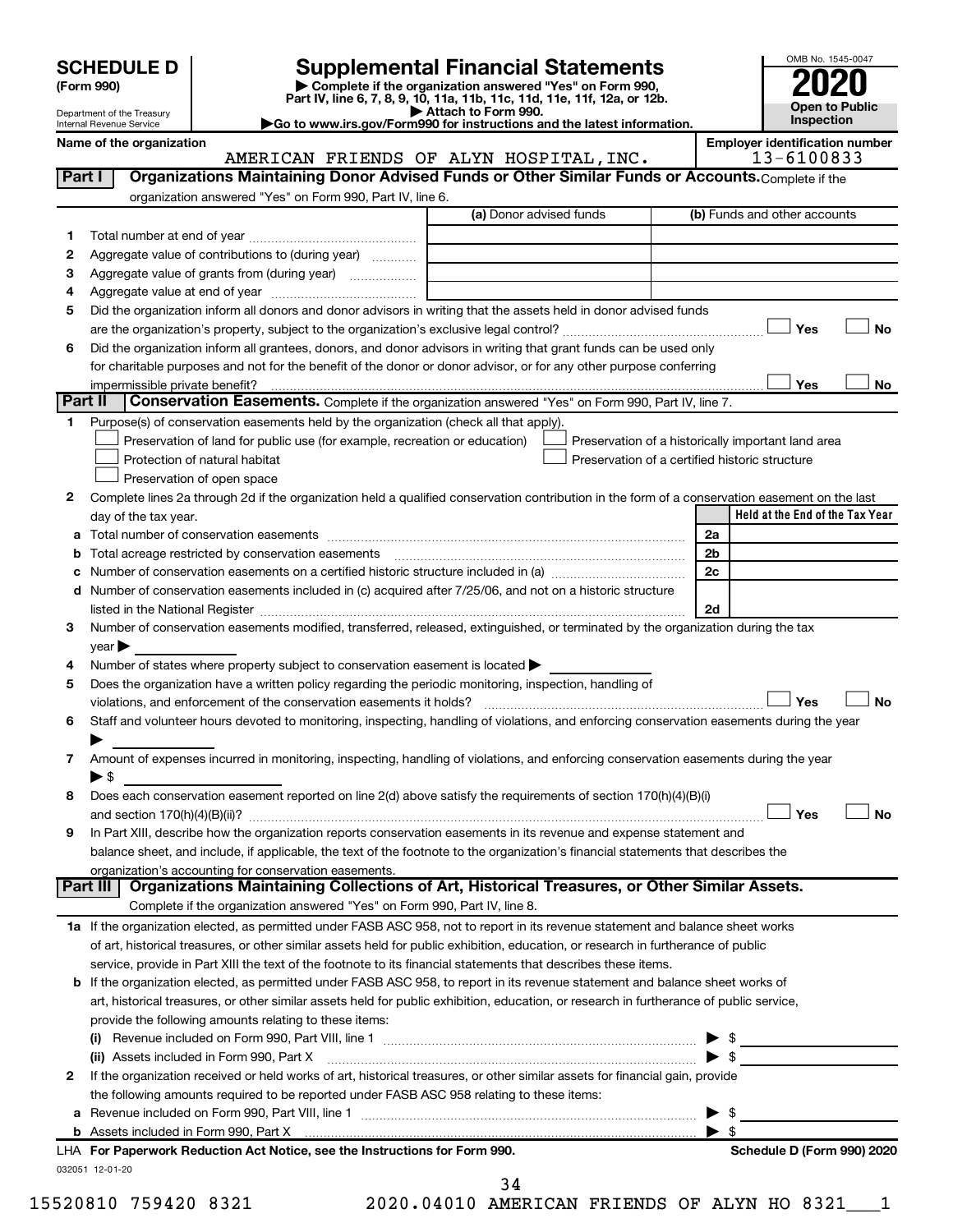|               | Schedule D (Form 990) 2020                                                                                                                                                                                                     | AMERICAN FRIENDS OF ALYN HOSPITAL, INC. |                |                          |             |                              | 13-6100833 Page 2          |            |           |
|---------------|--------------------------------------------------------------------------------------------------------------------------------------------------------------------------------------------------------------------------------|-----------------------------------------|----------------|--------------------------|-------------|------------------------------|----------------------------|------------|-----------|
| Part III      | Organizations Maintaining Collections of Art, Historical Treasures, or Other Similar Assets(continued)                                                                                                                         |                                         |                |                          |             |                              |                            |            |           |
| 3             | Using the organization's acquisition, accession, and other records, check any of the following that make significant use of its                                                                                                |                                         |                |                          |             |                              |                            |            |           |
|               | collection items (check all that apply):                                                                                                                                                                                       |                                         |                |                          |             |                              |                            |            |           |
| a             | Public exhibition                                                                                                                                                                                                              | d                                       |                | Loan or exchange program |             |                              |                            |            |           |
| b             | Scholarly research                                                                                                                                                                                                             | e                                       | Other          |                          |             |                              |                            |            |           |
| c             | Preservation for future generations                                                                                                                                                                                            |                                         |                |                          |             |                              |                            |            |           |
| 4             | Provide a description of the organization's collections and explain how they further the organization's exempt purpose in Part XIII.                                                                                           |                                         |                |                          |             |                              |                            |            |           |
| 5             | During the year, did the organization solicit or receive donations of art, historical treasures, or other similar assets                                                                                                       |                                         |                |                          |             |                              |                            |            |           |
|               |                                                                                                                                                                                                                                |                                         |                |                          |             |                              | Yes                        |            | No        |
|               | <b>Part IV</b><br>Escrow and Custodial Arrangements. Complete if the organization answered "Yes" on Form 990, Part IV, line 9, or<br>reported an amount on Form 990, Part X, line 21.                                          |                                         |                |                          |             |                              |                            |            |           |
|               | 1a Is the organization an agent, trustee, custodian or other intermediary for contributions or other assets not included                                                                                                       |                                         |                |                          |             |                              |                            |            |           |
|               |                                                                                                                                                                                                                                |                                         |                |                          |             |                              | Yes                        |            | <b>No</b> |
|               | b If "Yes," explain the arrangement in Part XIII and complete the following table:                                                                                                                                             |                                         |                |                          |             |                              |                            |            |           |
|               |                                                                                                                                                                                                                                |                                         |                |                          |             |                              | Amount                     |            |           |
|               | c Beginning balance measurements and the contract of the contract of the contract of the contract of the contract of the contract of the contract of the contract of the contract of the contract of the contract of the contr |                                         |                |                          |             | 1c                           |                            |            |           |
|               |                                                                                                                                                                                                                                |                                         |                |                          |             | 1d                           |                            |            |           |
|               | e Distributions during the year manufactured and continuum and control of the state of the Distributions during the year                                                                                                       |                                         |                |                          |             | 1e                           |                            |            |           |
|               |                                                                                                                                                                                                                                |                                         |                |                          |             | 1f                           |                            |            |           |
|               | 2a Did the organization include an amount on Form 990, Part X, line 21, for escrow or custodial account liability?                                                                                                             |                                         |                |                          |             |                              | Yes                        |            | No        |
|               | b If "Yes," explain the arrangement in Part XIII. Check here if the explanation has been provided on Part XIII                                                                                                                 |                                         |                |                          |             |                              |                            |            |           |
| <b>Part V</b> | <b>Endowment Funds.</b> Complete if the organization answered "Yes" on Form 990, Part IV, line 10.                                                                                                                             |                                         |                |                          |             |                              |                            |            |           |
|               |                                                                                                                                                                                                                                | (a) Current year                        | (b) Prior year | (c) Two years back       |             | $\vert$ (d) Three years back | (e) Four years back        |            |           |
|               | <b>1a</b> Beginning of year balance <i>manument</i>                                                                                                                                                                            | 4,900,272.                              | 4,385,932.     |                          | 4,847,972.  | 4,849,736.                   |                            | 4,589,316. |           |
| b             |                                                                                                                                                                                                                                |                                         |                |                          |             |                              |                            |            |           |
|               | Net investment earnings, gains, and losses                                                                                                                                                                                     | 653,634.                                | 825,626.       |                          | $-215,697.$ | 682,065.                     |                            | 272,563.   |           |
|               |                                                                                                                                                                                                                                |                                         |                |                          |             |                              |                            |            |           |
|               | e Other expenditures for facilities                                                                                                                                                                                            | 621,024.                                | 311,286.       |                          |             |                              |                            |            | 12, 143.  |
|               | and programs                                                                                                                                                                                                                   |                                         |                |                          | 246,343.    | 683,829.                     |                            |            |           |
|               |                                                                                                                                                                                                                                | 4,932,882.                              | 4,900,272.     |                          | 4,385,932.  | 4,847,972.                   |                            | 4,849,736. |           |
| g<br>2        | End of year balance<br>Provide the estimated percentage of the current year end balance (line 1g, column (a)) held as:                                                                                                         |                                         |                |                          |             |                              |                            |            |           |
|               | Board designated or quasi-endowment                                                                                                                                                                                            |                                         | ℅              |                          |             |                              |                            |            |           |
|               | 100<br><b>b</b> Permanent endowment $\blacktriangleright$                                                                                                                                                                      | $\%$                                    |                |                          |             |                              |                            |            |           |
|               | c Term endowment $\blacktriangleright$                                                                                                                                                                                         | %                                       |                |                          |             |                              |                            |            |           |
|               | The percentages on lines 2a, 2b, and 2c should equal 100%.                                                                                                                                                                     |                                         |                |                          |             |                              |                            |            |           |
|               | 3a Are there endowment funds not in the possession of the organization that are held and administered for the organization                                                                                                     |                                         |                |                          |             |                              |                            |            |           |
|               | by:                                                                                                                                                                                                                            |                                         |                |                          |             |                              |                            | Yes        | No        |
|               | (i)                                                                                                                                                                                                                            |                                         |                |                          |             |                              | 3a(i)                      |            | х         |
|               |                                                                                                                                                                                                                                |                                         |                |                          |             |                              | 3a(ii)                     |            | х         |
|               |                                                                                                                                                                                                                                |                                         |                |                          |             |                              | 3b                         |            |           |
|               | Describe in Part XIII the intended uses of the organization's endowment funds.                                                                                                                                                 |                                         |                |                          |             |                              |                            |            |           |
|               | Land, Buildings, and Equipment.<br><b>Part VI</b>                                                                                                                                                                              |                                         |                |                          |             |                              |                            |            |           |
|               | Complete if the organization answered "Yes" on Form 990, Part IV, line 11a. See Form 990, Part X, line 10.                                                                                                                     |                                         |                |                          |             |                              |                            |            |           |
|               | Description of property                                                                                                                                                                                                        | (a) Cost or other                       |                | (b) Cost or other        |             | (c) Accumulated              | (d) Book value             |            |           |
|               |                                                                                                                                                                                                                                | basis (investment)                      |                | basis (other)            |             | depreciation                 |                            |            |           |
|               |                                                                                                                                                                                                                                |                                         |                |                          |             |                              |                            |            |           |
|               |                                                                                                                                                                                                                                |                                         |                |                          |             |                              |                            |            |           |
|               |                                                                                                                                                                                                                                |                                         |                |                          |             |                              |                            |            |           |
|               |                                                                                                                                                                                                                                |                                         |                |                          |             |                              |                            |            |           |
|               |                                                                                                                                                                                                                                |                                         |                | 37,812.                  |             | 21,142.                      |                            | 16,670.    |           |
|               | Total. Add lines 1a through 1e. (Column (d) must equal Form 990, Part X, column (B), line 10c.)                                                                                                                                |                                         |                |                          |             |                              |                            | 16,670.    |           |
|               |                                                                                                                                                                                                                                |                                         |                |                          |             |                              | Schedule D (Form 990) 2020 |            |           |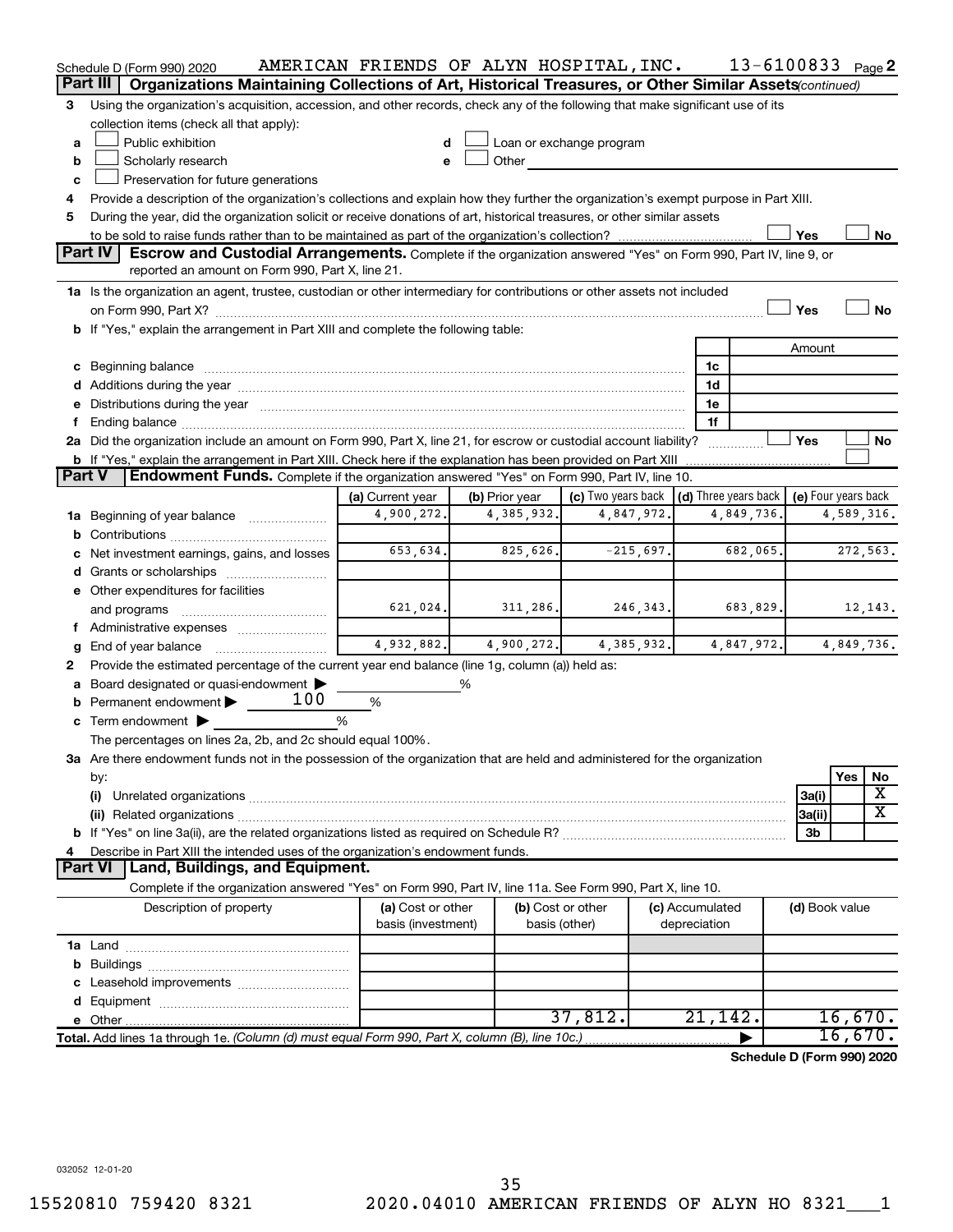|                  | Schedule D (Form 990) 2020                                                             |                                        |                                          | AMERICAN FRIENDS OF ALYN HOSPITAL, INC.                                                                                                              | 13-6100833<br>Page 3                                      |
|------------------|----------------------------------------------------------------------------------------|----------------------------------------|------------------------------------------|------------------------------------------------------------------------------------------------------------------------------------------------------|-----------------------------------------------------------|
| <b>Part VIII</b> |                                                                                        | <b>Investments - Other Securities.</b> |                                          |                                                                                                                                                      |                                                           |
|                  |                                                                                        |                                        |                                          | Complete if the organization answered "Yes" on Form 990, Part IV, line 11b. See Form 990, Part X, line 12.                                           |                                                           |
|                  | (a) Description of security or category (including name of security)                   |                                        | (b) Book value                           |                                                                                                                                                      | (c) Method of valuation: Cost or end-of-year market value |
|                  | (1) Financial derivatives                                                              |                                        |                                          |                                                                                                                                                      |                                                           |
|                  |                                                                                        |                                        |                                          |                                                                                                                                                      |                                                           |
| (3) Other        |                                                                                        |                                        |                                          |                                                                                                                                                      |                                                           |
| (A)              |                                                                                        |                                        |                                          |                                                                                                                                                      |                                                           |
| (B)              |                                                                                        |                                        |                                          |                                                                                                                                                      |                                                           |
| (C)              |                                                                                        |                                        |                                          |                                                                                                                                                      |                                                           |
| (D)              |                                                                                        |                                        |                                          |                                                                                                                                                      |                                                           |
| (E)              |                                                                                        |                                        |                                          |                                                                                                                                                      |                                                           |
| (F)              |                                                                                        |                                        |                                          |                                                                                                                                                      |                                                           |
| (G)              |                                                                                        |                                        |                                          |                                                                                                                                                      |                                                           |
| (H)              |                                                                                        |                                        |                                          |                                                                                                                                                      |                                                           |
|                  | Total. (Col. (b) must equal Form 990, Part X, col. (B) line 12.) $\blacktriangleright$ |                                        |                                          |                                                                                                                                                      |                                                           |
|                  | Part VIII Investments - Program Related.                                               |                                        |                                          |                                                                                                                                                      |                                                           |
|                  |                                                                                        |                                        |                                          | Complete if the organization answered "Yes" on Form 990, Part IV, line 11c. See Form 990, Part X, line 13.                                           |                                                           |
|                  | (a) Description of investment                                                          |                                        | (b) Book value                           |                                                                                                                                                      | (c) Method of valuation: Cost or end-of-year market value |
| (1)              |                                                                                        |                                        |                                          |                                                                                                                                                      |                                                           |
| (2)              |                                                                                        |                                        |                                          |                                                                                                                                                      |                                                           |
| (3)              |                                                                                        |                                        |                                          |                                                                                                                                                      |                                                           |
| (4)              |                                                                                        |                                        |                                          |                                                                                                                                                      |                                                           |
| (5)              |                                                                                        |                                        |                                          |                                                                                                                                                      |                                                           |
| (6)              |                                                                                        |                                        |                                          |                                                                                                                                                      |                                                           |
| (7)              |                                                                                        |                                        |                                          |                                                                                                                                                      |                                                           |
| (8)              |                                                                                        |                                        |                                          |                                                                                                                                                      |                                                           |
| (9)              |                                                                                        |                                        |                                          |                                                                                                                                                      |                                                           |
|                  | Total. (Col. (b) must equal Form 990, Part X, col. (B) line 13.)                       |                                        |                                          |                                                                                                                                                      |                                                           |
| Part IX          | <b>Other Assets.</b>                                                                   |                                        |                                          |                                                                                                                                                      |                                                           |
|                  |                                                                                        |                                        |                                          | Complete if the organization answered "Yes" on Form 990, Part IV, line 11d. See Form 990, Part X, line 15.                                           |                                                           |
|                  |                                                                                        |                                        | (a) Description                          |                                                                                                                                                      | (b) Book value                                            |
| (1)              | SECURITY DEPOSIT                                                                       |                                        |                                          |                                                                                                                                                      | 29,231.                                                   |
| (2)              |                                                                                        |                                        | BENEFICIAL INTERESTS IN REMAINDER TRUSTS |                                                                                                                                                      | 329,716.                                                  |
| (3)              |                                                                                        |                                        |                                          |                                                                                                                                                      |                                                           |
| (4)              |                                                                                        |                                        |                                          |                                                                                                                                                      |                                                           |
| (5)              |                                                                                        |                                        |                                          |                                                                                                                                                      |                                                           |
| (6)              |                                                                                        |                                        |                                          |                                                                                                                                                      |                                                           |
| (7)              |                                                                                        |                                        |                                          |                                                                                                                                                      |                                                           |
| (8)              |                                                                                        |                                        |                                          |                                                                                                                                                      |                                                           |
| (9)              |                                                                                        |                                        |                                          |                                                                                                                                                      |                                                           |
|                  | Total. (Column (b) must equal Form 990, Part X, col. (B) line 15.)                     |                                        |                                          |                                                                                                                                                      | 358, 947.                                                 |
| Part X           | <b>Other Liabilities.</b>                                                              |                                        |                                          |                                                                                                                                                      |                                                           |
|                  |                                                                                        |                                        |                                          | Complete if the organization answered "Yes" on Form 990, Part IV, line 11e or 11f. See Form 990, Part X, line 25.                                    |                                                           |
| 1.               |                                                                                        | (a) Description of liability           |                                          |                                                                                                                                                      | (b) Book value                                            |
| (1)              | Federal income taxes                                                                   |                                        |                                          |                                                                                                                                                      |                                                           |
| (2)              |                                                                                        |                                        |                                          |                                                                                                                                                      |                                                           |
| (3)              |                                                                                        |                                        |                                          |                                                                                                                                                      |                                                           |
| (4)              |                                                                                        |                                        |                                          |                                                                                                                                                      |                                                           |
| (5)              |                                                                                        |                                        |                                          |                                                                                                                                                      |                                                           |
| (6)              |                                                                                        |                                        |                                          |                                                                                                                                                      |                                                           |
| (7)              |                                                                                        |                                        |                                          |                                                                                                                                                      |                                                           |
| (8)              |                                                                                        |                                        |                                          |                                                                                                                                                      |                                                           |
| (9)              |                                                                                        |                                        |                                          |                                                                                                                                                      |                                                           |
|                  |                                                                                        |                                        |                                          |                                                                                                                                                      |                                                           |
|                  |                                                                                        |                                        |                                          | 2. Liability for uncertain tax positions. In Part XIII, provide the text of the footnote to the organization's financial statements that reports the |                                                           |
|                  |                                                                                        |                                        |                                          | organization's liability for uncertain tax positions under FASB ASC 740. Check here if the text of the footnote has been provided in Part XIII.      |                                                           |

13-6100833 Page 3

032053 12-01-20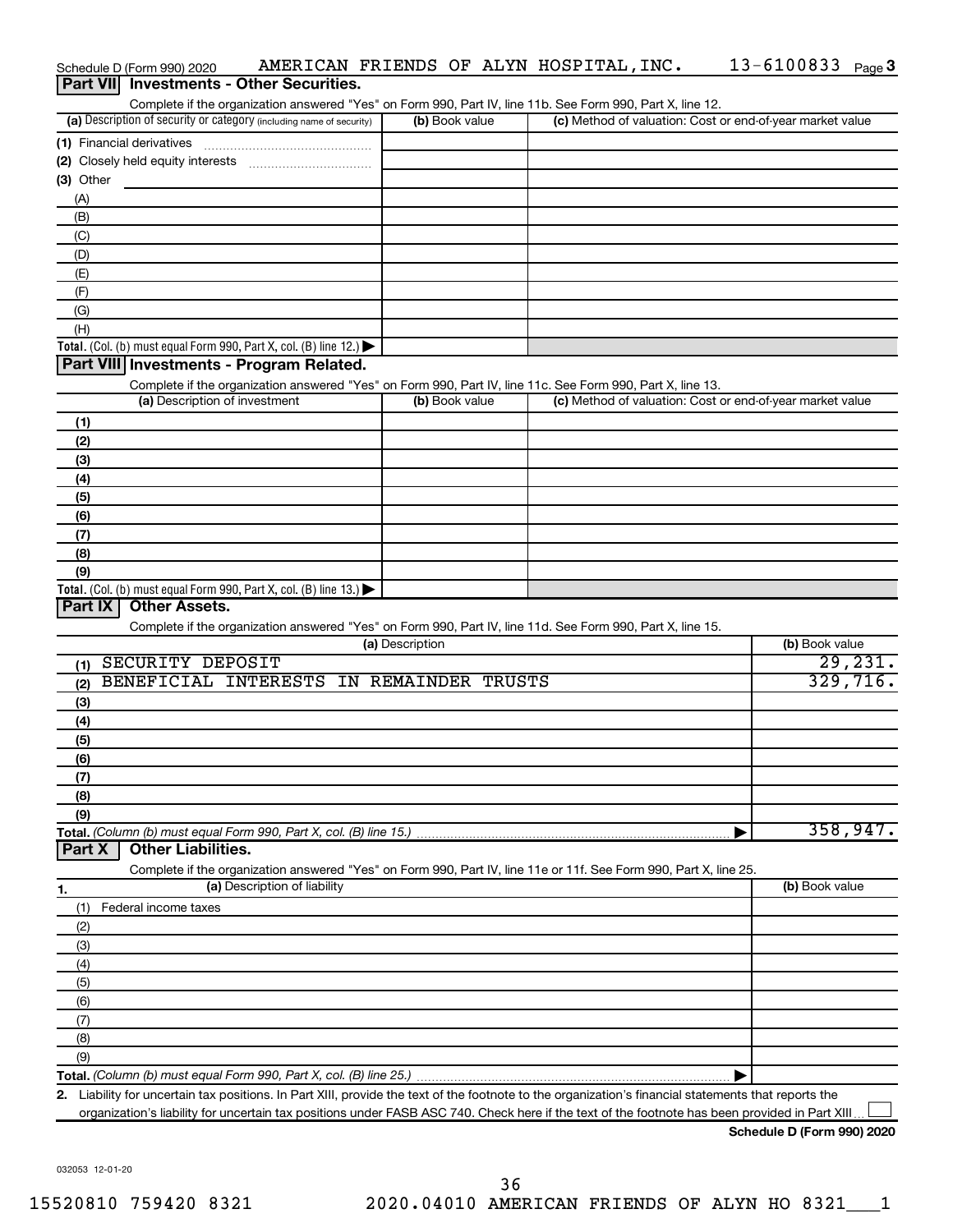|    | AMERICAN FRIENDS OF ALYN HOSPITAL, INC.<br>Schedule D (Form 990) 2020                                                                                                                                                               |                |          |                         | 13-6100833 $_{Page 4}$ |
|----|-------------------------------------------------------------------------------------------------------------------------------------------------------------------------------------------------------------------------------------|----------------|----------|-------------------------|------------------------|
|    | Part XI<br>Reconciliation of Revenue per Audited Financial Statements With Revenue per Return.                                                                                                                                      |                |          |                         |                        |
|    | Complete if the organization answered "Yes" on Form 990, Part IV, line 12a.                                                                                                                                                         |                |          |                         |                        |
| 1  | Total revenue, gains, and other support per audited financial statements                                                                                                                                                            |                |          | $\mathbf{1}$            | 3,395,053.             |
| 2  | Amounts included on line 1 but not on Form 990, Part VIII, line 12:                                                                                                                                                                 |                |          |                         |                        |
| a  |                                                                                                                                                                                                                                     | 2a             | 499,396. |                         |                        |
| b  |                                                                                                                                                                                                                                     | 2 <sub>b</sub> |          |                         |                        |
| c  |                                                                                                                                                                                                                                     | 2 <sub>c</sub> |          |                         |                        |
| d  |                                                                                                                                                                                                                                     | 2d             | 849.     |                         |                        |
| е  | Add lines 2a through 2d                                                                                                                                                                                                             |                |          | 2e                      | 500, 245.              |
| З  |                                                                                                                                                                                                                                     |                |          | 3                       | 2,894,808.             |
| 4  | Amounts included on Form 990, Part VIII, line 12, but not on line 1:                                                                                                                                                                |                |          |                         |                        |
|    |                                                                                                                                                                                                                                     |                | 29,148.  |                         |                        |
| b  |                                                                                                                                                                                                                                     | 4 <sub>b</sub> |          |                         |                        |
| c. | Add lines 4a and 4b                                                                                                                                                                                                                 |                |          | 4с                      | 29,148.                |
|    |                                                                                                                                                                                                                                     |                |          | 5                       | 2,923,956.             |
|    |                                                                                                                                                                                                                                     |                |          |                         |                        |
|    | Part XII   Reconciliation of Expenses per Audited Financial Statements With Expenses per Return.                                                                                                                                    |                |          |                         |                        |
|    | Complete if the organization answered "Yes" on Form 990, Part IV, line 12a.                                                                                                                                                         |                |          |                         |                        |
| 1  |                                                                                                                                                                                                                                     |                |          | $\blacksquare$          | 3,763,637.             |
| 2  | Amounts included on line 1 but not on Form 990, Part IX, line 25:                                                                                                                                                                   |                |          |                         |                        |
| a  |                                                                                                                                                                                                                                     | 2a             |          |                         |                        |
| b  |                                                                                                                                                                                                                                     | 2 <sub>b</sub> |          |                         |                        |
|    |                                                                                                                                                                                                                                     | 2 <sub>c</sub> |          |                         |                        |
| d  |                                                                                                                                                                                                                                     | 2d             |          |                         |                        |
| е  | Add lines 2a through 2d <b>contained a contained a contained a contained a</b> contained a contained a contained a contained a contained a contained a contained a contained a contained a contained a contained a contained a cont |                |          | 2e                      | $0 \cdot$              |
| 3  |                                                                                                                                                                                                                                     |                |          | $\overline{\mathbf{3}}$ | 3,763,637.             |
| 4  | Amounts included on Form 990, Part IX, line 25, but not on line 1:                                                                                                                                                                  |                |          |                         |                        |
| a  |                                                                                                                                                                                                                                     | 4a             | 29,148.  |                         |                        |
| b  |                                                                                                                                                                                                                                     | 4 <sub>b</sub> |          |                         |                        |
|    | c Add lines 4a and 4b                                                                                                                                                                                                               |                |          | 4c                      | 29,148.                |
| 5  | Part XIII Supplemental Information.                                                                                                                                                                                                 |                |          | 5                       | 3,792,785.             |

Provide the descriptions required for Part II, lines 3, 5, and 9; Part III, lines 1a and 4; Part IV, lines 1b and 2b; Part V, line 4; Part X, line 2; Part XI, lines 2d and 4b; and Part XII, lines 2d and 4b. Also complete this part to provide any additional information.

# PART XI, LINE 2D - OTHER ADJUSTMENTS:

CHANGE IN VALUE OF BENEFICIAL INTERESTS IN REMAINDER TRUSTS

# PART V, LINE 4:

THE ENDOWMENT FUND IS USED TO SUPPORT THE ORGANIZATION'S MISSION.

032054 12-01-20

**Schedule D (Form 990) 2020**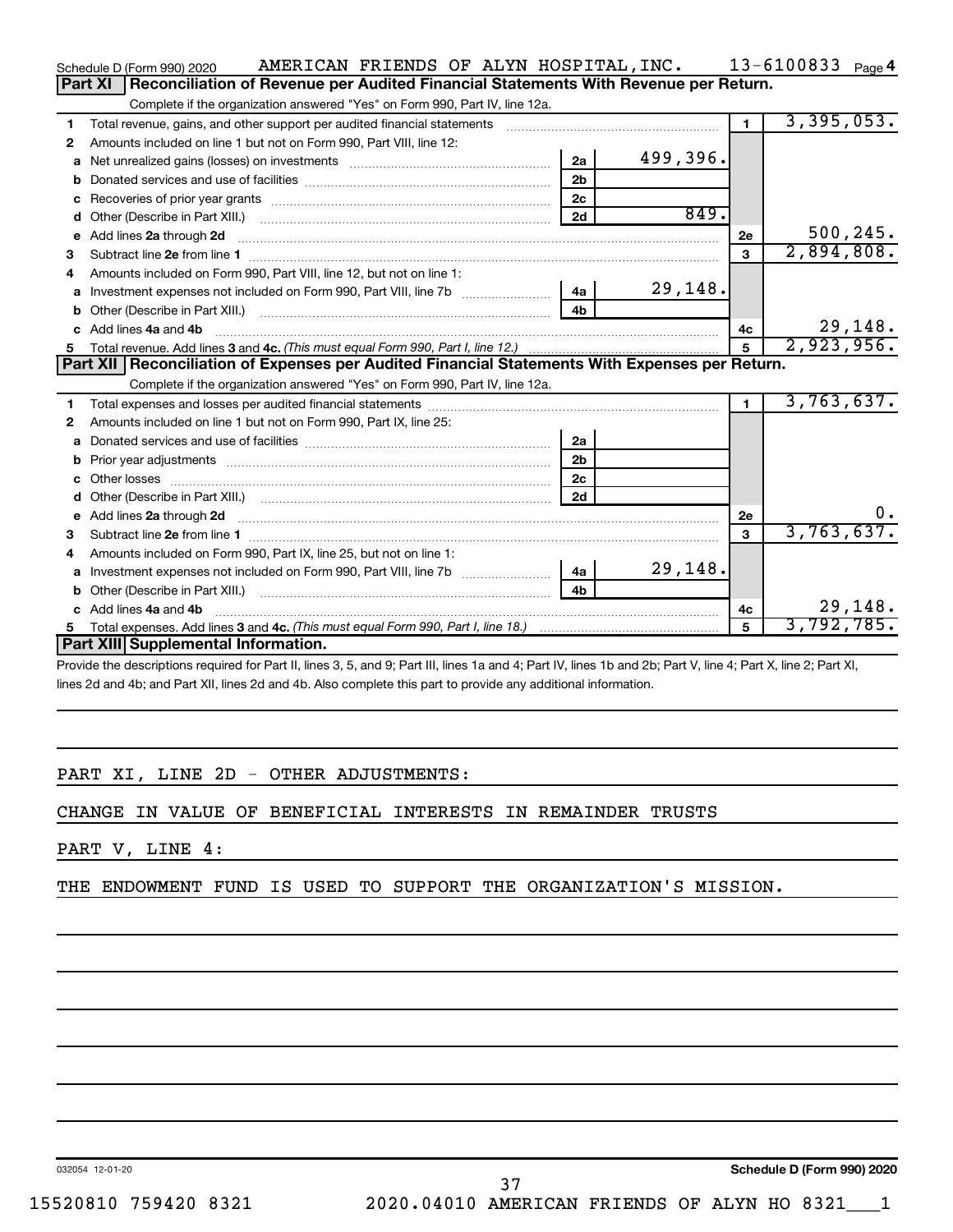|                                                                                                                                    |                                           |                                                                                           | Attach to Form 990.                                                                                                                                           |                 |                                                                                                                 |                                                                      |  |  |
|------------------------------------------------------------------------------------------------------------------------------------|-------------------------------------------|-------------------------------------------------------------------------------------------|---------------------------------------------------------------------------------------------------------------------------------------------------------------|-----------------|-----------------------------------------------------------------------------------------------------------------|----------------------------------------------------------------------|--|--|
| Department of the Treasury<br>► Go to www.irs.gov/Form990 for instructions and the latest information.<br>Internal Revenue Service |                                           |                                                                                           |                                                                                                                                                               |                 |                                                                                                                 | <b>Open to Public</b><br>Inspection                                  |  |  |
| Name of the organization                                                                                                           |                                           |                                                                                           |                                                                                                                                                               |                 |                                                                                                                 | <b>Employer identification number</b>                                |  |  |
| AMERICAN FRIENDS OF ALYN HOSPITAL, INC.                                                                                            |                                           |                                                                                           |                                                                                                                                                               |                 | 13-6100833                                                                                                      |                                                                      |  |  |
| Part I                                                                                                                             |                                           |                                                                                           | General Information on Activities Outside the United States. Complete if the organization answered "Yes" on                                                   |                 |                                                                                                                 |                                                                      |  |  |
|                                                                                                                                    | Form 990, Part IV, line 14b.              |                                                                                           |                                                                                                                                                               |                 |                                                                                                                 |                                                                      |  |  |
| 1                                                                                                                                  |                                           |                                                                                           | For grantmakers. Does the organization maintain records to substantiate the amount of its grants and other assistance,                                        |                 |                                                                                                                 |                                                                      |  |  |
|                                                                                                                                    |                                           |                                                                                           | the grantees' eligibility for the grants or assistance, and the selection criteria used to award the grants or assistance?                                    |                 |                                                                                                                 | $\boxed{\text{X}}$ Yes<br><b>No</b>                                  |  |  |
| 2<br>United States.                                                                                                                |                                           |                                                                                           | For grantmakers. Describe in Part V the organization's procedures for monitoring the use of its grants and other assistance outside the                       |                 |                                                                                                                 |                                                                      |  |  |
| 3                                                                                                                                  |                                           |                                                                                           | Activities per Region. (The following Part I, line 3 table can be duplicated if additional space is needed.)                                                  |                 |                                                                                                                 |                                                                      |  |  |
| (a) Region                                                                                                                         | (b) Number of<br>offices<br>in the region | (c) Number of<br>employees,<br>agents, and<br>independent<br>contractors<br>in the region | (d) Activities conducted in the region<br>(by type) (such as, fundraising, pro-<br>gram services, investments, grants to<br>recipients located in the region) |                 | (e) If activity listed in (d)<br>is a program service,<br>describe specific type<br>of service(s) in the region | (f) Total<br>expenditures<br>for and<br>investments<br>in the region |  |  |
| MIDDLE EAST AND                                                                                                                    |                                           |                                                                                           |                                                                                                                                                               |                 |                                                                                                                 |                                                                      |  |  |
| NORTH AFRICA                                                                                                                       | 0                                         | 0                                                                                         | GRANTS TO RECIPIENT                                                                                                                                           | PROGRAM SERVICE |                                                                                                                 | 3,003,705.                                                           |  |  |
|                                                                                                                                    |                                           |                                                                                           |                                                                                                                                                               |                 |                                                                                                                 |                                                                      |  |  |
|                                                                                                                                    |                                           |                                                                                           |                                                                                                                                                               |                 |                                                                                                                 |                                                                      |  |  |
|                                                                                                                                    |                                           |                                                                                           |                                                                                                                                                               |                 |                                                                                                                 |                                                                      |  |  |
|                                                                                                                                    |                                           |                                                                                           |                                                                                                                                                               |                 |                                                                                                                 |                                                                      |  |  |
|                                                                                                                                    |                                           |                                                                                           |                                                                                                                                                               |                 |                                                                                                                 |                                                                      |  |  |
|                                                                                                                                    |                                           |                                                                                           |                                                                                                                                                               |                 |                                                                                                                 |                                                                      |  |  |
| <b>3 a</b> Subtotal                                                                                                                | 0                                         | 0                                                                                         |                                                                                                                                                               |                 |                                                                                                                 | 3,003,705.                                                           |  |  |
| <b>b</b> Total from continuation<br>sheets to Part I                                                                               |                                           | 0                                                                                         |                                                                                                                                                               |                 |                                                                                                                 | 0.                                                                   |  |  |
| c Totals (add lines 3a<br>and 3b)<br>.                                                                                             |                                           | 0                                                                                         |                                                                                                                                                               |                 |                                                                                                                 | 3,003,705.                                                           |  |  |

**For Paperwork Reduction Act Notice, see the Instructions for Form 990. Schedule F (Form 990) 2020** LHA

032071 12-03-20

15520810 759420 8321 2020.04010 AMERICAN FRIENDS OF ALYN HO 8321\_\_\_1 38

#### **| Complete if the organization answered "Yes" on Form 990, Part IV, line 14b, 15, or 16. (Form 990)** Statement of Activities Outside the United States<br> **Depromplete if the organization answered "Yes" on Form 990, Part IV, line 14b, 15, or 16. 2020**

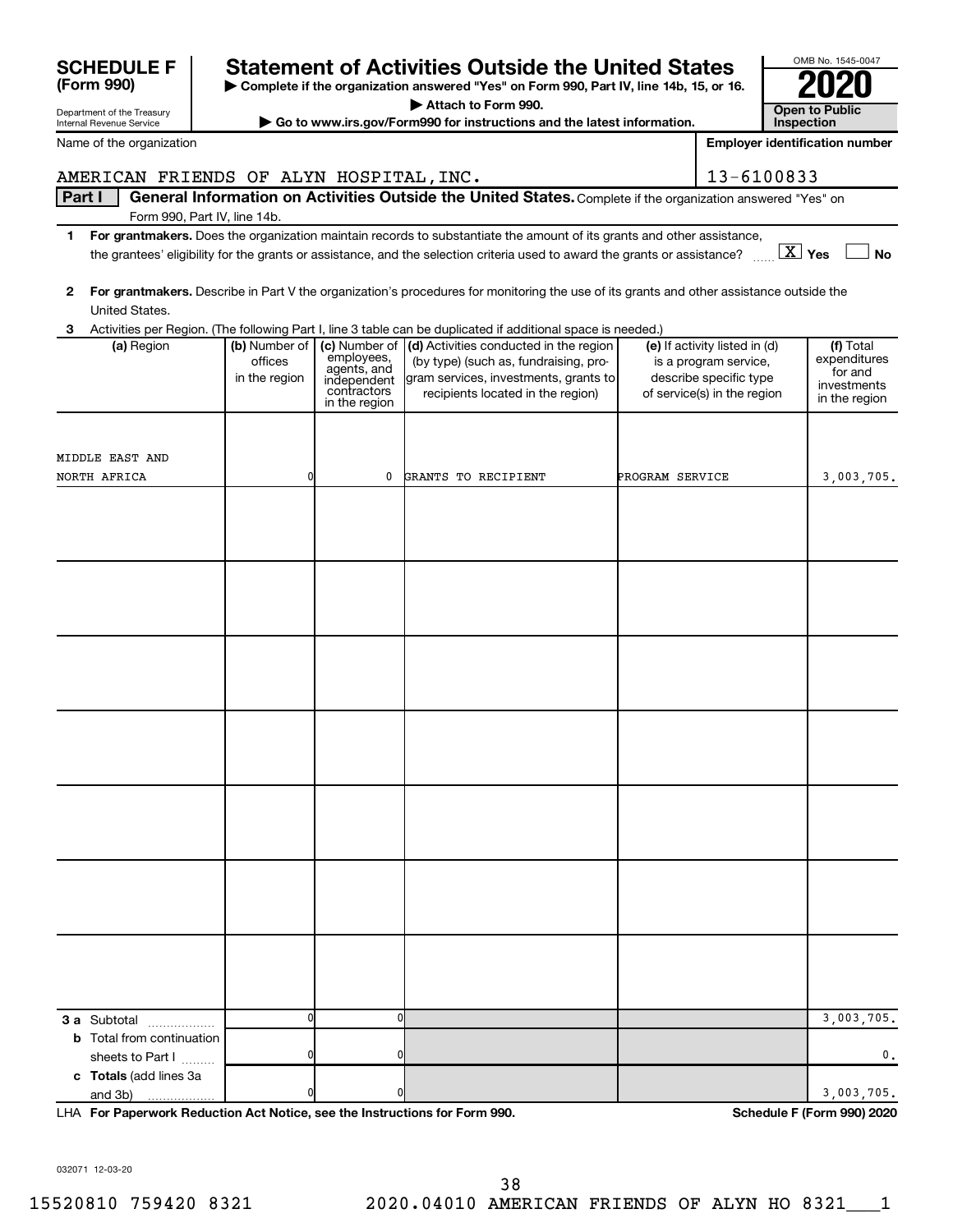Part II | Grants and Other Assistance to Organizations or Entities Outside the United States. Complete if the organization answered "Yes" on Form 990, Part IV, line 15, for any recipient who received more than \$5,000. Part II can be duplicated if additional space is needed.

| (b) IRS code section                                                                                                                                    | (c) Region | (d) Purpose of<br>grant                                                                               | (e) Amount      | (f) Manner of | (g) Amount of<br>noncash<br>assistance           | (h) Description<br>of noncash<br>assistance | (i) Method of<br>valuation (book, FMV,<br>appraisal, other) |  |  |  |
|---------------------------------------------------------------------------------------------------------------------------------------------------------|------------|-------------------------------------------------------------------------------------------------------|-----------------|---------------|--------------------------------------------------|---------------------------------------------|-------------------------------------------------------------|--|--|--|
|                                                                                                                                                         |            |                                                                                                       |                 |               |                                                  |                                             |                                                             |  |  |  |
|                                                                                                                                                         |            |                                                                                                       |                 |               |                                                  |                                             |                                                             |  |  |  |
|                                                                                                                                                         |            |                                                                                                       |                 |               |                                                  |                                             |                                                             |  |  |  |
|                                                                                                                                                         |            |                                                                                                       |                 |               |                                                  |                                             | <b>FMV</b>                                                  |  |  |  |
|                                                                                                                                                         |            |                                                                                                       |                 |               |                                                  |                                             |                                                             |  |  |  |
|                                                                                                                                                         |            |                                                                                                       |                 |               |                                                  |                                             |                                                             |  |  |  |
|                                                                                                                                                         |            |                                                                                                       |                 |               |                                                  |                                             |                                                             |  |  |  |
|                                                                                                                                                         |            |                                                                                                       |                 |               |                                                  |                                             |                                                             |  |  |  |
|                                                                                                                                                         |            |                                                                                                       |                 |               |                                                  |                                             |                                                             |  |  |  |
|                                                                                                                                                         |            |                                                                                                       |                 |               |                                                  |                                             |                                                             |  |  |  |
|                                                                                                                                                         |            |                                                                                                       |                 |               |                                                  |                                             |                                                             |  |  |  |
|                                                                                                                                                         |            |                                                                                                       |                 |               |                                                  |                                             |                                                             |  |  |  |
|                                                                                                                                                         |            |                                                                                                       |                 |               |                                                  |                                             |                                                             |  |  |  |
|                                                                                                                                                         |            |                                                                                                       |                 |               |                                                  |                                             |                                                             |  |  |  |
|                                                                                                                                                         |            |                                                                                                       |                 |               |                                                  |                                             |                                                             |  |  |  |
|                                                                                                                                                         |            |                                                                                                       |                 |               |                                                  |                                             |                                                             |  |  |  |
|                                                                                                                                                         |            |                                                                                                       |                 |               |                                                  |                                             |                                                             |  |  |  |
|                                                                                                                                                         |            |                                                                                                       |                 |               |                                                  |                                             |                                                             |  |  |  |
|                                                                                                                                                         |            |                                                                                                       |                 |               |                                                  |                                             |                                                             |  |  |  |
|                                                                                                                                                         |            |                                                                                                       |                 |               |                                                  |                                             |                                                             |  |  |  |
|                                                                                                                                                         |            |                                                                                                       |                 |               |                                                  |                                             |                                                             |  |  |  |
|                                                                                                                                                         |            |                                                                                                       |                 |               |                                                  |                                             |                                                             |  |  |  |
|                                                                                                                                                         |            |                                                                                                       |                 |               |                                                  |                                             |                                                             |  |  |  |
|                                                                                                                                                         |            |                                                                                                       |                 |               |                                                  |                                             |                                                             |  |  |  |
|                                                                                                                                                         |            |                                                                                                       |                 |               |                                                  |                                             |                                                             |  |  |  |
|                                                                                                                                                         |            |                                                                                                       |                 |               |                                                  |                                             |                                                             |  |  |  |
| Enter total number of recipient organizations listed above that are recognized as charities by the foreign country, recognized as a tax<br>$\mathbf{2}$ |            |                                                                                                       |                 |               |                                                  |                                             |                                                             |  |  |  |
|                                                                                                                                                         |            |                                                                                                       |                 |               |                                                  |                                             | 1                                                           |  |  |  |
|                                                                                                                                                         |            | and EIN (if applicable)<br>MIDDLE EAST AND<br>NORTH AFRICA -<br>ALGERIA, BAHRAIN,<br>DJIBOUTI, EGYPT, | PROGRAM SUPPORT |               | of cash grant cash disbursement<br>3003705. WIRE | $\mathbf{0}$ .                              |                                                             |  |  |  |

**Schedule F (Form 990) 2020**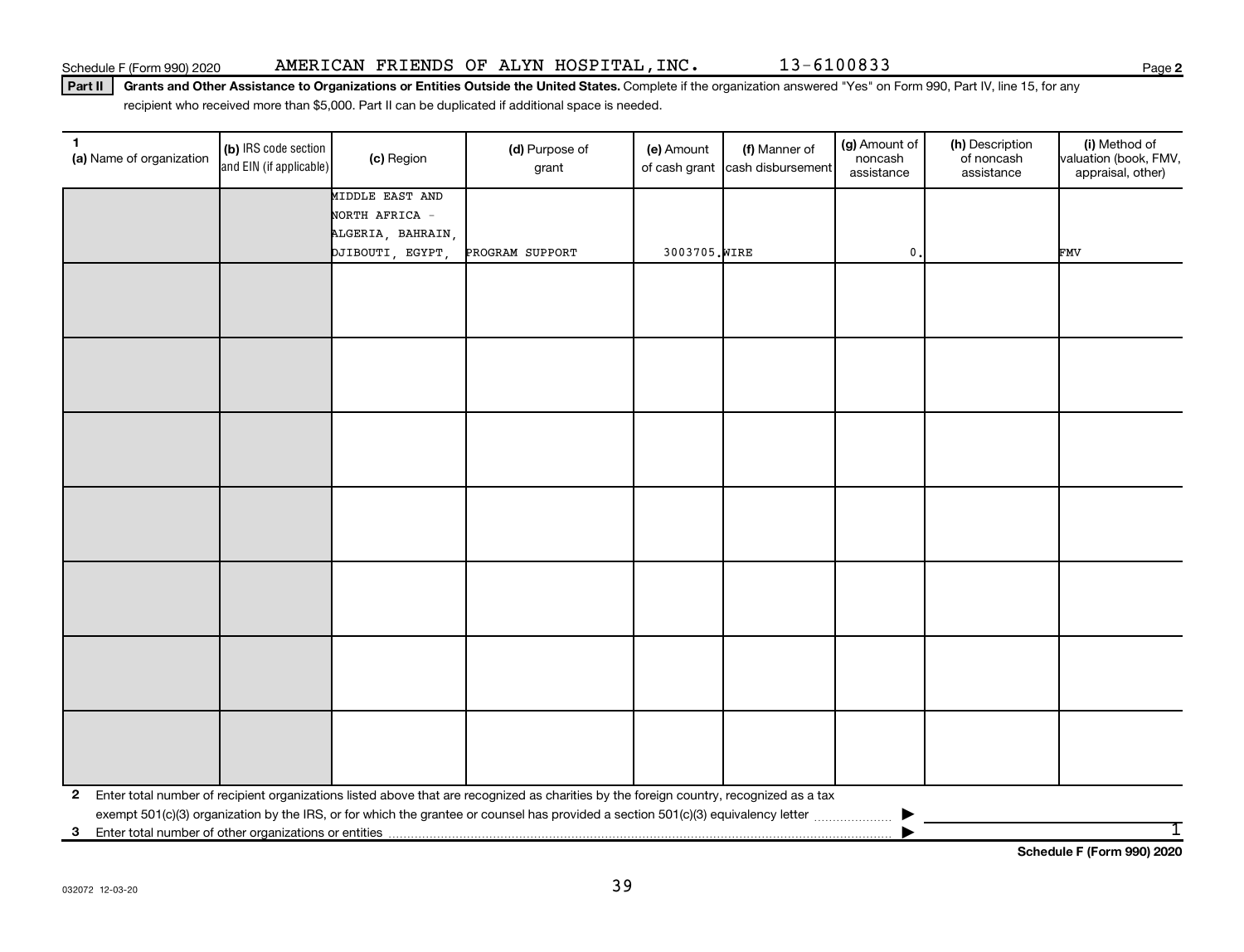032073 12-03-20

40

| Fait in carrier duplicated in additional space is riceded.<br>(a) Type of grant or assistance | (b) Region | recipients | (c) Number of $\vert$ (d) Amount of<br>cash grant | (e) Manner of<br>cash disbursement | (f) Amount of<br>noncash<br>assistance | (g) Description of<br>noncash assistance | (h) Method of<br>valuation<br>(book, FMV,<br>appraisal, other) |
|-----------------------------------------------------------------------------------------------|------------|------------|---------------------------------------------------|------------------------------------|----------------------------------------|------------------------------------------|----------------------------------------------------------------|
|                                                                                               |            |            |                                                   |                                    |                                        |                                          |                                                                |
|                                                                                               |            |            |                                                   |                                    |                                        |                                          |                                                                |
|                                                                                               |            |            |                                                   |                                    |                                        |                                          |                                                                |
|                                                                                               |            |            |                                                   |                                    |                                        |                                          |                                                                |
|                                                                                               |            |            |                                                   |                                    |                                        |                                          |                                                                |
|                                                                                               |            |            |                                                   |                                    |                                        |                                          |                                                                |
|                                                                                               |            |            |                                                   |                                    |                                        |                                          |                                                                |
|                                                                                               |            |            |                                                   |                                    |                                        |                                          |                                                                |
|                                                                                               |            |            |                                                   |                                    |                                        |                                          |                                                                |
|                                                                                               |            |            |                                                   |                                    |                                        |                                          |                                                                |
|                                                                                               |            |            |                                                   |                                    |                                        |                                          |                                                                |
|                                                                                               |            |            |                                                   |                                    |                                        |                                          | Schedule F (Form 990) 2020                                     |

# Part III Grants and Other Assistance to Individuals Outside the United States. Complete if the organization answered "Yes" on Form 990, Part IV, line 16.

Part III can be duplicated if additional space is needed.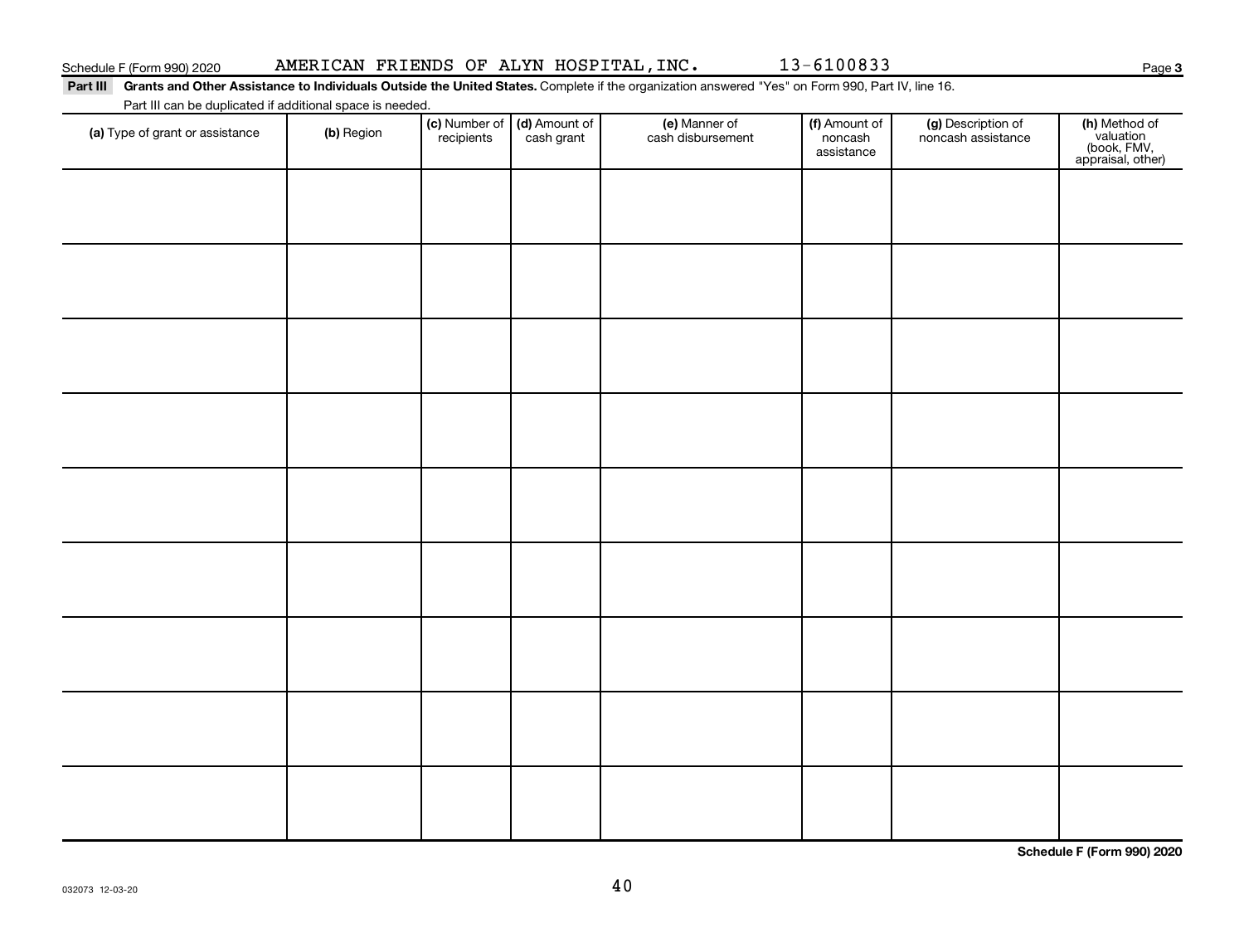#### 13-6100833 Page 4 Schedule F (Form 990) 2020 AMERICAN FRIENDS OF ALYN HOSPITAL,INC.  $13-6100833$  Page **Part IV F** (Form 990) 2020 **1**<br>**Part IV Foreign Forms**

| 1              | Was the organization a U.S. transferor of property to a foreign corporation during the tax year? If "Yes,"<br>the organization may be required to file Form 926, Return by a U.S. Transferor of Property to a Foreign<br>Corporation (see Instructions for Form 926) manufactured controller controller to the control of the control of | Yes | $\mathbf{X}$ No     |
|----------------|------------------------------------------------------------------------------------------------------------------------------------------------------------------------------------------------------------------------------------------------------------------------------------------------------------------------------------------|-----|---------------------|
| $\overline{2}$ | Did the organization have an interest in a foreign trust during the tax year? If "Yes," the organization may<br>be required to separately file Form 3520, Annual Return To Report Transactions With Foreign Trusts and<br>Receipt of Certain Foreign Gifts, and/or Form 3520-A, Annual Information Return of Foreign Trust With a        | Yes | X∣ No               |
| 3              | Did the organization have an ownership interest in a foreign corporation during the tax year? If "Yes,"<br>the organization may be required to file Form 5471, Information Return of U.S. Persons With Respect to                                                                                                                        | Yes | $X_{\text{No}}$     |
| 4              | Was the organization a direct or indirect shareholder of a passive foreign investment company or a<br>qualified electing fund during the tax year? If "Yes," the organization may be required to file Form 8621,<br>Information Return by a Shareholder of a Passive Foreign Investment Company or Qualified Electing                    | Yes | $ X _{\mathsf{No}}$ |
| 5              | Did the organization have an ownership interest in a foreign partnership during the tax year? If "Yes,"<br>the organization may be required to file Form 8865, Return of U.S. Persons With Respect to Certain                                                                                                                            | Yes | $X_{\text{No}}$     |
| 6              | Did the organization have any operations in or related to any boycotting countries during the tax year? If<br>"Yes," the organization may be required to separately file Form 5713, International Boycott Report (see                                                                                                                    | Yes |                     |

**Schedule F (Form 990) 2020**

032074 12-03-20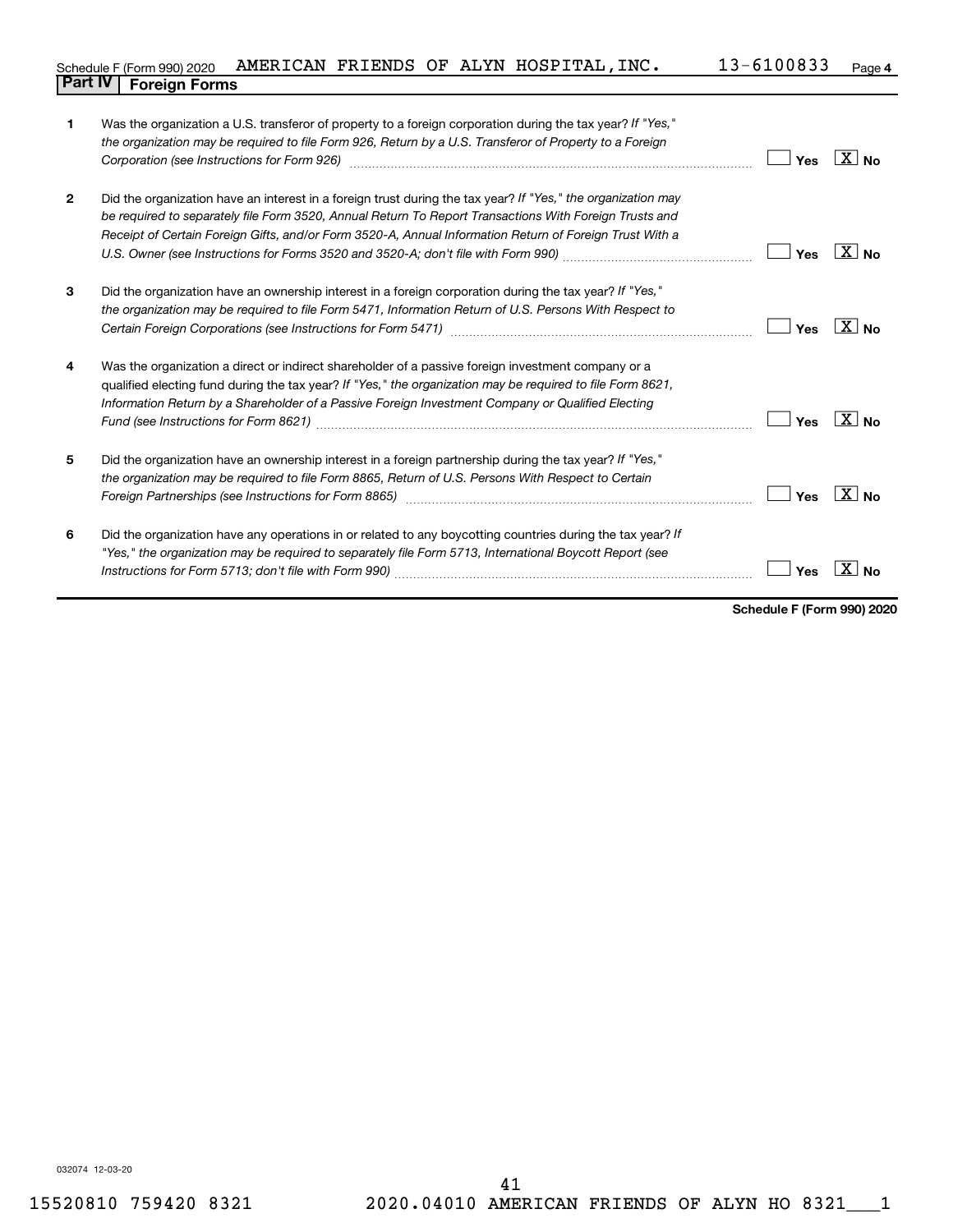| Schedule F (Form 990) 2020                       | AMERICAN FRIENDS OF ALYN HOSPITAL, INC.                                                                                               | 13-6100833<br>Page 5       |
|--------------------------------------------------|---------------------------------------------------------------------------------------------------------------------------------------|----------------------------|
| <b>Part V</b><br><b>Supplemental Information</b> |                                                                                                                                       |                            |
|                                                  | Provide the information required by Part I, line 2 (monitoring of funds); Part I, line 3, column (f) (accounting method; amounts of   |                            |
|                                                  | investments vs. expenditures per region); Part II, line 1 (accounting method); Part III (accounting method); and Part III, column (c) |                            |
|                                                  | (estimated number of recipients), as applicable. Also complete this part to provide any additional information. See instructions.     |                            |
|                                                  |                                                                                                                                       |                            |
|                                                  |                                                                                                                                       |                            |
|                                                  |                                                                                                                                       |                            |
|                                                  |                                                                                                                                       |                            |
|                                                  |                                                                                                                                       |                            |
|                                                  |                                                                                                                                       |                            |
|                                                  |                                                                                                                                       |                            |
|                                                  |                                                                                                                                       |                            |
|                                                  |                                                                                                                                       |                            |
|                                                  |                                                                                                                                       |                            |
|                                                  |                                                                                                                                       |                            |
|                                                  |                                                                                                                                       |                            |
|                                                  |                                                                                                                                       |                            |
|                                                  |                                                                                                                                       |                            |
|                                                  |                                                                                                                                       |                            |
|                                                  |                                                                                                                                       |                            |
|                                                  |                                                                                                                                       |                            |
|                                                  |                                                                                                                                       |                            |
|                                                  |                                                                                                                                       |                            |
|                                                  |                                                                                                                                       |                            |
|                                                  |                                                                                                                                       |                            |
|                                                  |                                                                                                                                       |                            |
|                                                  |                                                                                                                                       |                            |
|                                                  |                                                                                                                                       |                            |
|                                                  |                                                                                                                                       |                            |
|                                                  |                                                                                                                                       |                            |
|                                                  |                                                                                                                                       |                            |
|                                                  |                                                                                                                                       |                            |
|                                                  |                                                                                                                                       |                            |
|                                                  |                                                                                                                                       |                            |
|                                                  |                                                                                                                                       |                            |
|                                                  |                                                                                                                                       |                            |
|                                                  |                                                                                                                                       |                            |
|                                                  |                                                                                                                                       |                            |
|                                                  |                                                                                                                                       |                            |
|                                                  |                                                                                                                                       |                            |
|                                                  |                                                                                                                                       |                            |
|                                                  |                                                                                                                                       |                            |
|                                                  |                                                                                                                                       |                            |
|                                                  |                                                                                                                                       |                            |
|                                                  |                                                                                                                                       |                            |
|                                                  |                                                                                                                                       |                            |
|                                                  |                                                                                                                                       |                            |
|                                                  |                                                                                                                                       |                            |
|                                                  |                                                                                                                                       |                            |
|                                                  |                                                                                                                                       |                            |
|                                                  |                                                                                                                                       |                            |
|                                                  |                                                                                                                                       |                            |
|                                                  |                                                                                                                                       |                            |
|                                                  |                                                                                                                                       |                            |
|                                                  |                                                                                                                                       |                            |
|                                                  |                                                                                                                                       |                            |
|                                                  |                                                                                                                                       |                            |
|                                                  |                                                                                                                                       |                            |
|                                                  |                                                                                                                                       |                            |
|                                                  |                                                                                                                                       |                            |
| 032075 12-03-20                                  | 42                                                                                                                                    | Schedule F (Form 990) 2020 |
| 15520810 759420 8321                             | 2020.04010 AMERICAN FRIENDS OF ALYN HO 8321___1                                                                                       |                            |
|                                                  |                                                                                                                                       |                            |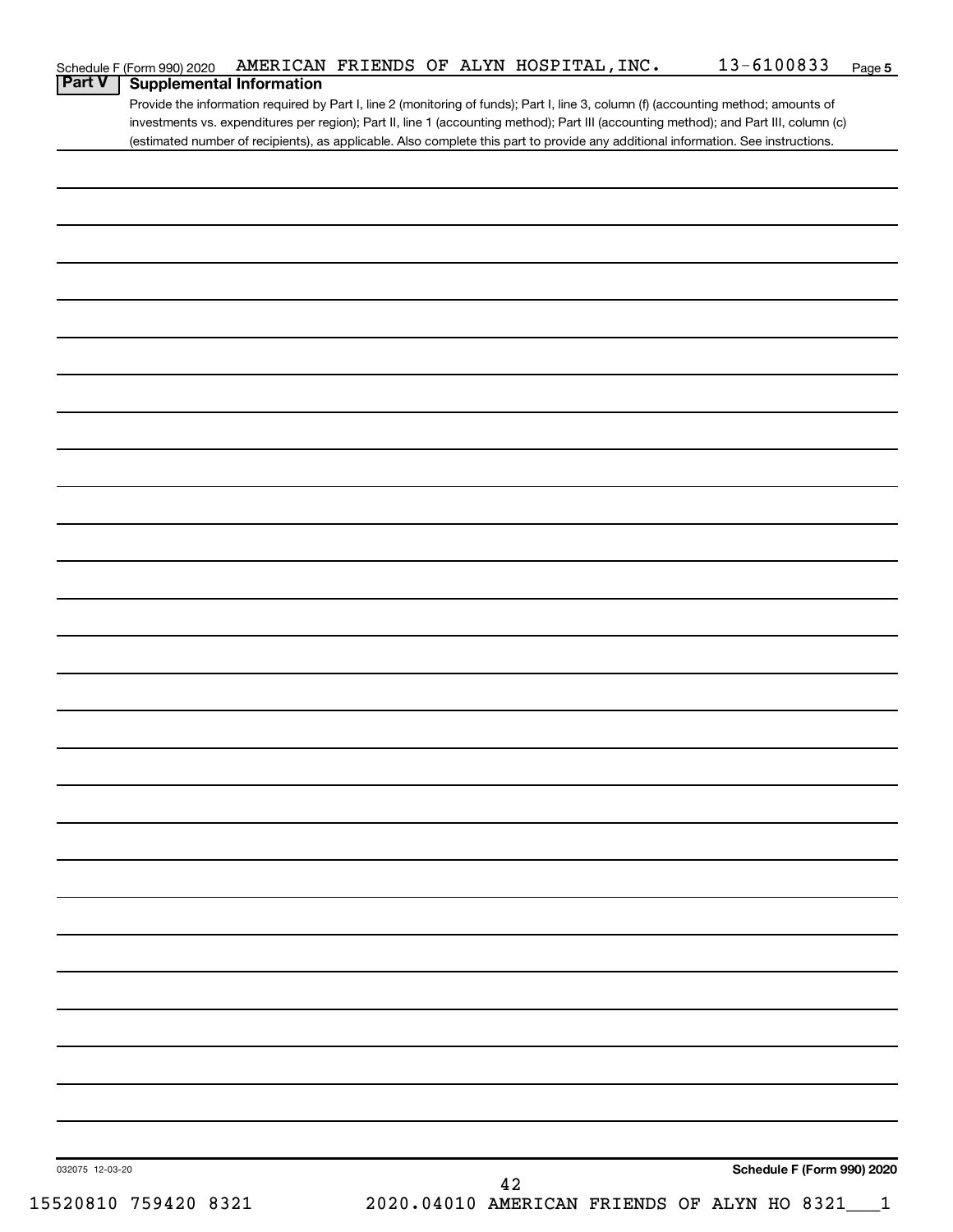|        | <b>Compensation Information</b><br><b>SCHEDULE J</b>                                                                                                    |                                       | OMB No. 1545-0047          |            |    |
|--------|---------------------------------------------------------------------------------------------------------------------------------------------------------|---------------------------------------|----------------------------|------------|----|
|        | (Form 990)<br>For certain Officers, Directors, Trustees, Key Employees, and Highest                                                                     |                                       |                            |            |    |
|        | <b>Compensated Employees</b>                                                                                                                            |                                       | 2020                       |            |    |
|        | Complete if the organization answered "Yes" on Form 990, Part IV, line 23.                                                                              |                                       | <b>Open to Public</b>      |            |    |
|        | Attach to Form 990.<br>Department of the Treasury<br>Go to www.irs.gov/Form990 for instructions and the latest information.<br>Internal Revenue Service |                                       | Inspection                 |            |    |
|        | Name of the organization                                                                                                                                | <b>Employer identification number</b> |                            |            |    |
|        | AMERICAN FRIENDS OF ALYN HOSPITAL, INC.                                                                                                                 |                                       | 13-6100833                 |            |    |
|        | <b>Questions Regarding Compensation</b><br>Part I                                                                                                       |                                       |                            |            |    |
|        |                                                                                                                                                         |                                       |                            | <b>Yes</b> | No |
|        | Check the appropriate box(es) if the organization provided any of the following to or for a person listed on Form 990,                                  |                                       |                            |            |    |
|        | Part VII, Section A, line 1a. Complete Part III to provide any relevant information regarding these items.                                              |                                       |                            |            |    |
|        | First-class or charter travel<br>Housing allowance or residence for personal use                                                                        |                                       |                            |            |    |
|        | Travel for companions<br>Payments for business use of personal residence                                                                                |                                       |                            |            |    |
|        | Health or social club dues or initiation fees<br>Tax indemnification and gross-up payments                                                              |                                       |                            |            |    |
|        | Discretionary spending account<br>Personal services (such as maid, chauffeur, chef)                                                                     |                                       |                            |            |    |
|        |                                                                                                                                                         |                                       |                            |            |    |
|        | <b>b</b> If any of the boxes on line 1a are checked, did the organization follow a written policy regarding payment or                                  |                                       |                            |            |    |
|        |                                                                                                                                                         |                                       | 1b                         |            |    |
| 2      | Did the organization require substantiation prior to reimbursing or allowing expenses incurred by all directors,                                        |                                       |                            |            |    |
|        |                                                                                                                                                         |                                       | $\mathbf{2}$               |            |    |
|        |                                                                                                                                                         |                                       |                            |            |    |
| з      | Indicate which, if any, of the following the organization used to establish the compensation of the organization's                                      |                                       |                            |            |    |
|        | CEO/Executive Director. Check all that apply. Do not check any boxes for methods used by a related organization to                                      |                                       |                            |            |    |
|        | establish compensation of the CEO/Executive Director, but explain in Part III.                                                                          |                                       |                            |            |    |
|        | $ \mathbf{X} $ Compensation committee<br>Written employment contract                                                                                    |                                       |                            |            |    |
|        | Compensation survey or study<br>Independent compensation consultant                                                                                     |                                       |                            |            |    |
|        | $\mathbf{X}$ Approval by the board or compensation committee<br>Form 990 of other organizations                                                         |                                       |                            |            |    |
|        |                                                                                                                                                         |                                       |                            |            |    |
| 4      | During the year, did any person listed on Form 990, Part VII, Section A, line 1a, with respect to the filing                                            |                                       |                            |            |    |
|        | organization or a related organization:                                                                                                                 |                                       | 4a                         | х          |    |
| а<br>b | Receive a severance payment or change-of-control payment?                                                                                               |                                       | 4b                         |            | X  |
| с      |                                                                                                                                                         |                                       | 4c                         |            | X  |
|        | If "Yes" to any of lines 4a-c, list the persons and provide the applicable amounts for each item in Part III.                                           |                                       |                            |            |    |
|        |                                                                                                                                                         |                                       |                            |            |    |
|        | Only section 501(c)(3), 501(c)(4), and 501(c)(29) organizations must complete lines 5-9.                                                                |                                       |                            |            |    |
| b.     | For persons listed on Form 990, Part VII, Section A, line 1a, did the organization pay or accrue any compensation                                       |                                       |                            |            |    |
|        | contingent on the revenues of:                                                                                                                          |                                       |                            |            |    |
| a      |                                                                                                                                                         |                                       | 5a                         |            | x  |
|        |                                                                                                                                                         |                                       | 5b                         |            | X  |
|        | If "Yes" on line 5a or 5b, describe in Part III.                                                                                                        |                                       |                            |            |    |
|        | 6 For persons listed on Form 990, Part VII, Section A, line 1a, did the organization pay or accrue any compensation                                     |                                       |                            |            |    |
|        | contingent on the net earnings of:                                                                                                                      |                                       |                            |            |    |
| a      |                                                                                                                                                         |                                       | 6a                         |            | x  |
|        |                                                                                                                                                         |                                       | 6b                         |            | X  |
|        | If "Yes" on line 6a or 6b, describe in Part III.                                                                                                        |                                       |                            |            |    |
|        | 7 For persons listed on Form 990, Part VII, Section A, line 1a, did the organization provide any nonfixed payments                                      |                                       |                            |            |    |
|        |                                                                                                                                                         |                                       | 7                          |            | x  |
| 8      | Were any amounts reported on Form 990, Part VII, paid or accrued pursuant to a contract that was subject to the                                         |                                       |                            |            |    |
|        |                                                                                                                                                         |                                       | 8                          |            | x  |
| 9      | If "Yes" on line 8, did the organization also follow the rebuttable presumption procedure described in                                                  |                                       |                            |            |    |
|        |                                                                                                                                                         |                                       | 9                          |            |    |
|        | LHA For Paperwork Reduction Act Notice, see the Instructions for Form 990.                                                                              |                                       | Schedule J (Form 990) 2020 |            |    |

032111 12-07-20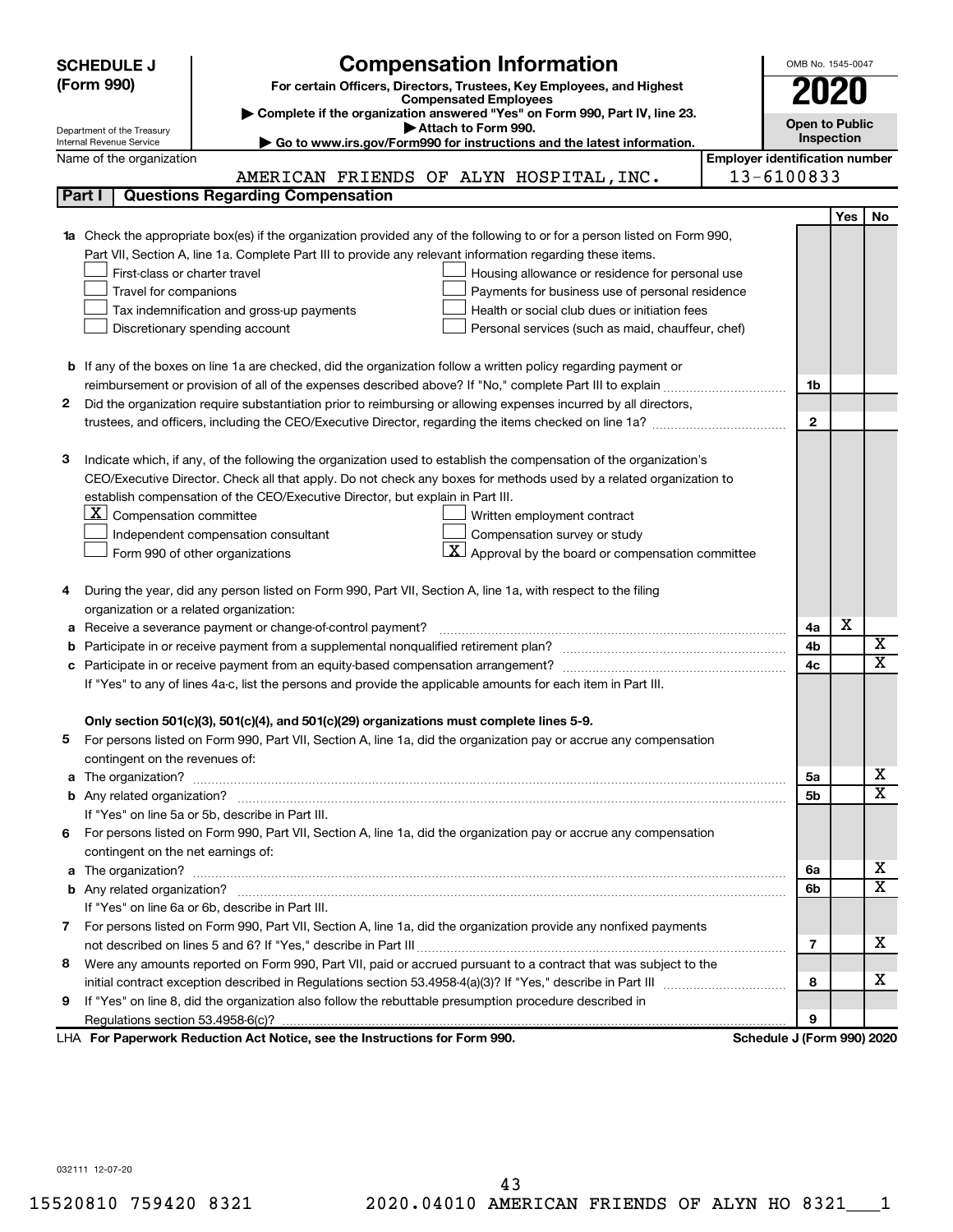## Schedule J (Form 990) 2020 Page AMERICAN FRIENDS OF ALYN HOSPITAL,INC. 13-6100833

#### Part II | Officers, Directors, Trustees, Key Employees, and Highest Compensated Employees. Use duplicate copies if additional space is needed.

For each individual whose compensation must be reported on Schedule J, report compensation from the organization on row (i) and from related organizations, described in the instructions, on row (ii). Do not list any individuals that aren't listed on Form 990, Part VII.

Note: The sum of columns (B)(i)-(iii) for each listed individual must equal the total amount of Form 990, Part VII, Section A, line 1a, applicable column (D) and (E) amounts for that individual.

|                                   | (B) Breakdown of W-2 and/or 1099-MISC compensation |                                           |                                           | (C) Retirement and<br>other deferred | (D) Nontaxable<br>benefits  | (E) Total of columns | (F) Compensation<br>in column (B)         |  |
|-----------------------------------|----------------------------------------------------|-------------------------------------------|-------------------------------------------|--------------------------------------|-----------------------------|----------------------|-------------------------------------------|--|
| (A) Name and Title                | (i) Base<br>compensation                           | (ii) Bonus &<br>incentive<br>compensation | (iii) Other<br>reportable<br>compensation | compensation                         |                             | $(B)(i)$ - $(D)$     | reported as deferred<br>on prior Form 990 |  |
| $(1)$ MAAYAN AVIV<br>(i)          | 156,972.                                           | $\overline{0}$ .                          | $\overline{0}$ .                          | $\overline{\mathfrak{o}}$ .          | 27,388.                     | 184,360.             | $\overline{0}$ .                          |  |
| EXECUTIVE DIRECTOR<br>(ii)        | $\overline{0}$ .                                   | $\overline{\mathfrak{o}}$ .               | $\overline{0}$ .                          | $\overline{\mathfrak{o}}$ .          | $\overline{0}$ .            | 0.                   | $\overline{0}$ .                          |  |
| CATHY LANYARD<br>(i)<br>(2)       | $\overline{\mathfrak{o}}$ .                        | $\overline{0}$ .                          | 207,692.                                  | $\overline{0}$ .                     | $\overline{\mathfrak{o}}$ . | 207,692.             | 207,692.                                  |  |
| FORMER EXECUTIVE DIRECTOR<br>(ii) | $\overline{0}$ .                                   | σ.                                        | $\overline{\mathfrak{o}}$ .               | $\overline{0}$ .                     | $\overline{0}$ .            | $\overline{0}$ .     | $\overline{0}$ .                          |  |
| $(\sf{i})$                        |                                                    |                                           |                                           |                                      |                             |                      |                                           |  |
| (ii)                              |                                                    |                                           |                                           |                                      |                             |                      |                                           |  |
| $(\sf{i})$                        |                                                    |                                           |                                           |                                      |                             |                      |                                           |  |
| (ii)                              |                                                    |                                           |                                           |                                      |                             |                      |                                           |  |
| (i)                               |                                                    |                                           |                                           |                                      |                             |                      |                                           |  |
| (ii)                              |                                                    |                                           |                                           |                                      |                             |                      |                                           |  |
| $(\sf{i})$                        |                                                    |                                           |                                           |                                      |                             |                      |                                           |  |
| (ii)                              |                                                    |                                           |                                           |                                      |                             |                      |                                           |  |
| $(\sf{i})$                        |                                                    |                                           |                                           |                                      |                             |                      |                                           |  |
| (ii)                              |                                                    |                                           |                                           |                                      |                             |                      |                                           |  |
| $(\sf{i})$                        |                                                    |                                           |                                           |                                      |                             |                      |                                           |  |
| (i)                               |                                                    |                                           |                                           |                                      |                             |                      |                                           |  |
| $(\sf{i})$                        |                                                    |                                           |                                           |                                      |                             |                      |                                           |  |
| (ii)                              |                                                    |                                           |                                           |                                      |                             |                      |                                           |  |
| $(\sf{i})$                        |                                                    |                                           |                                           |                                      |                             |                      |                                           |  |
| (i)                               |                                                    |                                           |                                           |                                      |                             |                      |                                           |  |
| $(\sf{i})$                        |                                                    |                                           |                                           |                                      |                             |                      |                                           |  |
| (ii)                              |                                                    |                                           |                                           |                                      |                             |                      |                                           |  |
| $(\sf{i})$                        |                                                    |                                           |                                           |                                      |                             |                      |                                           |  |
| (ii)                              |                                                    |                                           |                                           |                                      |                             |                      |                                           |  |
| $(\sf{i})$<br>(i)                 |                                                    |                                           |                                           |                                      |                             |                      |                                           |  |
| $(\sf{i})$                        |                                                    |                                           |                                           |                                      |                             |                      |                                           |  |
| (ii)                              |                                                    |                                           |                                           |                                      |                             |                      |                                           |  |
| $(\sf{i})$                        |                                                    |                                           |                                           |                                      |                             |                      |                                           |  |
| (i)                               |                                                    |                                           |                                           |                                      |                             |                      |                                           |  |
| (i)                               |                                                    |                                           |                                           |                                      |                             |                      |                                           |  |
| (ii)                              |                                                    |                                           |                                           |                                      |                             |                      |                                           |  |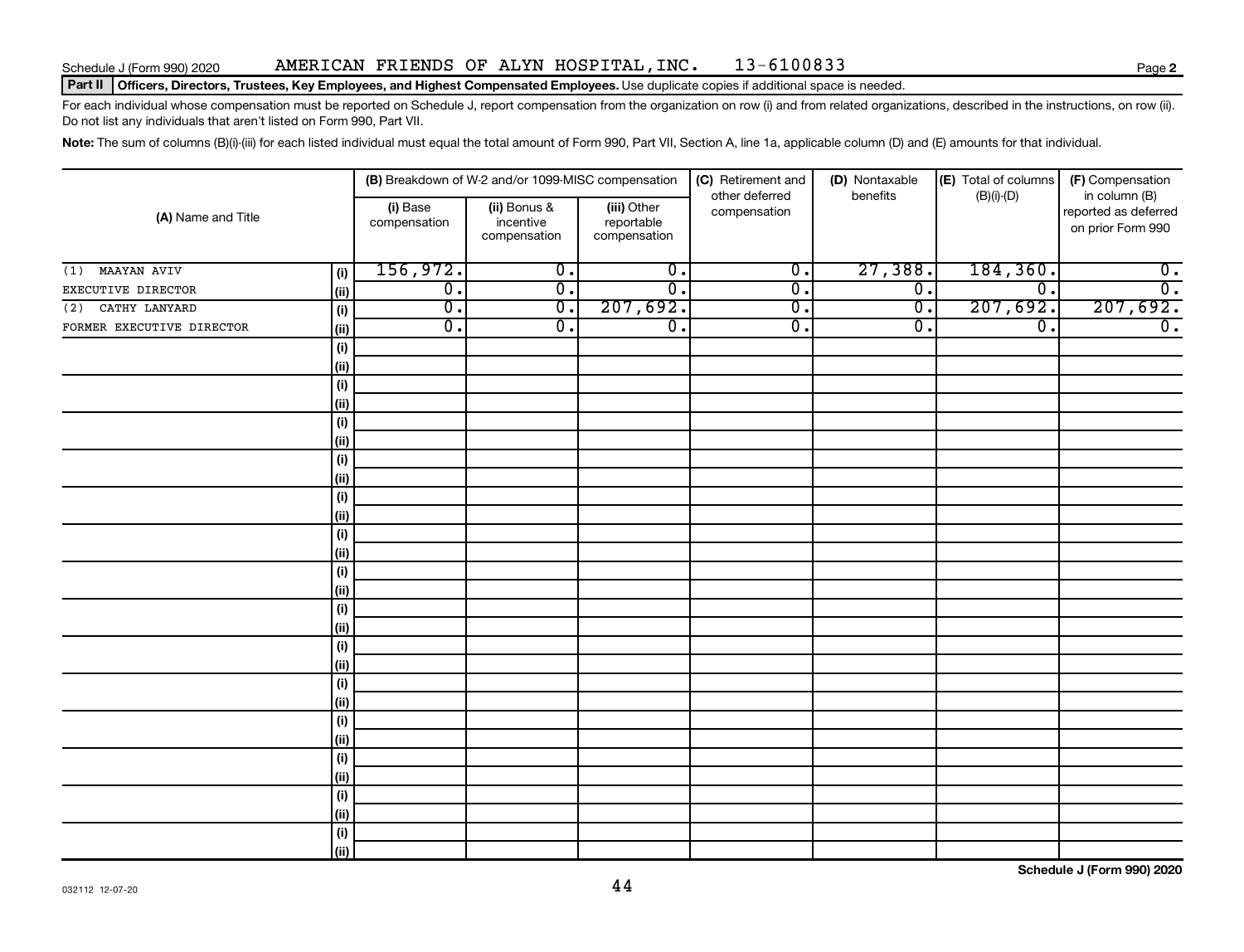#### **Part III Supplemental Information**

Provide the information, explanation, or descriptions required for Part I, lines 1a, 1b, 3, 4a, 4b, 4c, 5a, 5b, 6a, 6b, 7, and 8, and for Part II. Also complete this part for any additional information.

### PART I, LINE 4A:

PURSUANT TO A SEVERANCE AGREEMENT WITH THE FORMER EXECUTIVE DIRECTOR/HEAD

OF DEVELOPMENT,CATHY LANYARD, A \$600,000 SETTLEMENT WAS ACCRUED AND

REFLECTED AS PART OF DEFERRED COMPENSATION AS OF DECEMBER 31, 2018.

SETTLEMENT PAYMENTS UNDER THE SEVERANCE AGREEMENT ARE PAYABLE PRO RATA

EVERY OTHER WEEK OVER THREE YEARS SO THAT \$200,000 IS PAYABLE DURING 2019,

\$200,000 IS PAYABLE DURING 2020 AND \$200,000 IS PAYABLE DURING 2021.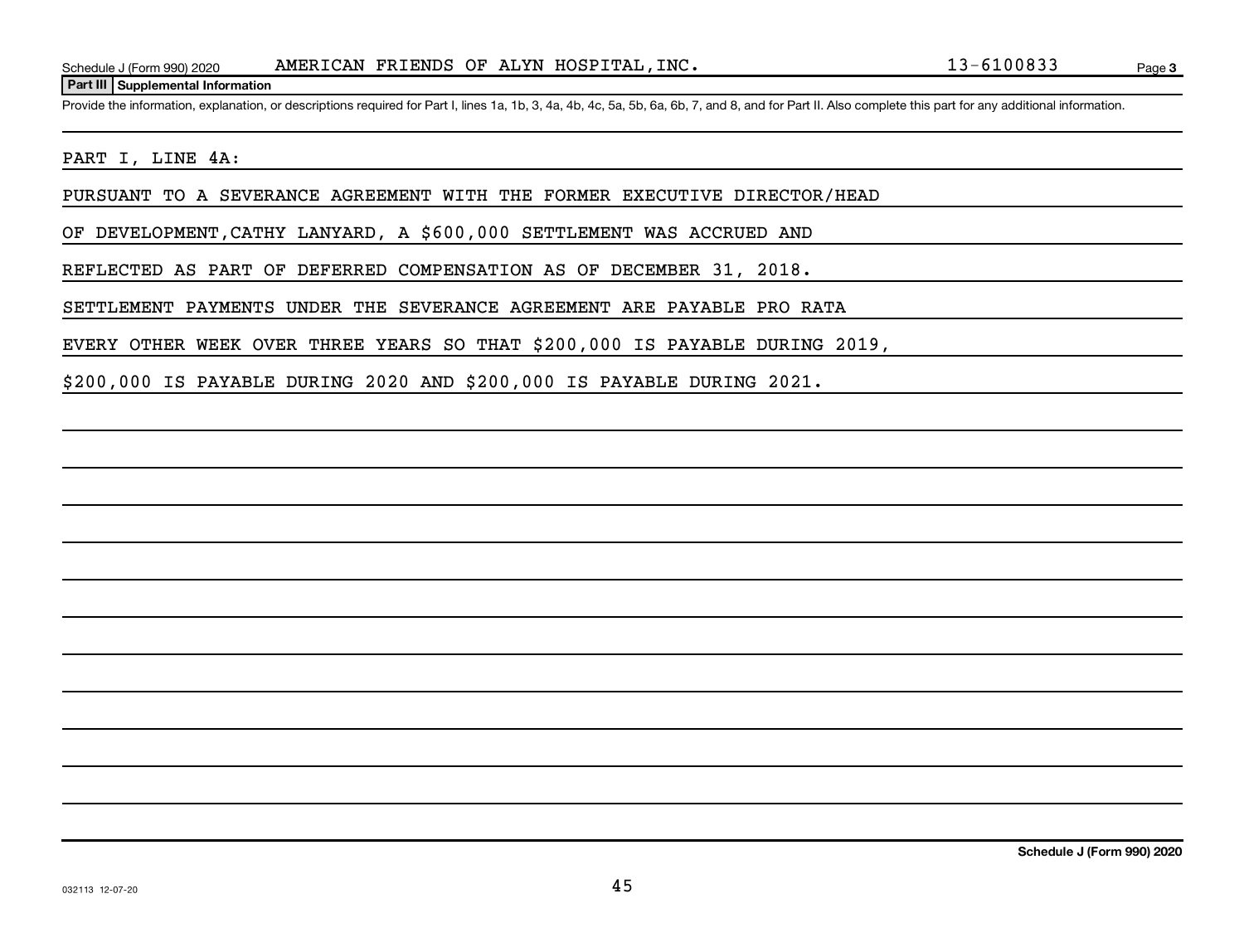**(Form 990 or 990-EZ)**

**Complete to provide information for responses to specific questions on SCHEDULE O Supplemental Information to Form 990 or 990-EZ 2020**<br>(Form 990 or 990-EZ) Complete to provide information for responses to specific questions on

Department of the Treasury Internal Revenue Service Name of the organization **Form 990 or 990-EZ or to provide any additional information. | Attach to Form 990 or 990-EZ. | Go to www.irs.gov/Form990 for the latest information.**



AMERICAN FRIENDS OF ALYN HOSPITAL, INC. | 13-6100833

FORM 990, PART I, LINE 1, DESCRIPTION OF ORGANIZATION MISSION:

TO EDUCATE IN THE U.S. ABOUT ALYN-WOLDENBERG FAMILY HOSPITAL/PEDIATRIC

AND ADOLESCENT REHAB CENTER IN JERUSALEM, ISRAEL, AND RAISE FUNDS TO

SUPPORT THEIR WORK.

FORM 990, PART VI, SECTION B, LINE 11B:

FORM 990 IS REVIEWED WITH THE ACCOUNTANT, TREASURER AND EXECUTIVE DIRECTOR

AND COPIES SUBMITTED TO BOARD FOR COMMENTS BEFORE FILING.

FORM 990, PART VI, SECTION B, LINE 12C:

PROCEDURES FOR ADDRESSING THE CONFLICT OF INTEREST:

A. AN INTERESTED PERSON MAY MAKE A PRESENTATION AT THE BOARD OR EXECUTIVE

COMMITTEE MEETING,BUT AFTER THE PRESENTATION, HE/SHE SHALL LEAVE THE

MEETING DURING THE DISCUSSION OF, AND THE VOTE ON,THE TRANSACTION OR

ARRANGEMENT INVOLVING THE POSSIBLE CONFLICT OF INTEREST.

B. THE CHAIR-PERSON OF THE BOARD OR EXECUTIVE COMMITTEE SHALL, IF

APPROPRIATE, APPOINT A DISINTERESTED PERSON OR COMMITTEE TO INVESTIGATE

ALTERNATIVES TO THE PROPOSED TRANSACTION OR ARRANGEMENT.

C. AFTER EXERCISING DUE DILIGENCE, THE BOARD OR EXECUTIVE COMMITTEE SHALL

DETERMINE WHETHER AFAH (AMERICAN FRIENDS OF ALYN HOSPITAL, INC.) CAN OBTAIN

WITH REASONABLE EFFORTS, A MORE ADVANTAGEOUS TRANSACTION OR ARRANGEMENT

FROM A PERSON OR ENTITY THAT WOULD NOT GIVE RISE TO A CONFLICT OF INTEREST.

D. IF A MORE ADVANTAGEOUS TRANSACTION OR ARRANGEMENT IS NOT REASONABLY

POSSIBLE UNDER CIRCUMSTANCES NOT PRODUCING A CONFLICT OF INTEREST, THE

BOARD OR EXECUTIVE COMMITTEE SHALL DETERMINE BY A MAJORITY VOTE OF THE

032211 11-20-20 **For Paperwork Reduction Act Notice, see the Instructions for Form 990 or 990-EZ. Schedule O (Form 990 or 990-EZ) 2020** LHA DISINTERESTED DIRECTORS WHETHER THE TRANSACTION OR ARRANGEMENT IS IN AFAH'S